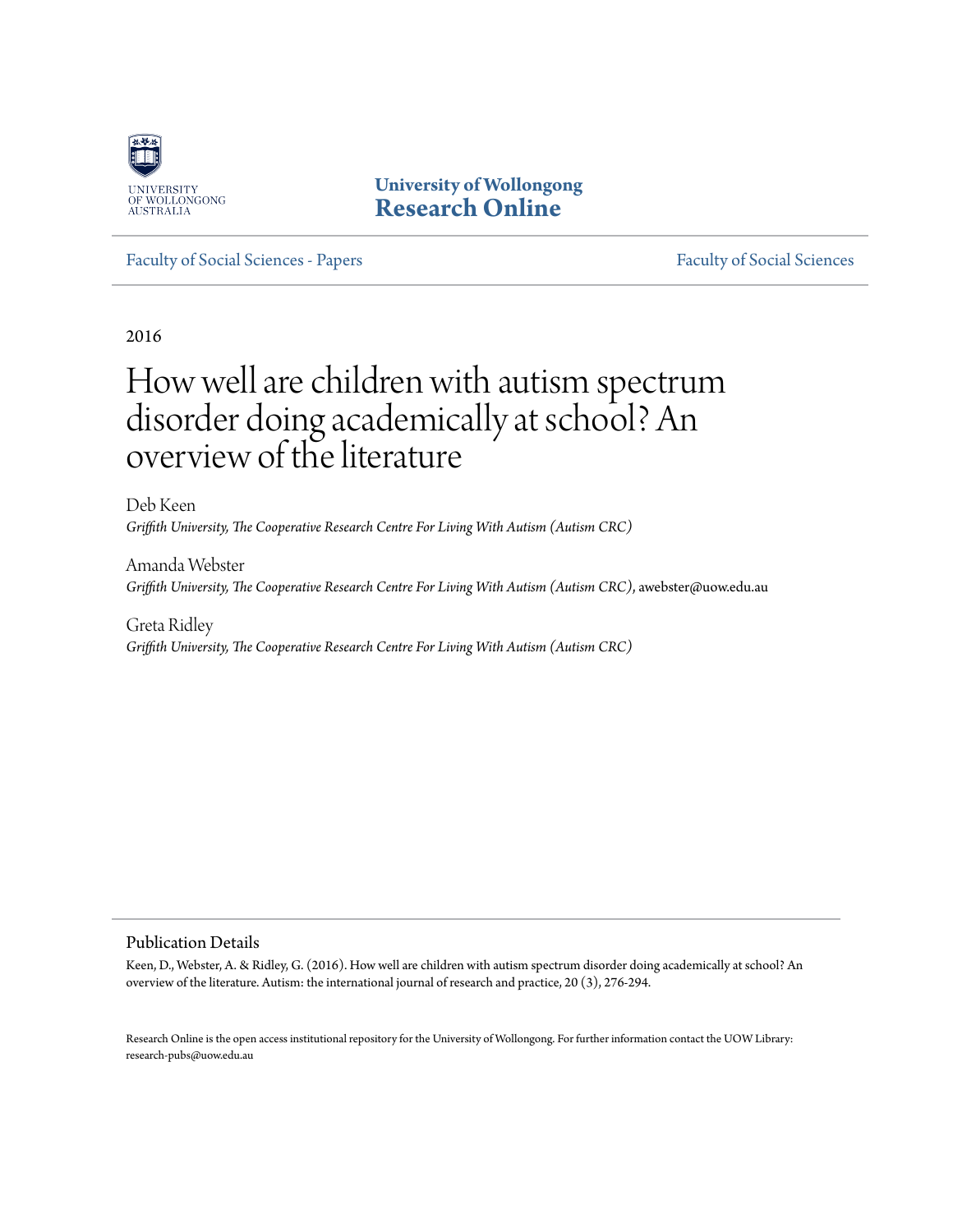## How well are children with autism spectrum disorder doing academically at school? An overview of the literature

## **Abstract**

The academic achievement of individuals with autism spectrum disorder has received little attention from researchers despite the importance placed on this by schools, families and students with autism spectrum disorder. Investigating factors that lead to increased academic achievement thus would appear to be very important. A review of the literature was conducted to identify factors related to the academic achievement of children and adolescents with autism spectrum disorder. A total of 19 studies were identified that met the inclusion criteria for the review. Results indicated that many individuals demonstrate specific areas of strength and weakness and there is a great deal of variability in general academic achievement across the autism spectrum. Adolescents and individuals with lower IQ scores were underrepresented, and few studies focused on environmental factors related to academic success. The importance of individualised assessments that profile the relative strengths and weaknesses of children and adolescents to aid in educational programming was highlighted. Further research on child-related and environmental factors that predict academic achievement is needed.

#### **Keywords**

children, autism, spectrum, literature, well, disorder, overview, doing, academically, school

#### **Disciplines**

Education | Social and Behavioral Sciences

#### **Publication Details**

Keen, D., Webster, A. & Ridley, G. (2016). How well are children with autism spectrum disorder doing academically at school? An overview of the literature. Autism: the international journal of research and practice, 20 (3), 276-294.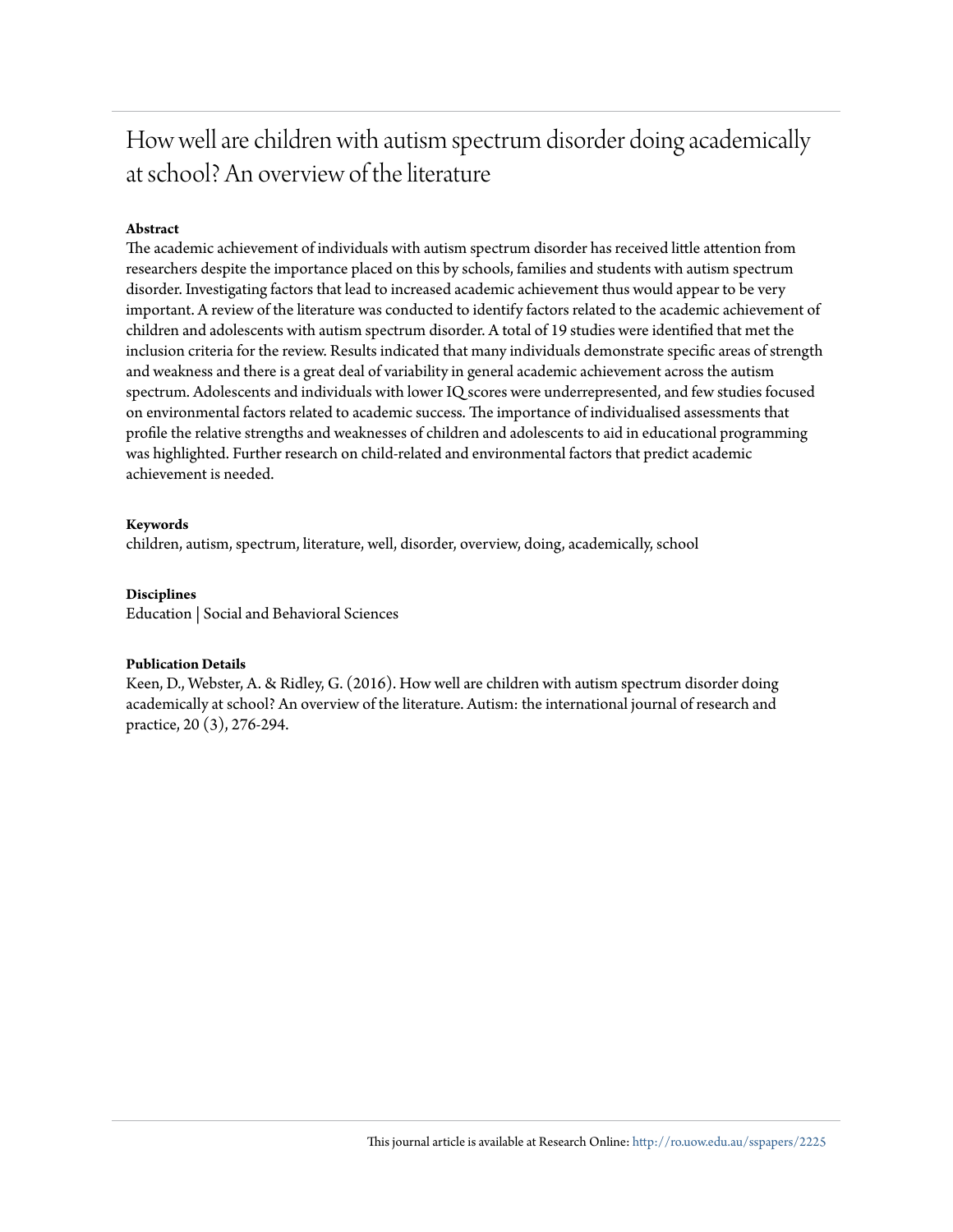**The Autism Journal**

Autism The International Journal of Research and Practice

## **How well are children with ASD doing academically at school? An overview of the literature**

| Journal:         | Autism                                                                                                                                                                                                                                                                                                                                                                                                                                                                                                                                                                                                                                                                                                                                                                                                                                                                                                                                                                                                                                                                                                                                                                                                                               |
|------------------|--------------------------------------------------------------------------------------------------------------------------------------------------------------------------------------------------------------------------------------------------------------------------------------------------------------------------------------------------------------------------------------------------------------------------------------------------------------------------------------------------------------------------------------------------------------------------------------------------------------------------------------------------------------------------------------------------------------------------------------------------------------------------------------------------------------------------------------------------------------------------------------------------------------------------------------------------------------------------------------------------------------------------------------------------------------------------------------------------------------------------------------------------------------------------------------------------------------------------------------|
| Manuscript ID:   | AUT-14-0351.R1                                                                                                                                                                                                                                                                                                                                                                                                                                                                                                                                                                                                                                                                                                                                                                                                                                                                                                                                                                                                                                                                                                                                                                                                                       |
| Manuscript Type: | Review                                                                                                                                                                                                                                                                                                                                                                                                                                                                                                                                                                                                                                                                                                                                                                                                                                                                                                                                                                                                                                                                                                                                                                                                                               |
| Keywords:        | academic achievement, education outcomes, School-age children, Autism<br>spectrum disorders, predictors                                                                                                                                                                                                                                                                                                                                                                                                                                                                                                                                                                                                                                                                                                                                                                                                                                                                                                                                                                                                                                                                                                                              |
| Abstract:        | The academic achievement of individuals with autism spectrum disorder<br>(ASD) has received little attention from researchers despite the importance<br>placed on this by schools, families and students with ASD. Investigating<br>factors that lead to increased academic achievement thus would appear to<br>be paramount. A review of the literature was conducted to identify factors<br>related to the academic achievement of children and adolescents with ASD.<br>Nineteen studies were identified that met the inclusion criteria for the<br>review. Results indicated that many individuals demonstrate specific areas<br>of strength and weakness and there is a great deal of variability in general<br>academic achievement across the autism spectrum. Adolescents and<br>individuals with lower IQ scores were underrepresented and few studies<br>focused on environmental factors related to academic success. The<br>importance of individualised assessments that profile the relative strengths<br>and weaknesses of children and adolescents to aid in educational<br>programming was highlighted. Further research on child-related and<br>environmental factors that predict academic achievement is needed. |
|                  |                                                                                                                                                                                                                                                                                                                                                                                                                                                                                                                                                                                                                                                                                                                                                                                                                                                                                                                                                                                                                                                                                                                                                                                                                                      |
|                  | ---------                                                                                                                                                                                                                                                                                                                                                                                                                                                                                                                                                                                                                                                                                                                                                                                                                                                                                                                                                                                                                                                                                                                                                                                                                            |

Manuscripts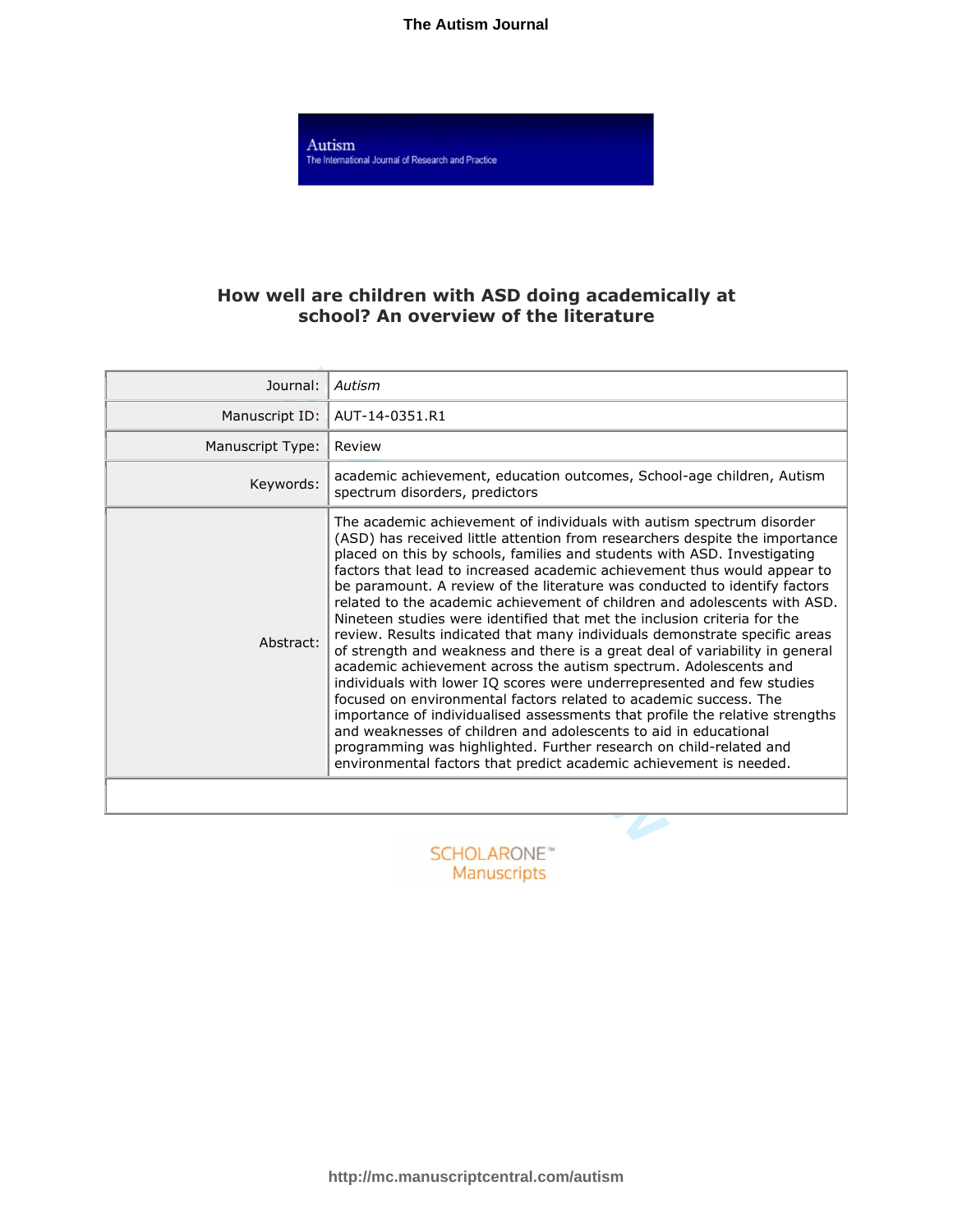## **Abstract**

**Results indicated that many individuals demonstrate speakness and there is a great deal of variability in general ross the autism spectrum. Adolescents and individuals verter<br>prepresented and few studies focused on enviro** The academic achievement of individuals with autism spectrum disorder (ASD) has received little attention from researchers despite the importance placed on this by schools, families and students with ASD. Investigating factors that lead to increased academic achievement thus would appear to be paramount. A review of the literature was conducted to identify factors related to the academic achievement of children and adolescents with ASD. Nineteen studies were identified that met the inclusion criteria for the review. Results indicated that many individuals demonstrate specific areas of strength and weakness and there is a great deal of variability in general academic achievement across the autism spectrum. Adolescents and individuals with lower IQ scores were underrepresented and few studies focused on environmental factors related to academic success. The importance of individualised assessments that profile the relative strengths and weaknesses of children and adolescents to aid in educational programming was highlighted. Further research on child-related and environmental factors that predict academic achievement is needed.

## **Keywords**

.

Academic achievement, autism spectrum disorders, predictors, education outcomes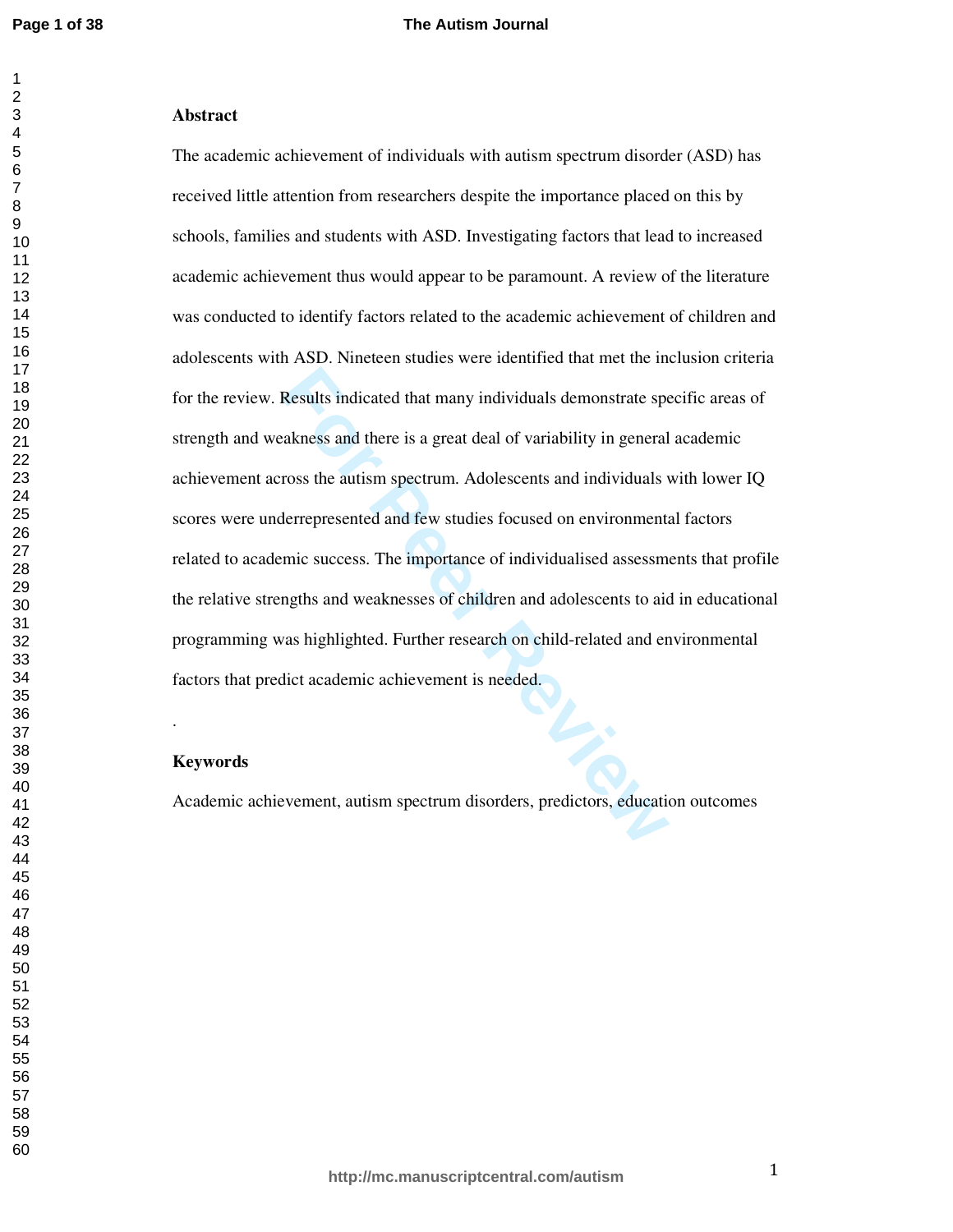## **How well are children with ASD doing academically at school? An overview of the literature**

a relatively stable course and experience success in furty.<br>
In depersional relationships (Levy and Perry, 2011). Outco<br>
Individual in studies of older adolescents and adults include ind<br>
In studies of older adolescents an Outcomes for adolescents and adults with autism spectrum disorder (ASD), although highly variable, have generally been reported as poor (Howlin and Moss, 2012; Levy and Perry, 2011). Some individuals may increase their overall skills and adaptive behaviour as they move into adulthood (Palmen et al., 2012; Shattuck et al., 2007), while others may develop mental health disorders (White et al., 2011). Others may experience a relatively stable course and experience success in further education, employment, and personal relationships (Levy and Perry, 2011). Outcome domains usually measured in studies of older adolescents and adults include independent living, friendships, employment and occupation (Howlin et al., 2004). Other studies have highlighted the impact of school experiences and self-determination in improving employment outcomes, independent living and a better quality of life (Autism Spectrum Australia, 2012; Burgess and Gutstein, 2007). A number of factors have been found to be predictive of these outcomes, including autism symptomatology, language, and cognitive functioning.

Far fewer studies have focused on academic achievement as an outcome measure, however research interest in academic achievement may be growing. In their extensive review of the intervention literature for children with ASD, Wong et al. (2013) identified 58 studies that primarily focused on academic outcomes, with the majority of these studies published post-2007. It should be noted, however, that these studies represented only a small proportion of the total sample (N=456) and the focus of their review was primarily on the effectiveness of interventions in achieving a variety of outcomes of which academic achievement was only one.

Academic achievement has been the subject of much scrutiny in past years and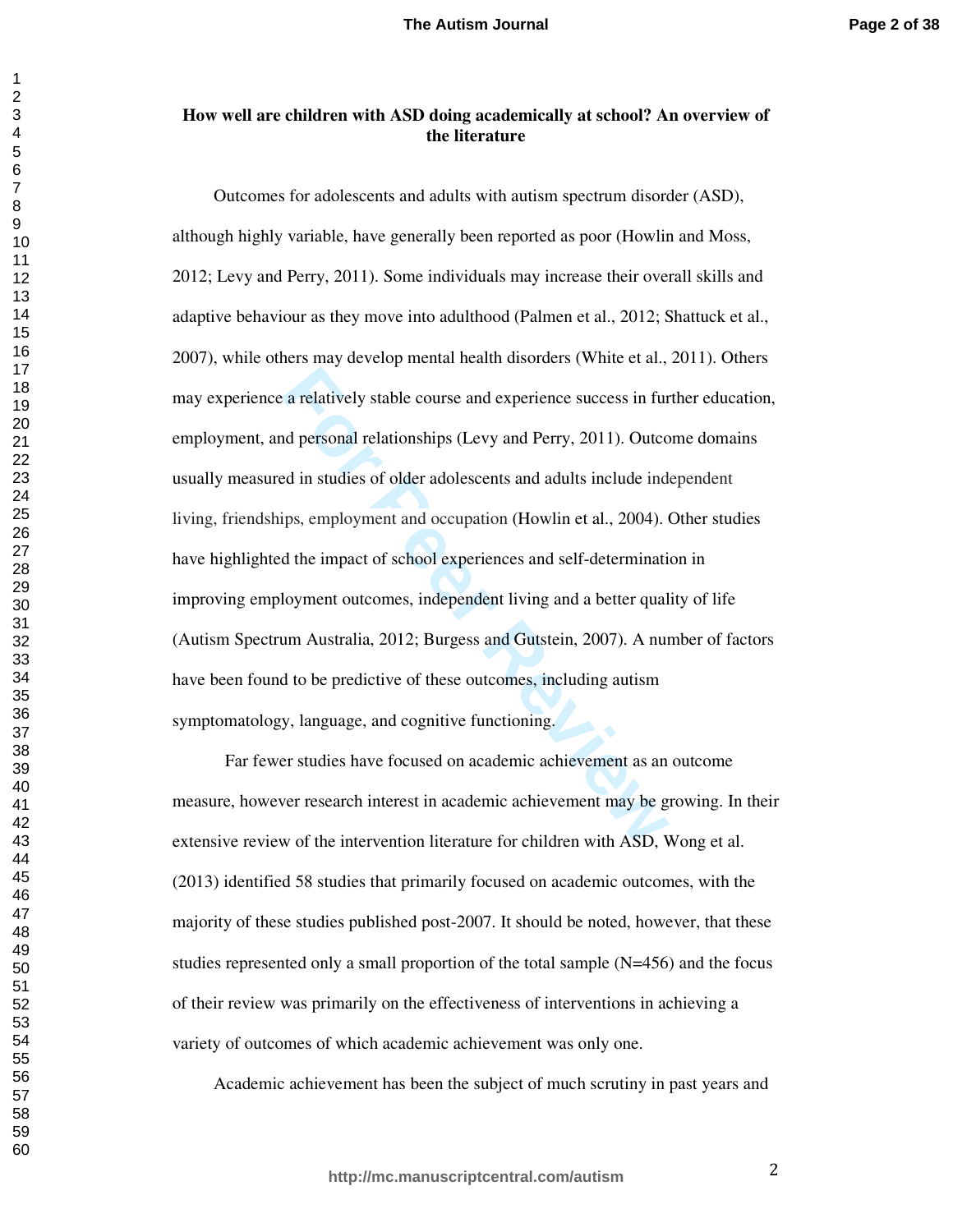$\mathbf{1}$ 

## **The Autism Journal**

the inclusion of students with disabilities in schools has complicated matters as these students may not always participate or be included in traditional measures of achievement (Thurlow et al., 2005). Academic achievement is commonly measured through a variety of formal and informal measures with schools often including the regular use of standardised measures to track achievement in literacy and numeracy. Unfortunately research has shown that students with disabilities may be exempted from these measures (Cumming et al., 2013) and not offered appropriate alternative assessments. Thus, the status of academic achievement for students with ASD is frequently unknown. With the move to more data-based decision making in schools, this is a significant gap.

**Follow EV and SET AT SET AT A TERN AT SET A TERN AT SET A THEORY ONE . With the move to more data-based decision making and gap.**<br> **For Peer Review Peer Review A** and gap.<br> **For Peer Review A For Peer Review A A Fecent re**  The influence of school programs on academic achievement is another area that bears scrutiny. A recent report (Autism Spectrum Australia, 2012) found that many adolescents and adults with ASD reported significant negative experiences in school that impacted not only their academic achievement, but also their future outcomes in tertiary education and work settings. In addition, research has suggested that parents are reporting low rates of satisfaction with the academic achievement in educational programs for their children with ASD (Mackintosh et al., 2012; McDonald and Lopes, 2012; Starr and Foy, 2012). Parents also report frustration with the ways their child's progress is measured and reported at school, particularly for children who may be performing below grade level. Finally, little is known about how the type of program in which a child is enrolled impacts on the academic engagement or performance of children with ASD, although some research (Kurth and Mastergeorge, 2012) indicates that there may be a distinct difference in expectations and academic instruction between mainstream and specialised settings.

Although the number of studies focusing on academic achievement may be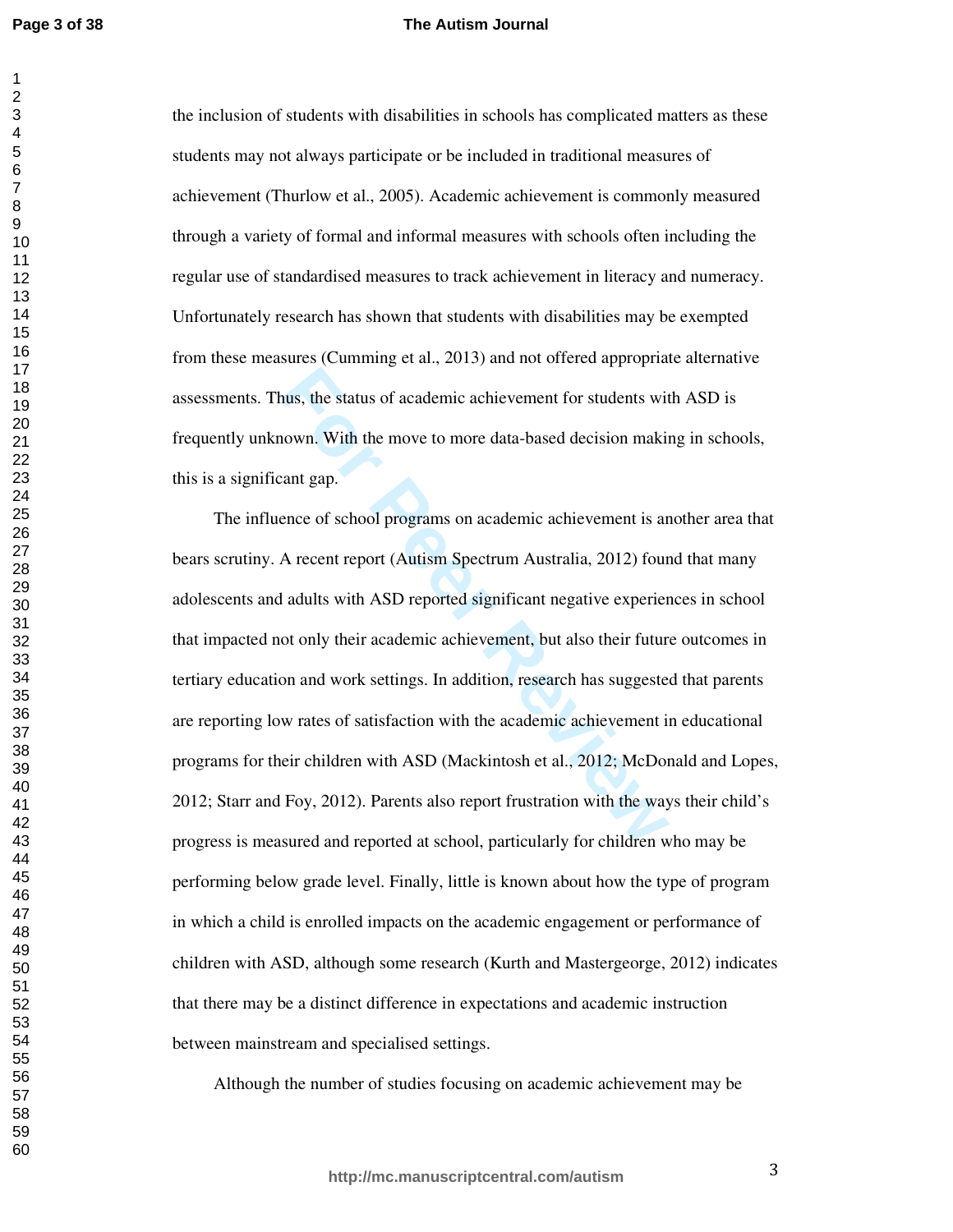## **The Autism Journal**

actors other than IQ, whereby many individuals with AS<br>ove or below the level predicted by their IQ and/or outs<br>ademic domains (Jones et al., 2009). These factors may<br>haracteristics or to environmental factors, including e increasing, our understanding about factors that may be predictive of, or related to, educational outcomes is still limited. Increased knowledge in this area would facilitate the development of strategies to effectively target factors known to have a positive effect on academic outcomes. Research to date has found a strong correlation between IQ and outcomes such as achievement, academic progress and an individual's response to educational intervention for students with ASD (Mayes-Dickerson and Calhoun, 2007, 2008). It is also clear, however, that academic performance is influenced by factors other than IQ, whereby many individuals with ASD perform significantly above or below the level predicted by their IQ and/or outside age-norms in a range of academic domains (Jones et al., 2009). These factors may be related to specific child characteristics or to environmental factors, including educational programming. There has been some research in the past to suggest, for example, that improvement in academic performance of children with ASD over the past 15-20 years may be due to the availability of continuous, structured educational programs not previously available in the 1960s, 70s, and 80s (Venter et al., 1992).

 With a growing research interest in academic outcomes for students with ASD, it is timely to examine the current state of knowledge in this area and consider research priorities for the future. The purpose of this paper was to review published research on factors that predict or are related to academic achievement in children and adolescents with ASD. Specifically, we aimed to identify factors that have been studied in relation to academic achievement to date, as well as the types of assessment tools and measures applied, to review key findings and consider future research directions.

## **Method**

The ERIC **®** , PsycINFO **®** , CINAHL **®** , and PubMed **®** databases were searched

 $\mathbf{1}$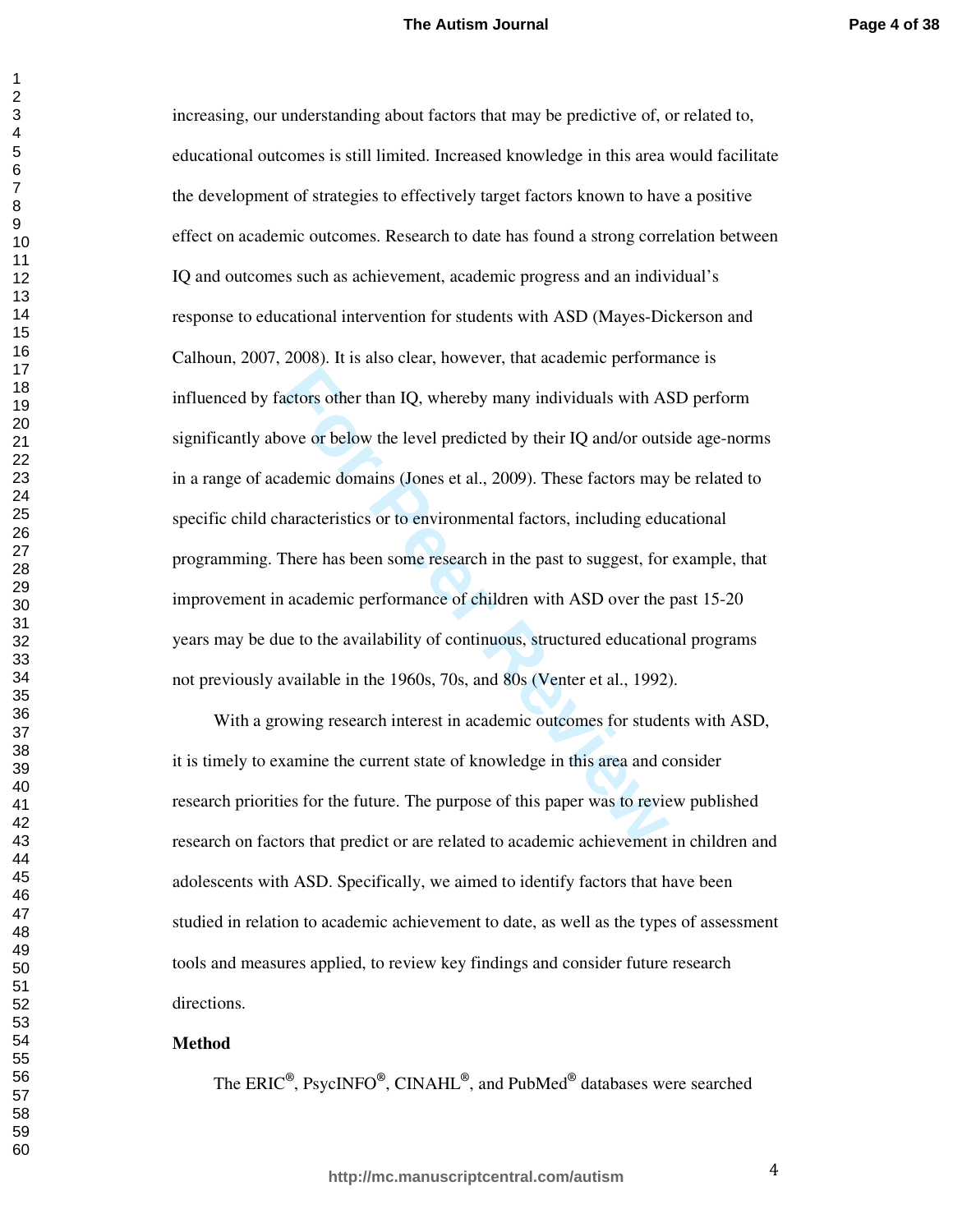## **The Autism Journal**

using a combination of the following descriptors: *autis\*, asperger\*, academic performance, academic achievement.* The search was limited to the title/abstracts of peer reviewed materials. There were no date limits applied. The initial search resulted in 107 papers after the removal of duplications.

## *Inclusion and exclusion criteria*

 Studies were included in this review if they included empirical data about the academic performance or achievement of children with ASD. They needed to utilise a specific measure of academic performance or achievement and include participants with a primary diagnosis of ASD aged 5 to 18 years. Studies were excluded if the primary focus was to measure the effectiveness of a specific intervention as a review of intervention outcomes was not the purpose of this paper.

Exercise of academic performance or achievement and include<br>diagnosis of ASD aged 5 to 18 years. Studies were excl<br>vas to measure the effectiveness of a specific interventic<br>outcomes was not the purpose of this paper.<br>incl Using the inclusion and exclusion criteria, the titles and abstracts of 107 papers were examined resulting in the exclusion of 92 papers. Reasons for exclusion were participants outside the age range (6); participants not having an ASD diagnosis (29); study not employing a measure of academic achievement (9); no empirical data (e.g., a review paper) (18); and studies focusing primarily on intervention (30). Following an ancestry search of the remaining 15 papers, a further four papers were found that met the inclusion criteria, resulting in a total of 19 papers for review. The following information was extracted from each of the included studies: number of participants, participant data including diagnosis, mean age, and mean IQ, setting, purpose of study, measures of academic achievement, academic outcomes, additional variables measured as potential predictors or correlates, and key findings.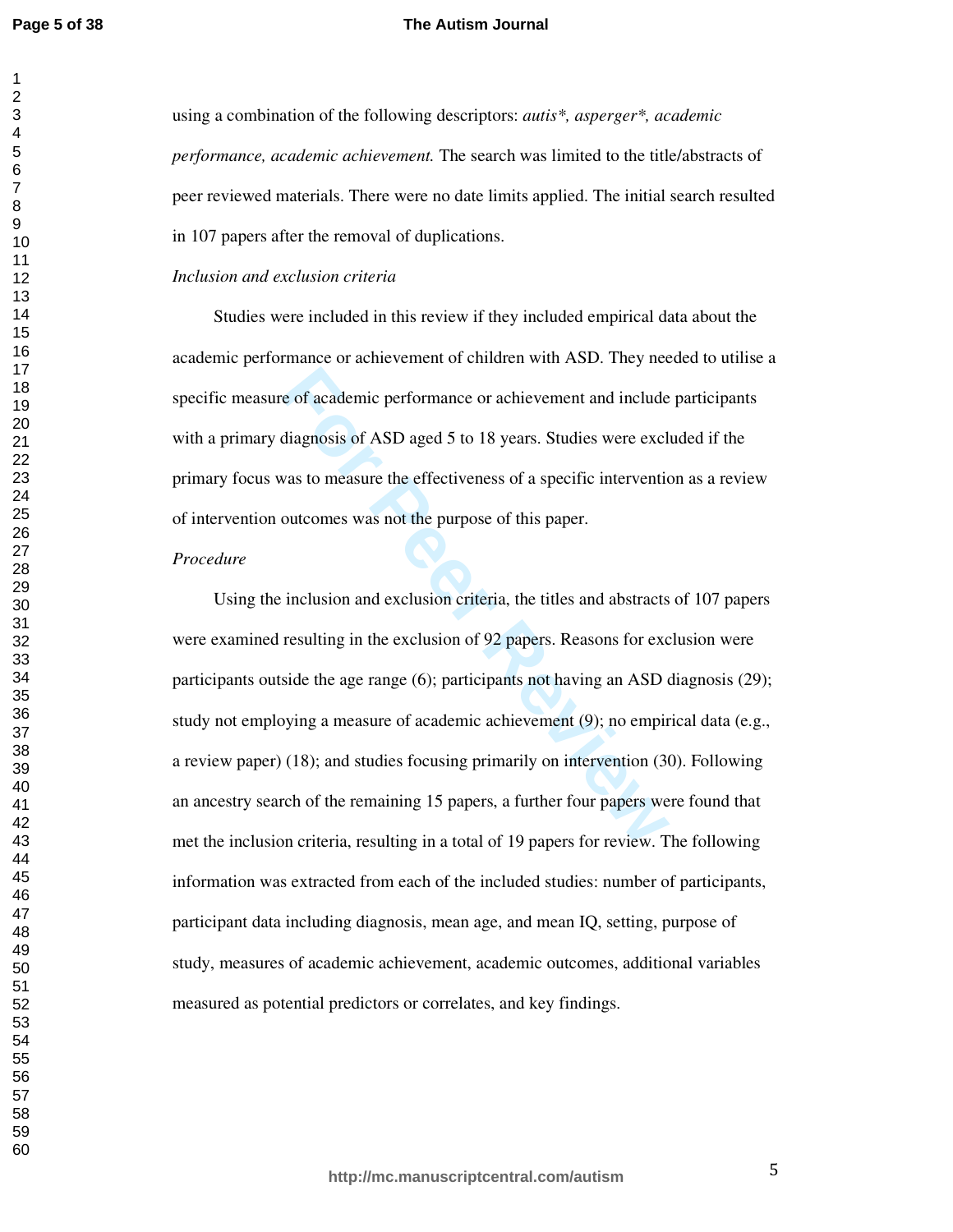#### **Results**

## *Participants*

across studies that reported these data was 10.8 years (<br>ing from 5.8 years to 16.3 years. Studies varied in their<br>noses with some using the terms ASD or autism, and ot<br>subtypes such as Autistic Disorder (Mayes-Dickerson The participant characteristics are provided in Table 1. The number of participants recruited for each study varied considerably (range = 15 to 164) with a mean of 65.3 participants across 19 studies (median = 58.5, SD = 39.5). Not all studies reported age ranges; some did not provide the mean age for the sample, while others provided ages for sub-samples but not the total sample. Overall, the mean age for participants across studies that reported these data was  $10.8$  years (median =  $10.4$ ,  $SD = 4.1$ , ranging from 5.8 years to 16.3 years. Studies varied in their reporting of participant diagnoses with some using the terms ASD or autism, and others differentiating subtypes such as Autistic Disorder (Mayes-Dickerson and Calhoun, 2003a, 2007), Asperger syndrome (Foley-Nicpon et al., 2012; Griswold et al., 2002) and high functioning autism (HFA) (Ashburner et al., 2008, 2010; Assouline et al., 2012; Estes et al., 2011; Foley-Nicpon et al., 2012; Goldstein et al., 1994; Mayes-Dickerson and Calhoun, 2007, 2008; Minshew et al., 1994; Troyb et al., 2014; Venter et al., 1992). Of the 19 studies, 12 involved children with HFA or Asperger syndrome defined in some studies as an IQ score  $\geq$  70 or 75, while other studies used an IQ score ≥ 120. Studies that reported IQ used Full Scale, Verbal, Non-Verbal and/or Index Scores ranging from a mean of 58 (VIQ) to 124.89. Only two studies had participants with a mean IQ score below 65 (Eaves and Ho, 1997; Kurth and Mastergeorge, 2010), although Mayes-Dickerson et al. (2003a, 2003b) analysed their data by separating participants into low (IQ<80) and high (IQ>80) IQ groups.

## <Insert Table 1 about here>

## *Measures of academic achievement*

Academic achievement was treated as the primary outcome measure with the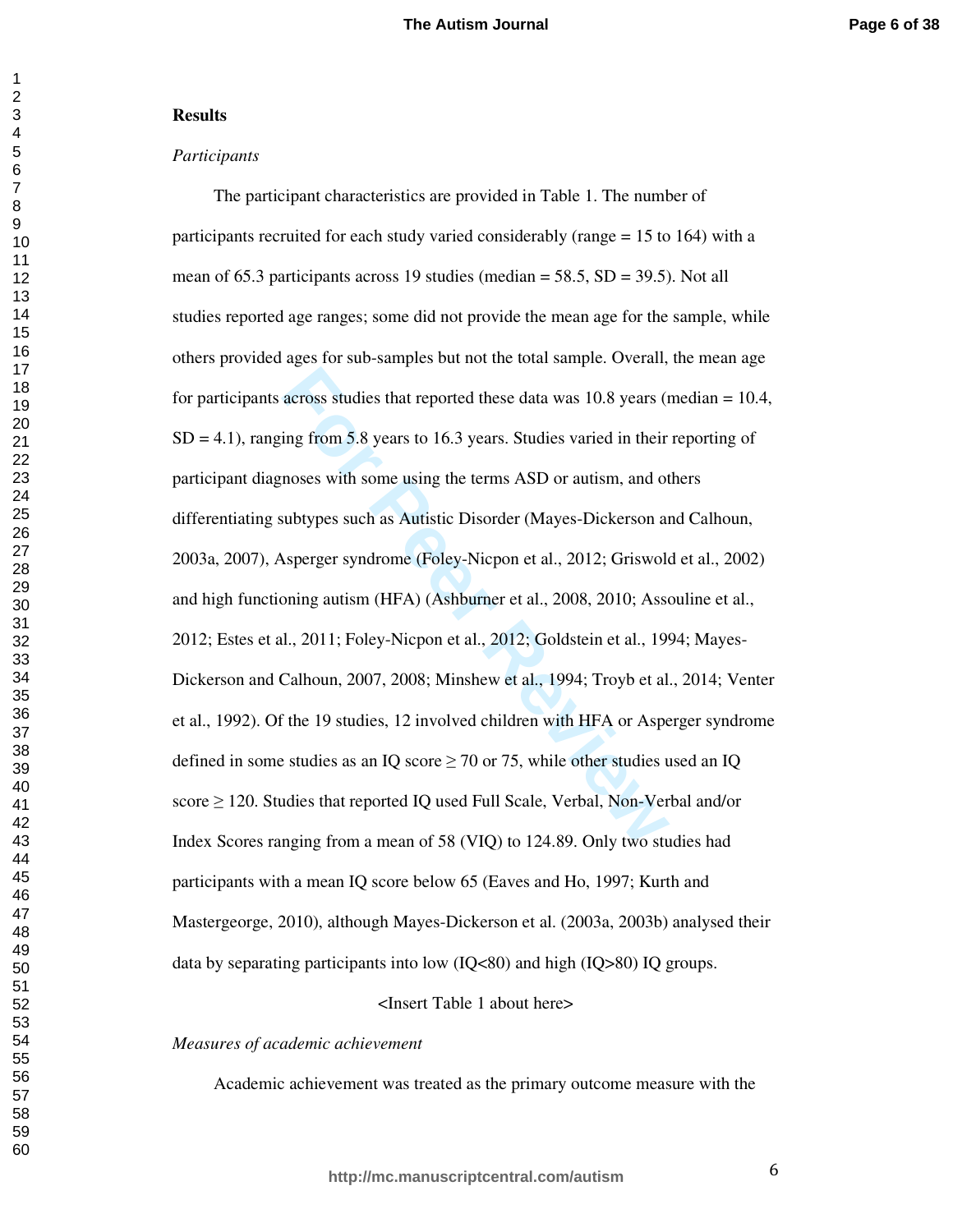$\mathbf{1}$ 

## **The Autism Journal**

Ferential Ability Scales (DAS) Achievement Tests; the<br>titude; the Kaufman Test of Educational Achievement;<br>ing and Numerical Dimensions; the Test of Word Read<br>itute of Test Development school attainment test; the N<br>ionell exception of Troyb et al. (2014), who examined academic achievement as a predictor of ASD 'optimal outcome'. A wide variety of assessment tools were used to measure academic achievement across the studies (see Table 1). The most commonly used tests were the Woodcock-Johnson Tests of Achievement (eight studies, four of which shared the same lead author) and the WIAT (five studies). The following measures were used in no more than two studies: a non-standardised teacher rating scale of academic skills; the Achenbach System of Empirically Based Assessment; the WRAT; the Differential Ability Scales (DAS) Achievement Tests; the Detroit Tests of Learning Aptitude; the Kaufman Test of Educational Achievement; the Wechsler Objective Reading and Numerical Dimensions; the Test of Word Reading Efficiency; the Central Institute of Test Development school attainment test; the Neale Analysis of Reading; Schonell Graded Spelling Test; and Enright Diagnostic Math Test. Assessments were usually administered by the researchers rather than the school or the students' teachers.

#### *Setting*

 Of the 19 studies reviewed, eight did not provide any information on educational enrolment or placement of participants (Goldstein et al., 1994; Mayes-Dickerson and Calhoun, 2003a, 2003b, 2007, 2008; Minshew et al., 1994; Myles et al., 1994; Troyb et al., 2014). Educational enrolment for participants in the other 11 studies was mixed with participants enrolled in mainstream or regular education classrooms (Ashburner et al., 2008, 2010; Assouline et al., 2012; Eaves and Ho, 1997; Estes et al., 2011; Griswold et al., 2002; Jones et al., 2009; Kurth and Mastergeorge, 2010; Venter et al., 1992), part time mainstream class (Estes et al., 2011; Griswold et al., 2002), mixed special education/mainstream education class (Estes et al., 2011), self-contained classrooms (Eaves and Ho, 1997; Griswold et al., 2002; Kurth and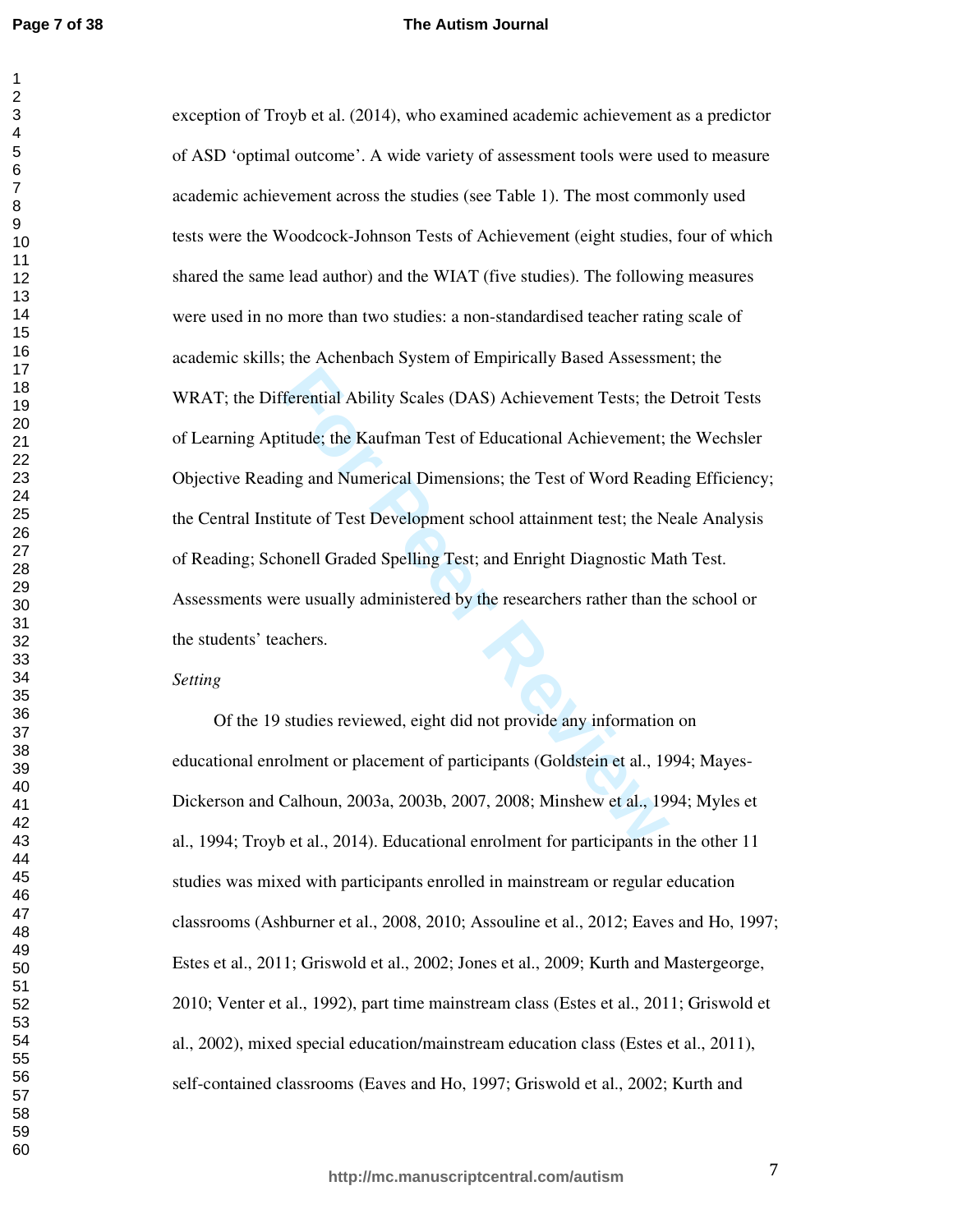Mastergeorge, 2010; Venter et al., 1992), special schools (Jones et al., 2009; Manti et al., 2011; Venter et al., 1992), and gifted and talented programs (Assouline et al., 2012; Foley-Nicpon et al., 2012). In addition, some studies reported on whether the student received support from special education or through a teacher aid (Eaves and Ho, 1997).

es conducted at school and included input from school p<br>acher or a school psychologist. For the remaining 14 st<br>r other clinical personnel conducted measures in clinics<br>input from the participants' school. One study (Myles Only five studies (Ashburner et al., 2008, 2010; Jones et al., 2009; Kurth and Mastergeorge, 2010; Manti et al., 2011) included measures of academic achievement or other variables conducted at school and included input from school personnel such as the child's teacher or a school psychologist. For the remaining 14 studies, psychologists or other clinical personnel conducted measures in clinics or university centers without input from the participants' school. One study (Myles et al., 1994) collected data on academic achievement from school records, but accessed these at a central office and did not include school personnel or direct measurement with students in schools.

#### *Study Purpose*

 Studies were grouped according to their stated purpose into one or more of the following three categories: identifying predictors of academic achievement (eight studies); identifying areas of relative academic strength/weakness (eight studies) and; exploring levels of academic achievement within ASD subtypes (two studies) or between ASD and other disorders or typically developing controls (four studies). A more detailed analysis of the findings from the included studies using these categories follows (see Tables 2, 3 and 4). Note that studies by Assouline et al. (2012), Estes et al., (2011) and Troyb et al., (2014) fell into several categories but appear in only one of the tables below to avoid duplication of information.

 $\mathbf{1}$  $\overline{2}$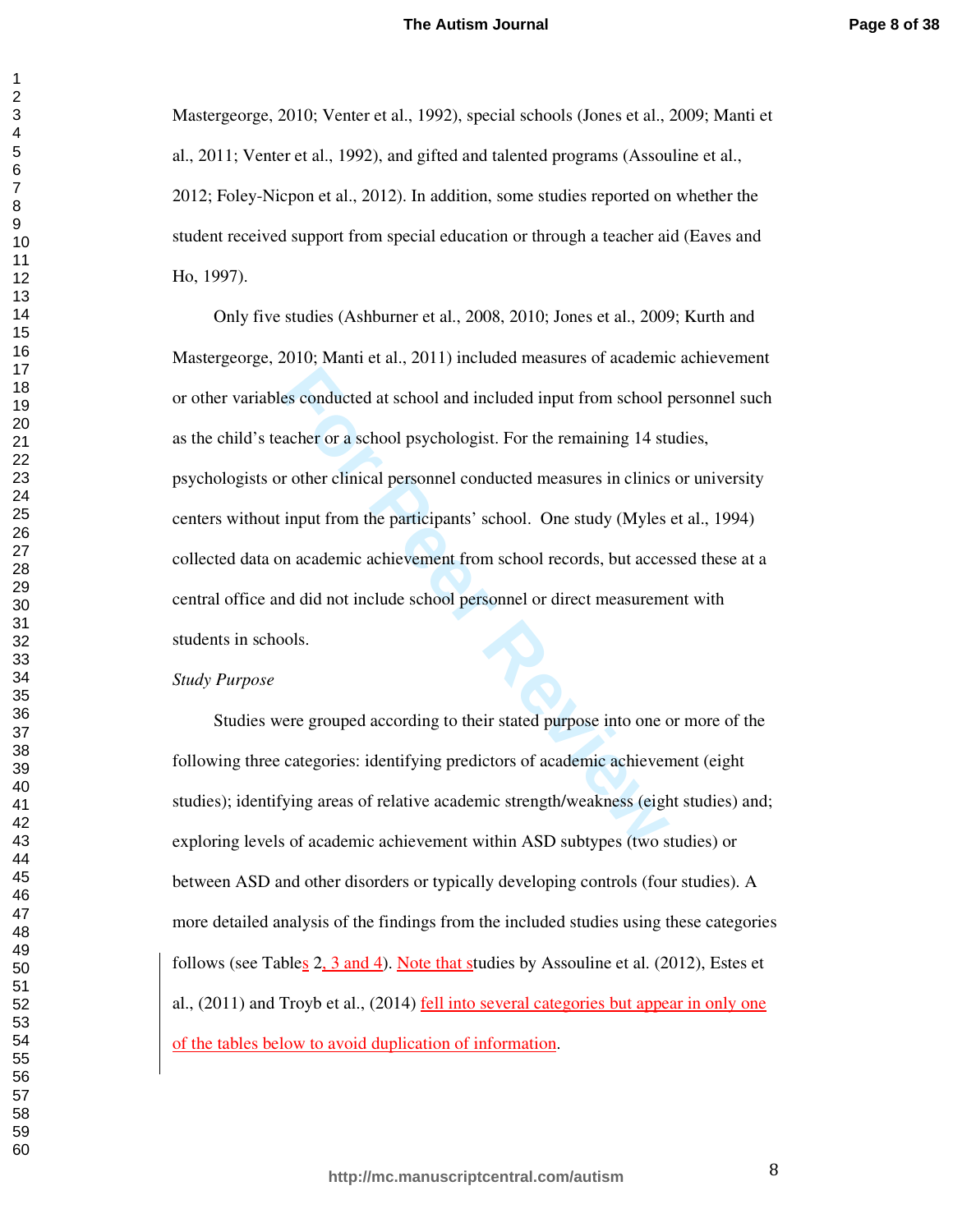#### **The Autism Journal**

#### *Predictors of academic achievement*

atism severity was related to academic achievement, where the attent reduction in autism symptomatology did not predict as<br>skills at age 6 were found to be predictive of academic ach<br>skills at age 6 were found to be predic In this section, findings related to predictors of academic achievement are reported (see Table 2). The predictor variables examined were usually associated with child characteristics, specifically autism symptomatology and IQ, although two studies also looked at environmental factors. In relation to autism symptomatology, Ashburner et al. (2008) found that sensory under-responsiveness and sensory seeking behaviours were associated with academic underachievement. Eaves and Ho (1997) observed that autism severity was related to academic achievement, while Manti et al. (2011) found that reduction in autism symptomatology did not predict academic growth. Social skills at age 6 were found to be predictive of academic achievement at age 9, but concurrent social skills at age 9 did not predict academic achievement at age 9 (Estes et al., 2011). Problem behaviours scores (irritability and hyperactivity) were not found to predict academic achievement (Estes et al., 2011).

## <Insert Table 2 about here>

 A number of studies looked at IQ as a predictor of academic achievement. Eaves and Ho (1997) found that for children with ASD and IQ>40, IQ predicted academic achievement as well as it did for typical children. In a study by Assouline et al. (2012), both working memory and processing speed scores were significant predictors of reading achievement, as well as math and written language achievement for gifted students ( $IQ \geq 120$ ) with ASD. Venter et al. (1992) followed high functioning children with autism over an eight-year period, providing the opportunity to look at early and current predictors of academic achievement at follow-up. They found early non-verbal IQ, the presence of functional speech before 5 years of age, severity of repetitive, restrictive behaviour and PPVT scores were significant predictors of academic achievement. At the eight-year follow-up, current verbal IQ,

**http://mc.manuscriptcentral.com/autism**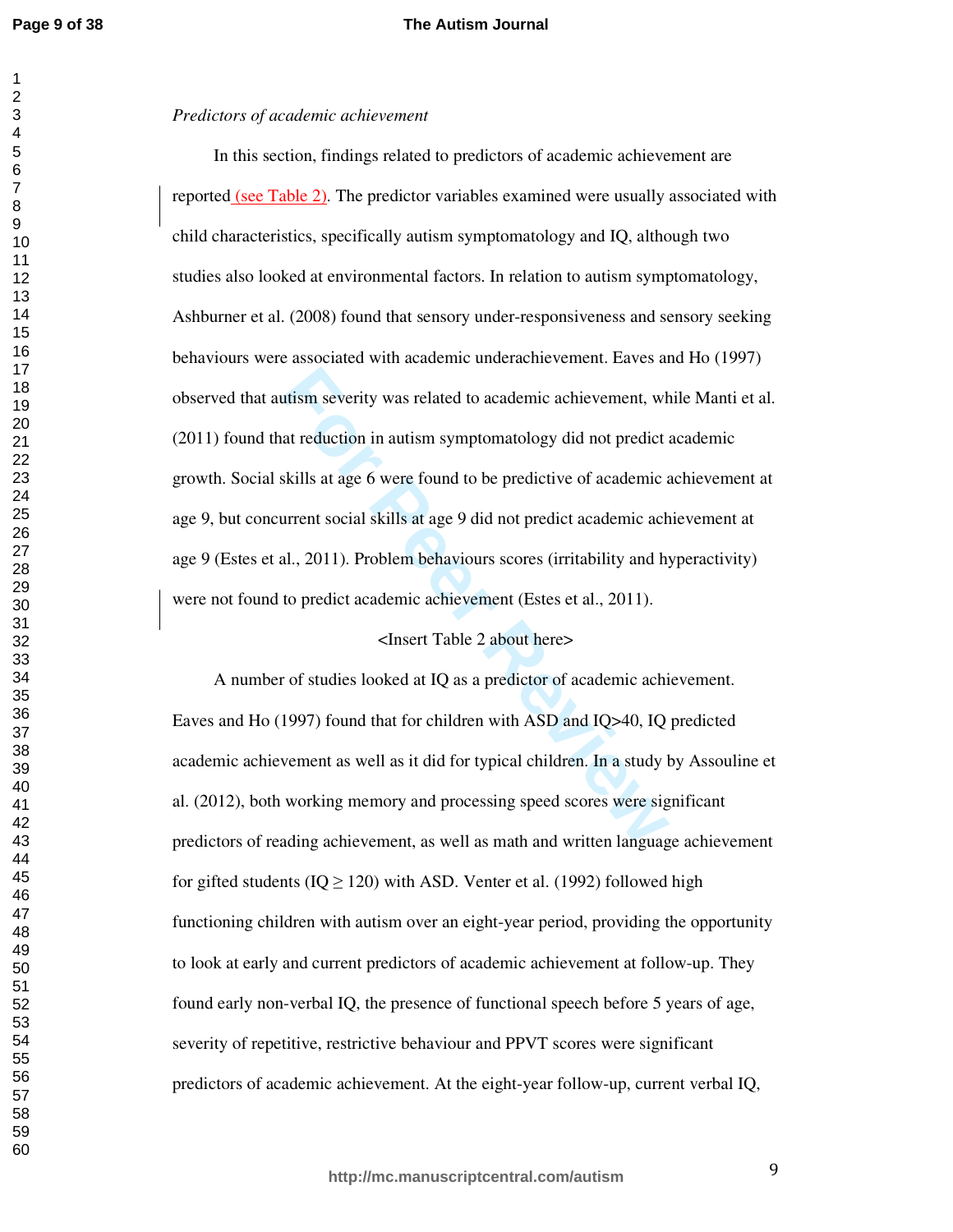deviance of social behaviour, and PPVT scores were significant predictors of current academic achievement. Finally, Mayes-Dickerson et al. (2008) found full scale IQ to be the best predictor of word reading, reading comprehension, math and writing achievement for students with ASD and  $IQ \ge 70$ .

our in self-contained classrooms on reading, writing an<br>line et al. (2012) involving gifted students with ASD, pa<br>ted programs was a significant predictor of academic ac<br>and oral language. Although Eaves and Ho (1997) cons Two studies looked at environmental predictors of academic achievement. Kurth et al. (2010) compared students across educational settings and found that students with ASD in inclusive settings outperformed students matched on IQ and adaptive behaviour in self-contained classrooms on reading, writing and math. In a study by Assouline et al. (2012) involving gifted students with ASD, participation in gifted and talented programs was a significant predictor of academic achievement in math, reading, and oral language. Although Eaves and Ho (1997) considered a range of factors as predictors of placement in mainstream or specialised educational settings, they did not report the association between placement type and academic achievement.

## *Areas of relative academic strength/weakness*

Studies described in this section focused on the academic skill areas of reading, mathematics, writing and oral language (see Table 3). As detailed below, few patterns were evident at the group mean level. At the individual level, however, discrepancies between achievement and general intellectual ability were reported in a number of studies. Most studies looked at a number of academic skills areas, particularly reading and mathematics. A smaller number of studies also investigated writing and two studies included a measure of oral language.

## <Insert Table 3 about here>

*Reading.* Reading achievement was mostly found to be in the normal or average range and commensurate with IQ for groups of individuals with higher ability (IQ >80), but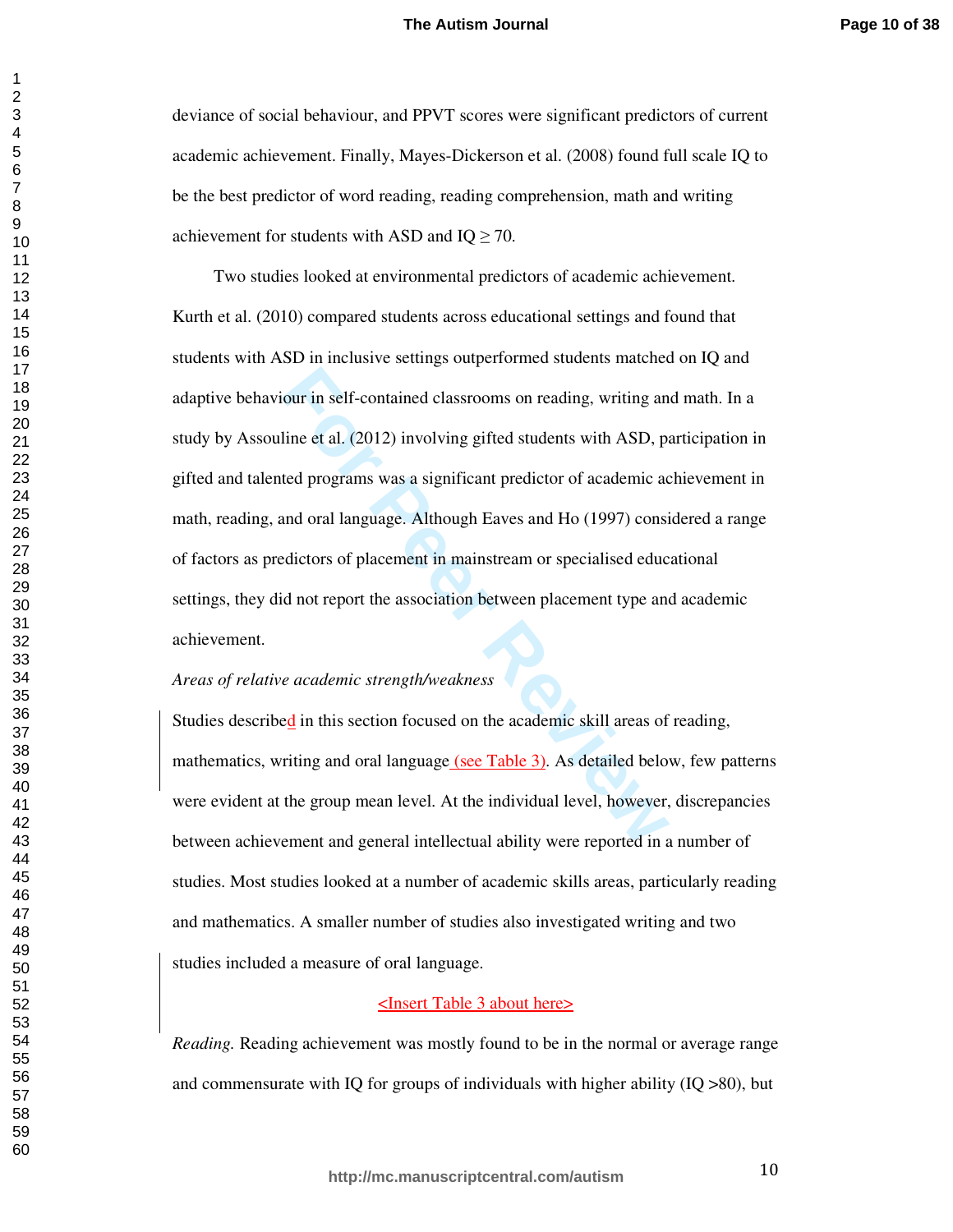## **The Autism Journal**

varied widely at the individual level (Assouline et al., 2012; Estes et al., 2011; Jones et al., 2009; Griswold et al., 2002; Mayes-Dickerson and Calhoun, 2003a, 2003b; Myles et al., 1994; Troyb et al., 2014). Scores varied from well below average to the superior range, including for participants considered in the 'gifted' range (e.g., IQ  $\geq$ 120). For lower ability groups (IQ <80), basic reading achievement appeared to be a relative strength with reading scores significantly exceeding mean IQ for the group (Mayes-Dickerson and Calhoun, 2003a, 2003b). Standard scores on tests of basic reading generally fell within the normal range.

ly fell within the normal range.<br>
stest level, however, Mayes-Dickerson and Calhoun (20<br>
complete the reading comprehension subtest. Jones et a<br>
inic profiles of 100 adolescents with ASD in both high a<br>
tified subgroups wh At the subtest level, however, Mayes-Dickerson and Calhoun (2003a) found this group unable to complete the reading comprehension subtest. Jones et al. (2009) analysed academic profiles of 100 adolescents with ASD in both high and low ability ranges and identified subgroups where academic achievement was not commensurate with intellectual ability. In reading, the researchers identified a "reading peak" and a "reading dip" subgroup. The "peak" group demonstrated basic reading levels in the average range with below average full-scale IQ scores (FSIQ). The "dip" group scored below average in basic reading with low-average FSIQ. A large number (37) of adolescents displayed a dip in reading comprehension For 26 of these 37 individuals, reading comprehension was an isolated deficit. This deficit was associated with severity of social and communication difficulties. The finding that reading comprehension is a relative weakness was also consistent with the findings of Troyb et al. (2014) who found that children and adolescents with HFA scored much lower on reading comprehension measures than did peers matched for nonverbal IQ. *Mathematics.* Group means for general mathematics achievement for individuals with ASD and higher ability (IQ ≥70) were either in the average (Mayes-Dickerson and Calhoun, 2003b; Troyb et al., 2014) or below average range (Estes et al., 2011;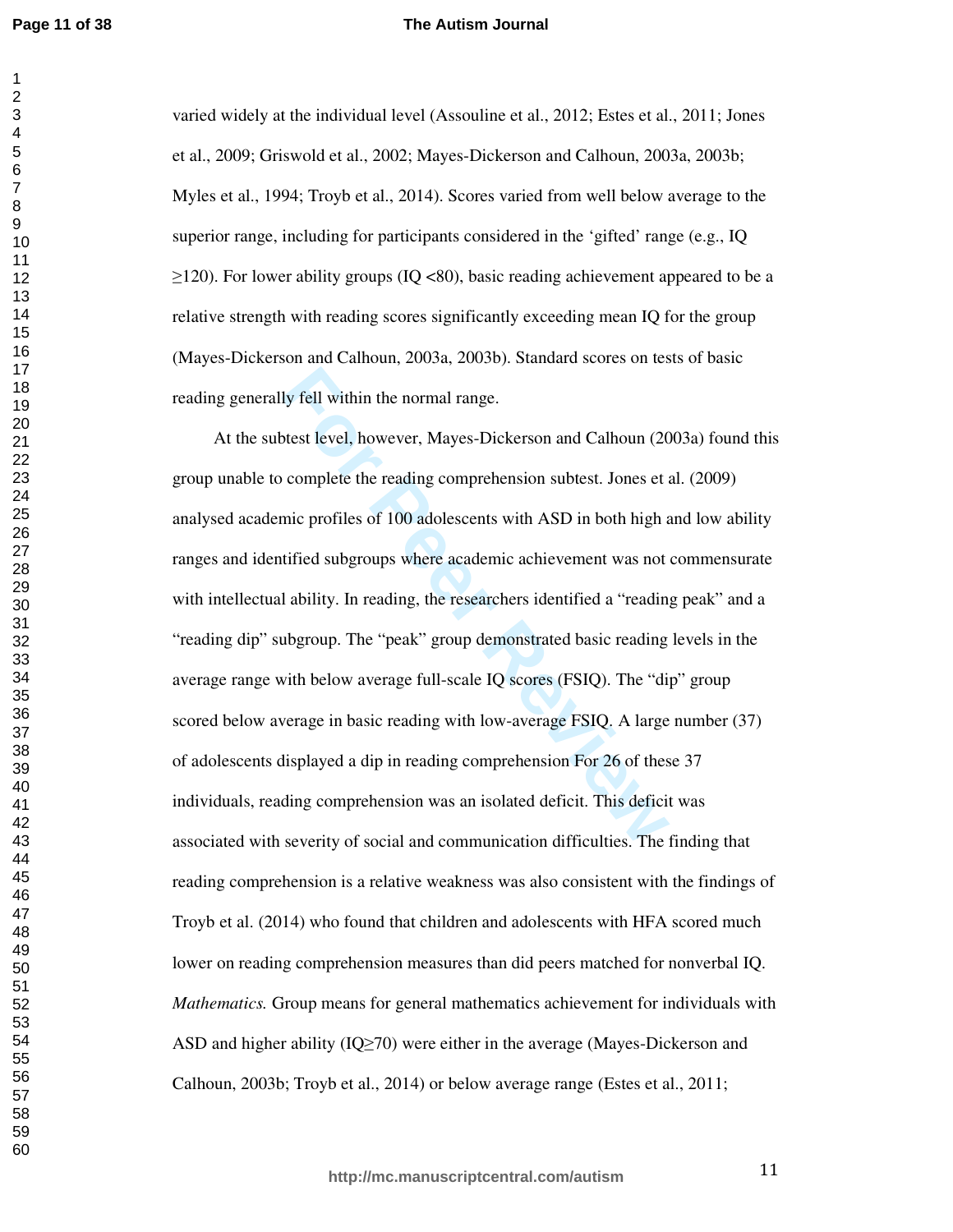Griswold et al., 2002; Myles et al., 1994). In general, mathematics achievement was also positively correlated with IQ for both low and high ability groups (Assouline et al., 2012; Mayes-Dickerson and Calhoun, 2003a, 2003b). However, as was the case for reading, mathematics performance was highly variable (Estes et al., 2011; Griswold et al., 2002; Jones et al., 2009; Myles et al., 1994) with large standard deviations from the mean on mathematic subtest standard scores for individual participants. Discrepancies between predicted achievement based on IQ and observed achievement were evident across groups (Estes et al., 2011; Jones et al., 2009). These discrepancies involved achievement scores on subtests that were either significantly lower or higher than predicted.

For evident across groups (Estes et al., 2011; Jones et al.<br> **For all any obtain achievement scores on subtests that were either**<br> **For than predicted.**<br> **For analysis of reading achievement, Jones et al. (2009) all<br>
<b>Por**  As in their analysis of reading achievement, Jones et al. (2009) also identified "peak" and "dip" subgroups in mathematics scores in their study of 100 adolescents with ASD. Both groups demonstrated a large discrepancy with Performance IQ (PIQ) scores greater than Verbal IQ (VIQ) scores. The peak group was identified as having an average FSIQ (although elevated when compared to the whole sample) and exhibited numerical operations scores in the superior range. The dip group also had a FSIQ in the average range, but exhibited numerical operations scores in the borderline range. In addition, the peak group demonstrated a mean score for mathematics reasoning that was significantly lower than numerical operations, a pattern not evident in the dip group.

*Writing.* Performance in written expression fell in the average range for children and adolescents with ASD and  $IQ \ge 70$  (Myles et al., 1994; Venter et al., 1992). Overall, significant discrepancies between IQ and writing or spelling at the group mean level were not identified in the included studies, although Estes et al. (2011) found much variability in their sample of children with high IQ where spelling scores were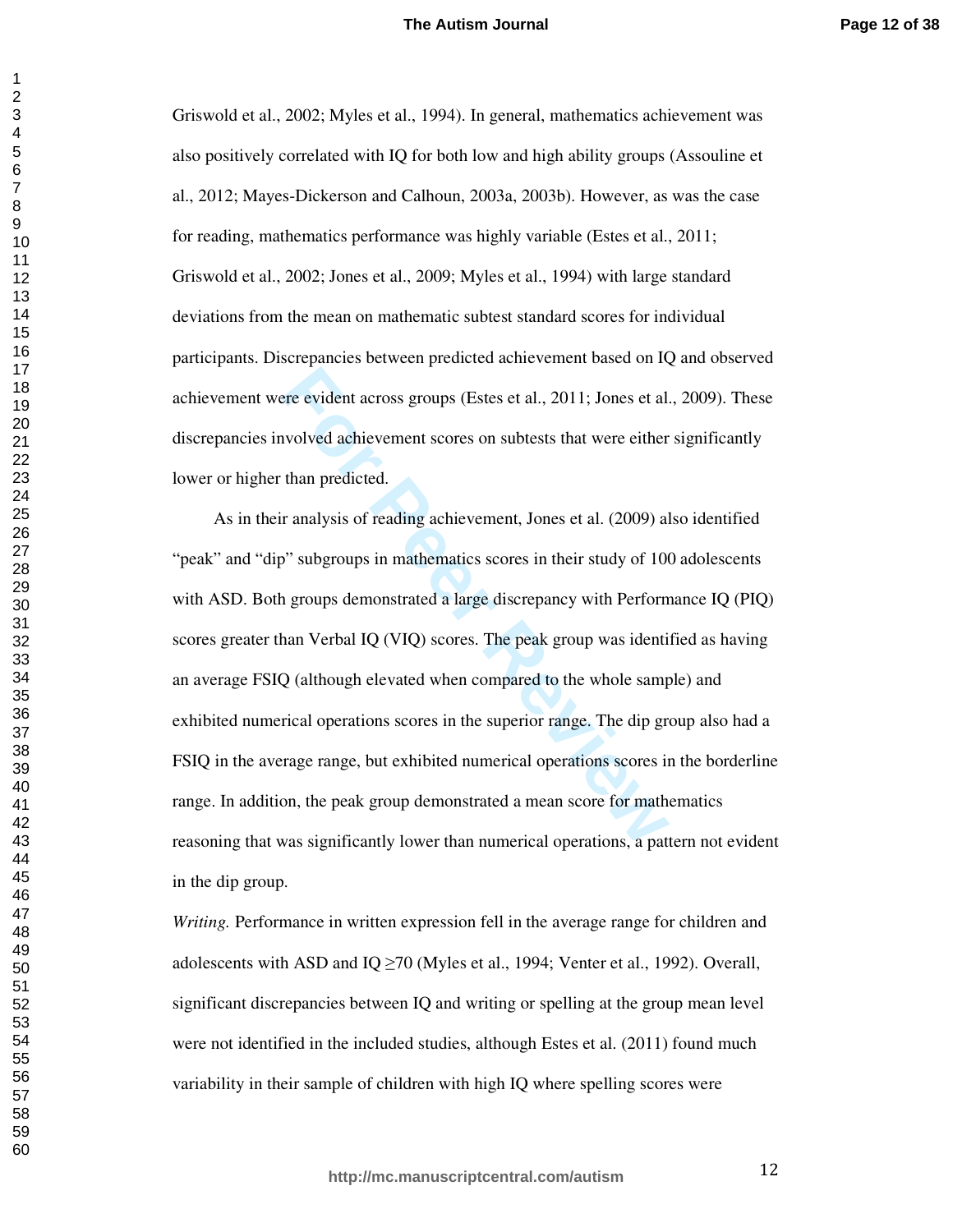$\mathbf{1}$ 

## **The Autism Journal**

other areas of academic achievement such as reading do<br>hension. In contrast, spelling achievement for the high lange. Most of the low IQ group were unable to complet<br>i, but demonstrated mean spelling scores within expecta significantly lower or higher than predicted on the basis of IQ for some participants. Mayes-Dickerson et al. (2008) found that written expression on the WIAT-II subtest was significantly lower than the norm and lower than scores on other subtests. In two previous studies, Mayes-Dickerson and Calhoun (2003a, 2003b) identified differences at a subgroup level between individuals with high or low IQ scores. Specifically, scores on written expression for the high IQ group were significantly lower than expected based on IQ. Furthermore, performance in written expression was below performance in other areas of academic achievement such as reading decoding and reading comprehension. In contrast, spelling achievement for the high IQ group was in the average range. Most of the low IQ group were unable to complete the written expression tests, but demonstrated mean spelling scores within expectations based on IQ with 50% scoring within the normal range despite scoring in the below average IQ range.

*Oral language.* Only two studies included measures of achievement in oral language. Assouline et al. (2012) found oral language was positively correlated with Perceptual Reasoning Index scores for children with ASD and  $IQ \ge 70$ . In contrast, there was no link between oral language scores and other indices such as working memory, verbal comprehension or processing speed. Griswold et al. (2002) found that performance in oral expression was in the average range for children with Asperger syndrome and was an area of strength when compared with scores for listening comprehension. *Comparing levels of academic achievement* 

 A number of studies specifically compared the academic performance of children and adolescents with ASD to other groups (typically developing or other disabilities) or to individuals diagnosed with different subtypes of ASD (see Table 4). Three studies compared the academic achievement of students with ASD and  $IQ \ge 70$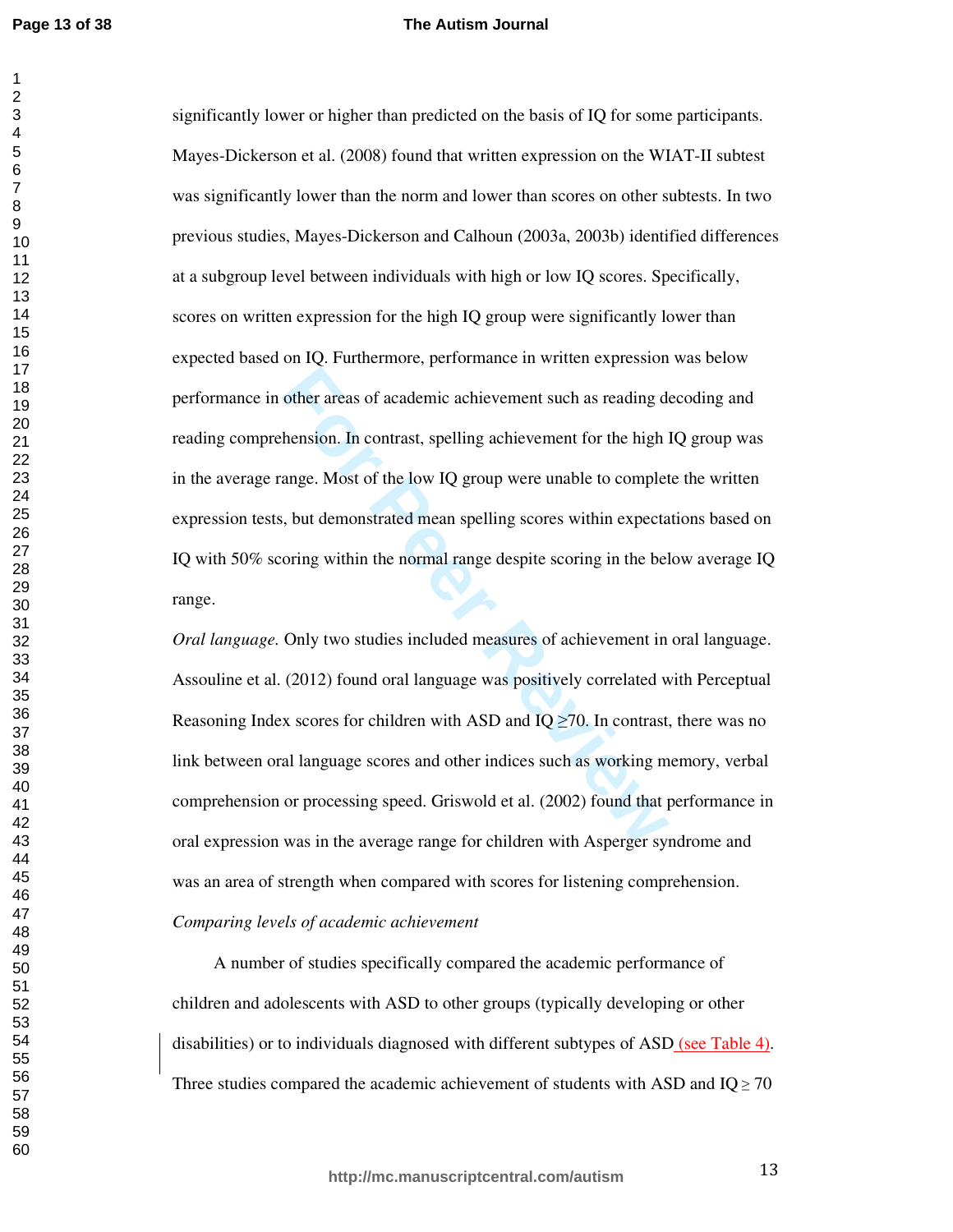and some interpretive tasks. Encouragingly, children w<br>did as well or better than the TD group on procedural a<br>d attack, spelling and computation) and on some interpr<br>proprehension), but less well on tasks involving comple to the achievement of typically developing (TD) peers. Ashburner et al. (2010) reported high rates of academic under-achievement of students with ASD in their sample (54%) compared with TD students (8%). It is important to note, however, that under-achievement in this study was determined using a single teacher-rated item of academic performance on the Achenbach System of Empirically Based Assessment. Students with ASD in two other studies (Minshew et al., 1994; Goldstein et al., 1994) were also found to differ significantly from TD groups in their performance of comprehension and some interpretive tasks. Encouragingly, children with ASD under 13 years of age did as well or better than the TD group on procedural and mechanical tasks (e.g., word attack, spelling and computation) and on some interpretive tasks (e.g., reading comprehension), but less well on tasks involving complex linguistic instructions. In comparison, students with ASD who were over 13 years old, demonstrated below average scores on all subtests (except Word Attack). This older group also performed more poorly than the TD group on interpretive tasks such as reading comprehension, in contrast to the younger ASD group who performed as well as their TD peers in these areas.

### <Insert Table 4 about here>

 In a large study conducted by Mayes-Dickerson and Calhoun (2007), the academic achievement of children with ASD and IQ >80 was compared to that of children with ADHD, Anxiety/Depression, Oppositional Defiant Disorder and typically developing controls. Academic achievement was measured using Word Reading, Reading Comprehension, Numerical Operations, and Written Expression subtests from the WIAT or WIAT-II. Results showed that children with ASD performed less well than their typically developing peers on all subtests. Children with ASD and ADHD did not differ except that the ADHD group had significantly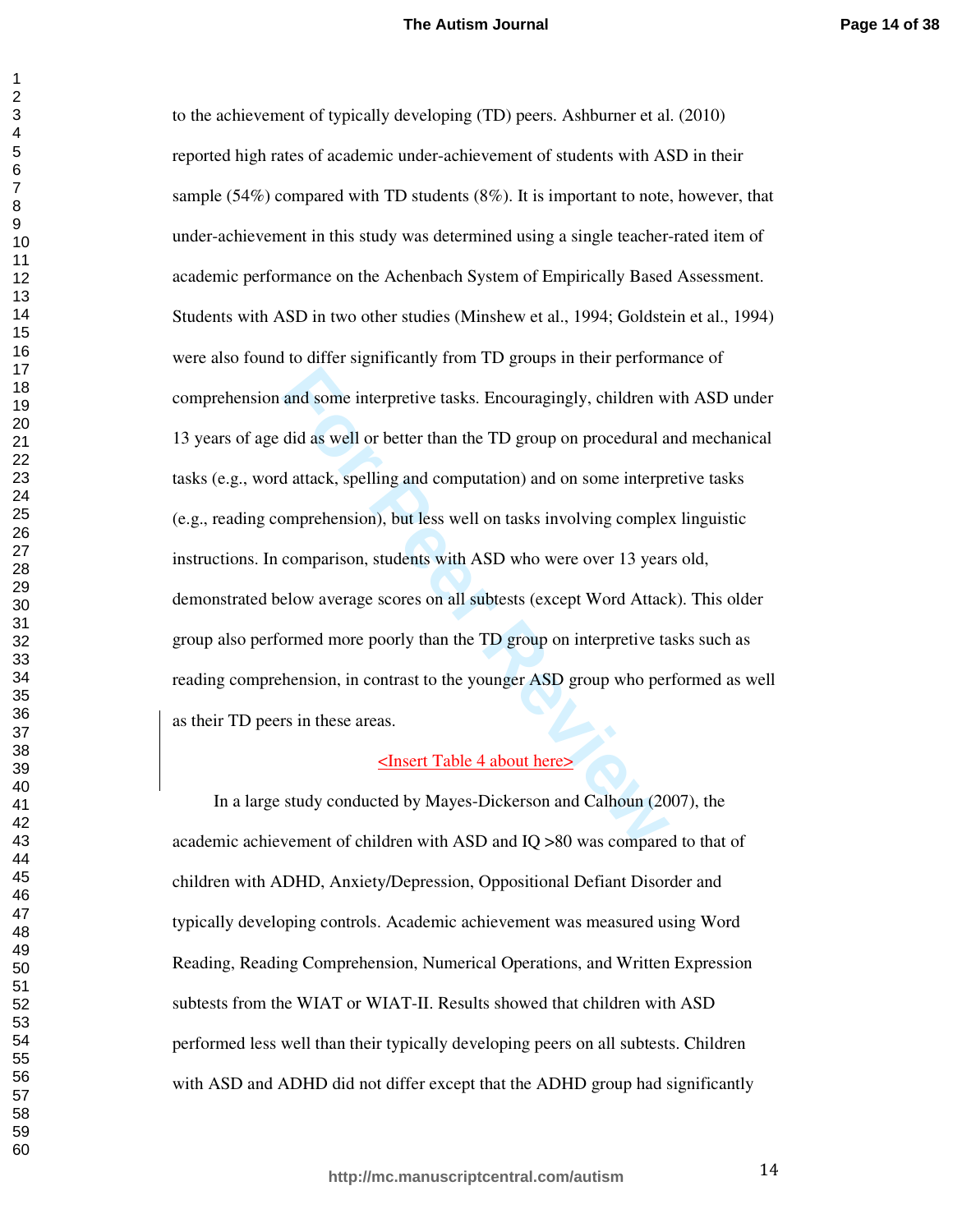## **The Autism Journal**

more learning problems. Both the ASD and ADHD groups were found to exhibit weaknesses in graphomotor skills, attention, and processing speed, which are often predictors of academic achievement.

rage to superior range, but with significant variability accorded the academic performance of the 1HFA; optimal outcome (OO) individuals with a histor mag diagnostic criteria; and typically developing (TD) per neguishable In comparing subtypes of ASD, Foley-Nicpon et al. (2012) tested the hypothesis that students with Asperger syndrome would perform better on verbally-based academic tests than students with HFA, but this hypothesis was not supported by their results. Mean scores for both groups on reading, math, writing and oral language were in the high average to superior range, but with significant variability across all domains. Troyb et al. (2014) compared the academic performance of three groups: individuals with HFA; optimal outcome (OO) individuals with a history of ASD but no longer meeting diagnostic criteria; and typically developing (TD) peers. The HFA group was distinguishable from the other groups by having significantly lower scores on reading comprehension, mathematical problem solving and verbal IQ. All three groups performed in the average range on all academic subtests and no significant differences were found between the OO and TD groups.

#### **Discussion**

 The findings from this review indicate some patterns evident in the academic achievement of children and adolescence with ASD. The limited number of studies highlights the need for further research to address a number of gaps in our knowledge. *Participant bias* 

 An analysis of the participants in the 19 studies reviewed suggests that the autism spectrum was generally not well represented, with a bias toward individuals younger in age (pre-adolescence) and of higher ability  $(IQ > 70)$ . The bias towards individuals of higher ability may reflect difficulties in assessing academic achievement in individuals with lower IQs using standardised measures. Mayes-

**http://mc.manuscriptcentral.com/autism**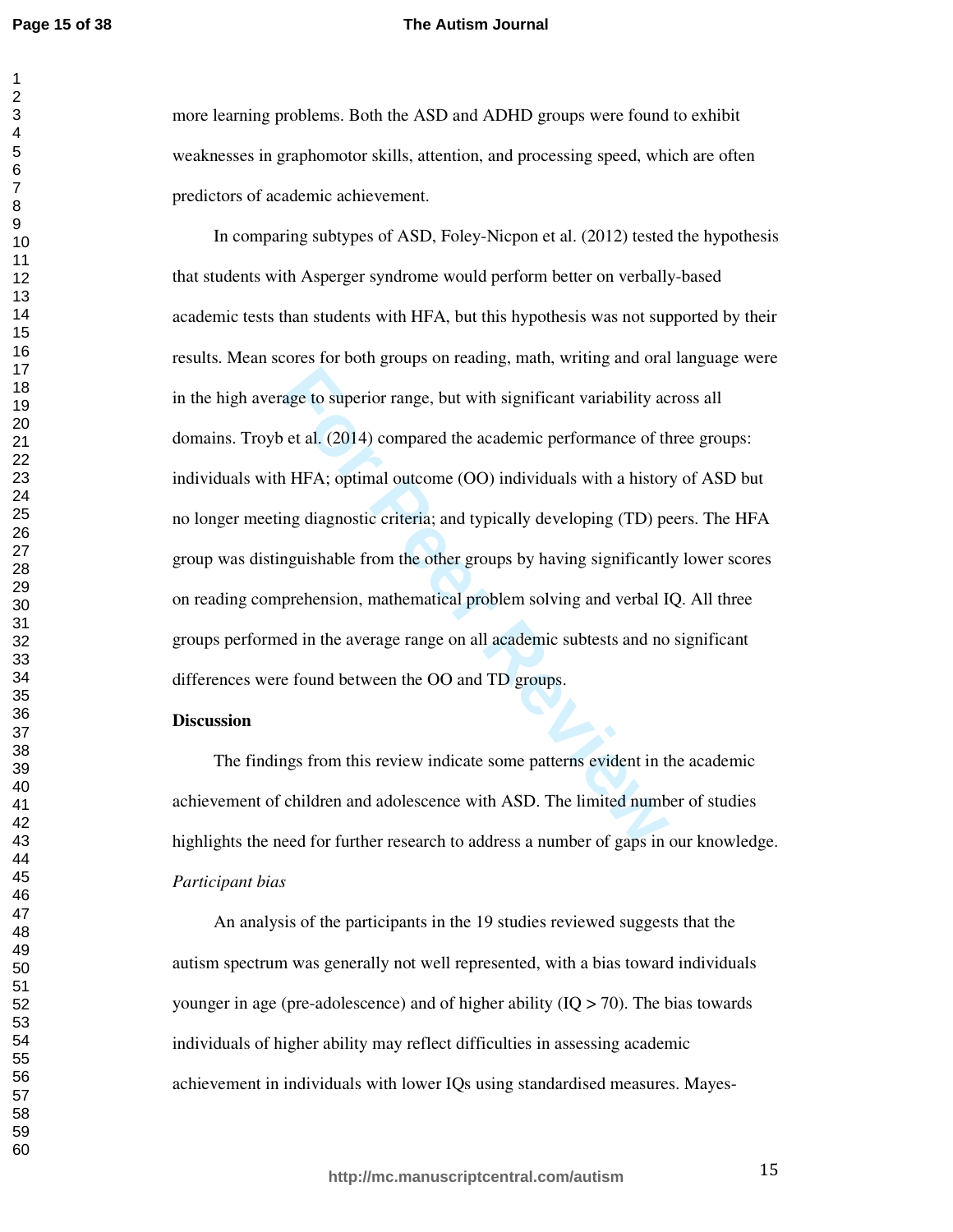Dickerson and Calhoun (2003a, 2003b), for example, found the participants of lower ability in their study were unable to complete the Written Expression and Reading Comprehension subtests on the WIAT. Where a child was unable to achieve basal scores on the WIAT, these researchers used the Woodcock Johnson Tests of Achievement that is suitable for children from 2 years of age. However, many of the studies in this review relied only on standardised assessments such as the WIAT that may not be appropriate for individuals with lower levels of cognitive ability. The inclusion of a greater variety of assessment types in future studies, including more individualised forms of assessment such as teacher questionnaires, may be necessary when investigating academic achievement among students with lower IQ scores.

Fraction variety of assessment types in future studies, incl<br>
Forms of assessment such as teacher questionnaires, may<br>
figure academic achievement among students with lower<br>
Froubling how few studies collected data from sc It is also troubling how few studies collected data from school personnel, relying instead on standardised assessments such as the WIAT and Woodcock-Johnson. The use of these assessments is often restricted to professionals such as psychologists as they require specialised training in test administration, scoring and interpretation. Results from these assessments are valuable when researching academic achievement, but the inclusion of school-administered assessments could complement these data and yield additional information about academic achievement of relevance to schools and families. It is also important to investigate ways schools can participate in the assessment of academic achievement and use the results to inform educational programming. Given the dissatisfaction of parents (Starr and Foy, 2012) and educators (Fleury et al., 2014) regarding education outcomes for individuals with ASD, it would seem paramount that future research employs measures that are conducted in school settings and with school involvement.

 The bias toward measuring academic achievement of students with ASD and higher IQ scores may also reflect the differing priorities placed on academic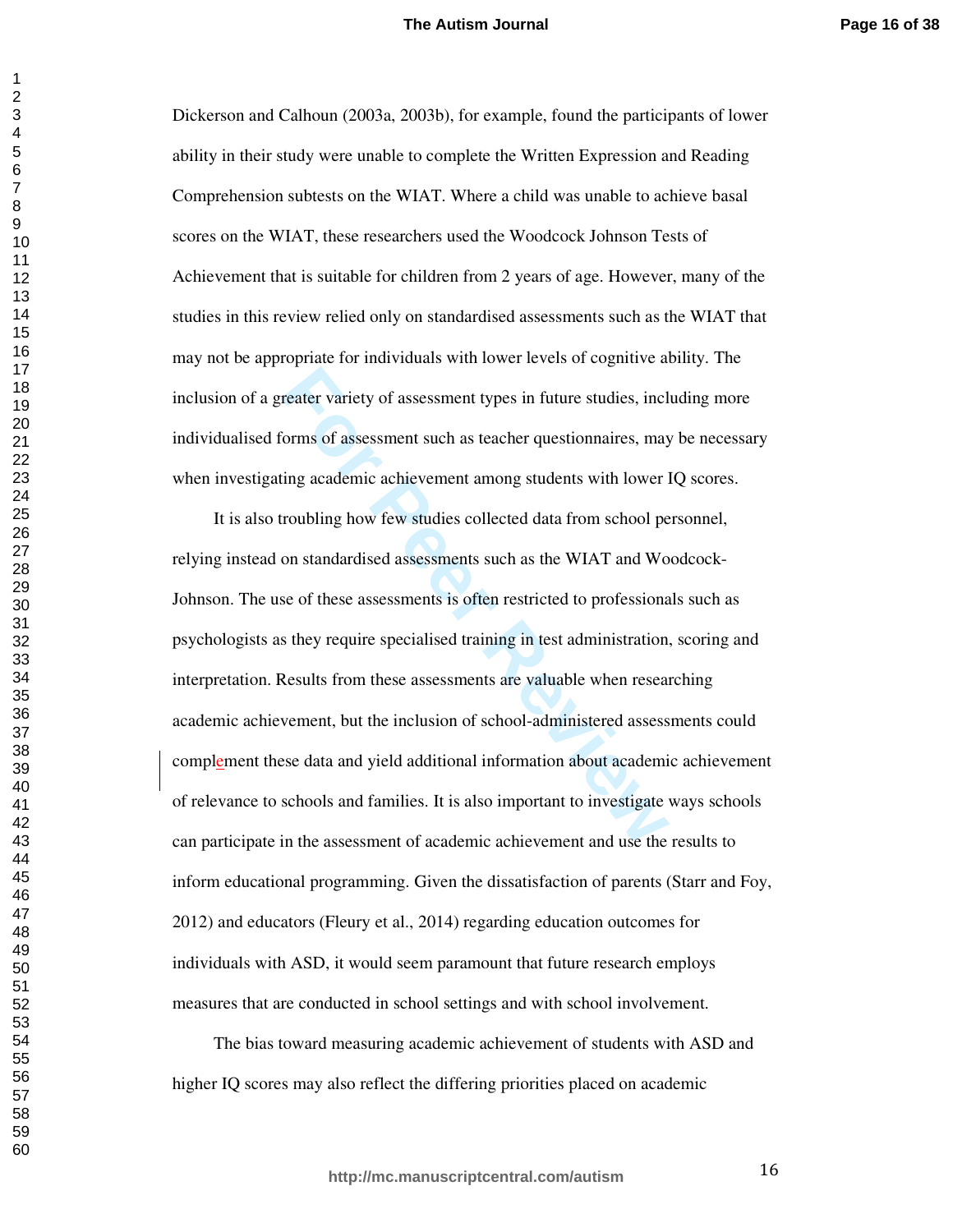$\mathbf{1}$ 

## **The Autism Journal**

013; Witmer and Ferreri, 2014). Furthermore, the educated to students in specialised settings may place less empth and Mastergeorge (2010) found that individual educatial settings focused more on life skills and developmen achievement in specialised versus inclusive educational settings. Children with ASD who are higher functioning are more likely to attend mainstream education programs where they access mainstream academic curricula and participate in standardised measures of academic achievement, particularly in the areas of literacy and numeracy. In contrast students with lower IQ scores are more likely to be participating in education programs conducted in specialised settings, and are more likely to be exempt or excluded from standardised measures of academic achievement (Cumming and Dickson, 2013; Witmer and Ferreri, 2014). Furthermore, the educational programs offered to students in specialised settings may place less emphasis on academics. Kurth and Mastergeorge (2010) found that individual education plans for students in special settings focused more on life skills and developmental areas, whereas individual education plans in mainstream settings focused on academic progress. Thus students with lower IQ scores may have fewer opportunities to engage with and demonstrate skills in academic areas than those with higher IQ scores. In light of these factors, the inclusion of students with lower IQ scores in studies of academic achievement is urgently needed to address the current gap in our knowledge and improve academic opportunities and outcomes for these students.

 The lack of studies involving participants in the adolescent years was disturbing, although it is consistent with a more general trend that has identified a lack of research relating to outcomes, strengths and needs of people with ASD in adolescence and adulthood (Jang et al., 2014; Magiati et al., 2014). This trend is especially concerning given the increased emphasis on academic knowledge and outcomes for students in secondary schools (Cumming, 2012). An important focus for future research is to include participants in the adolescent years and to explore how academic outcomes can be measured across the entire spectrum, inclusive of students

**http://mc.manuscriptcentral.com/autism**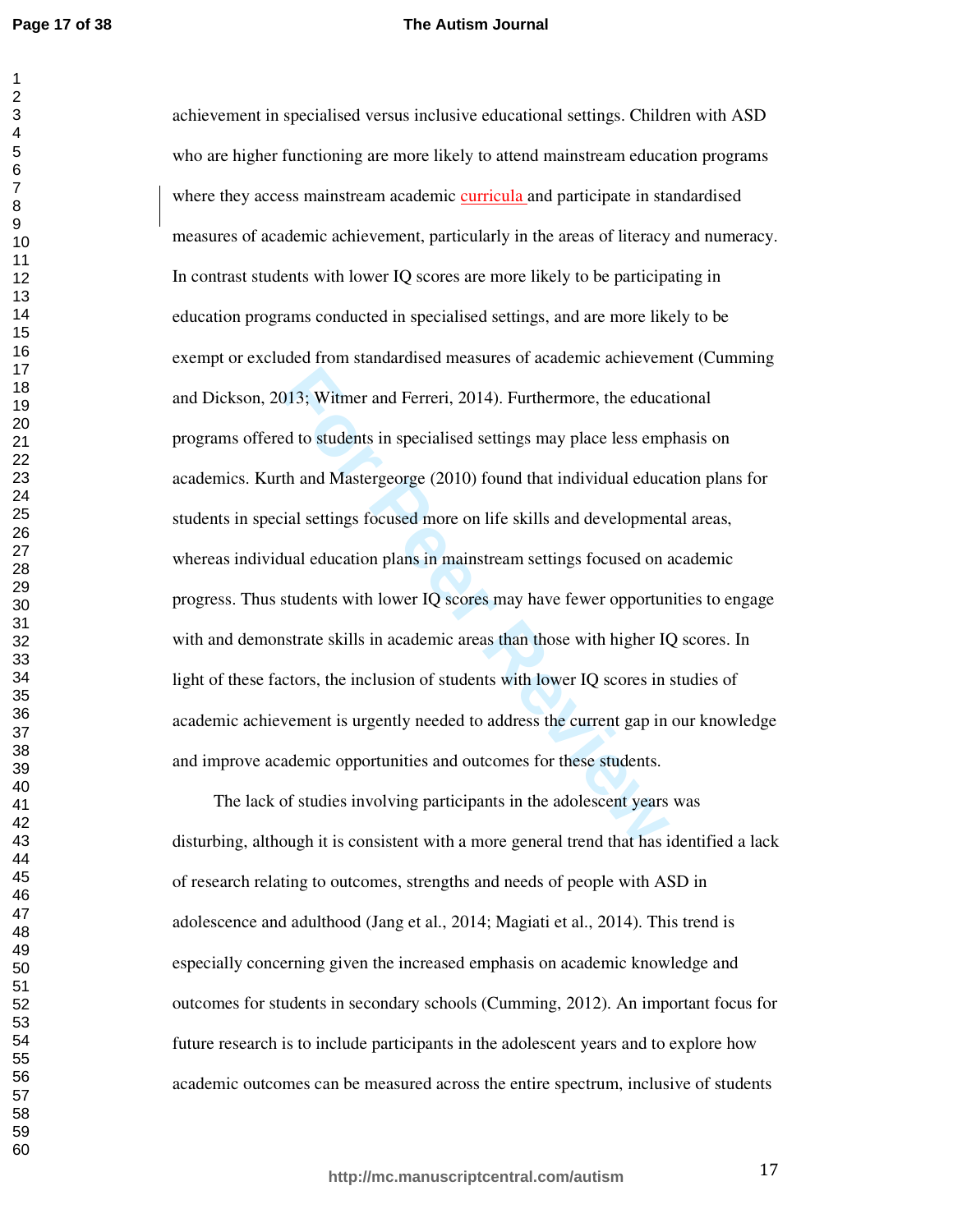with low ability and across primary and secondary schooling years.

## *Overall trends*

and problem solving (e.g. Troyb et al., 2014), and some<br>with ASD often underperformed in many areas (e.g. A:<br>conset of adolescence, the gap between children with A<br>pping peers appeared to widen (Goldstein et al., 1994), e<br> In general, individuals with higher IQ scores tended to do better on measures of academic achievement (e.g. Eaves and Ho, 1997) and individuals with more behaviour issues and less social skills tended to do worse (Manti et al., 2011). In addition, individuals with ASD, even those with HFA, tended to perform lower than their typically developing peers in some areas, particularly those involving reading comprehension and problem solving (e.g. Troyb et al., 2014), and some studies found that individuals with ASD often underperformed in many areas (e.g. Ashburner et al., 2008). With the onset of adolescence, the gap between children with ASD and their typically developing peers appeared to widen (Goldstein et al., 1994), even in areas such as mechanical and procedural skills that were a relative strength prior to adolescence. An important task ahead is to consider ways of building on areas of relative strength evident in the pre-teenage years as children transition into high school.

#### *Uneven patterns of achievement*

 This review clearly highlighted the significant variability in academic achievement across the autism spectrum and across different academic skill areas. Aggregating data for all participants in a study tended to mask this variability. Thus, at the individual level, child-related factors varied in the degree to which they predicted academic achievement. Some students did better than their IQ would predict (Mayes-Dickerson and Calhoun, 2003b) while others exhibited academic achievement at lower levels than would be expected given their autism symptomology (e.g. Manti et al., 2011) or IQ scores (e.g. Mayes-Dickerson and Calhoun, 2007). In addition, an uneven pattern of achievement was often evident within different academic skill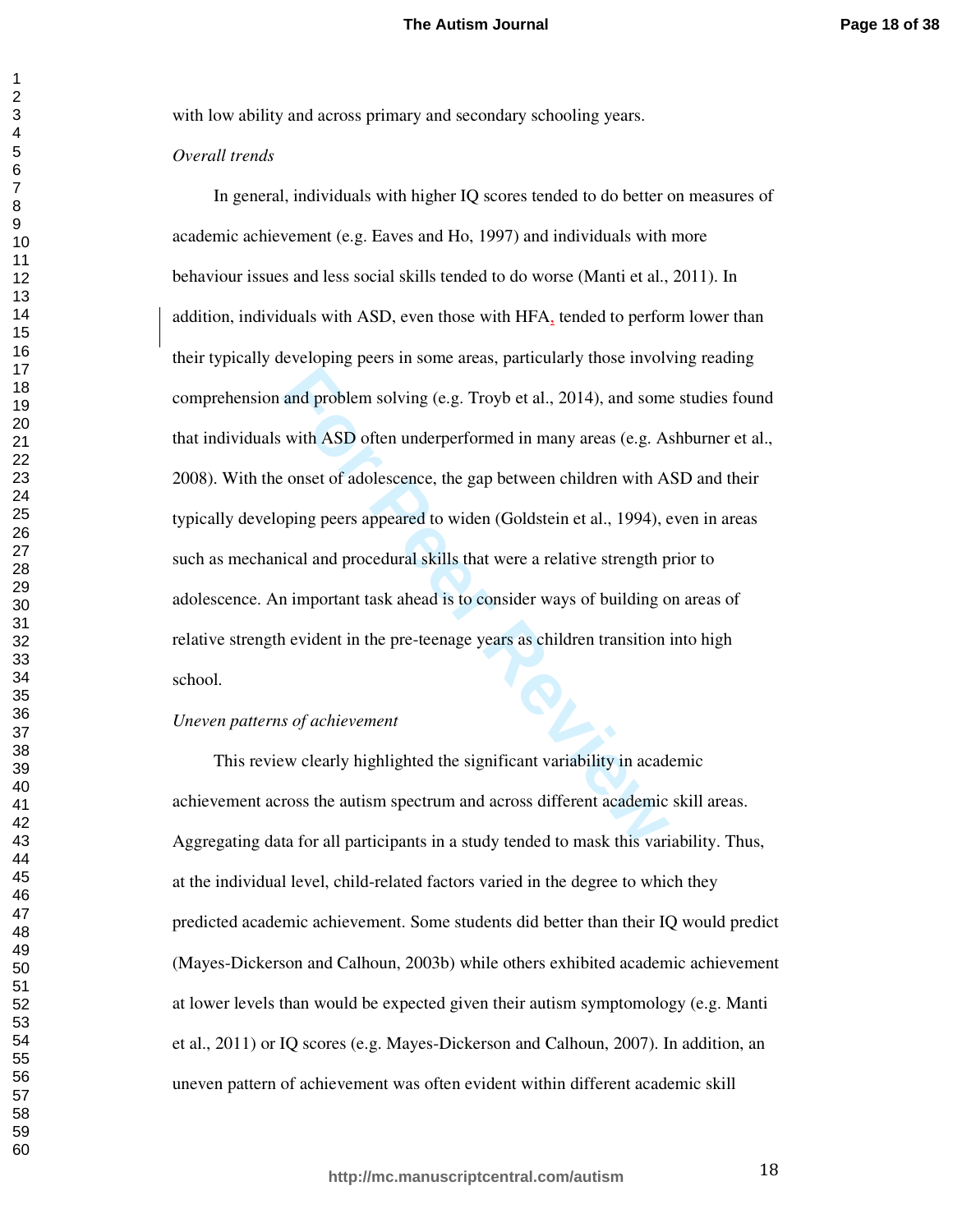## **The Autism Journal**

areas. For example, Mayes-Dickerson and Calhoun (2003a) found that students with both high and low levels of ability often performed much better on spelling than written tasks. The variability across academic skill areas was further supported by the identification of academic 'peaks' and 'dips' in reading and arithmetic for some individuals (Jones et al., 2009).

 This finding is significant and underscores the need for educators to identify individual strengths and weaknesses across all academic skill areas. Individualised assessment that leads to profiling the relative strengths and weaknesses of individuals with ASD, irrespective of age and IQ, can inform educational programming and provide a baseline for measuring achievement over time.

#### *Environmental factors*

Exads to profiling the relative strengths and weaknesses<br>pective of age and IQ, can inform educational programs<br>ine for measuring achievement over time.<br>factors<br>of the included studies considered the relationship between<br>d Only two of the included studies considered the relationship between academic achievement and factors external to the child. Specifically, Kurth et al. (2010) considered educational programs and Assouline et al., (2012) investigated educational settings. Both the type of educational program students accessed and the educational setting (inclusive versus self-contained) predicted academic achievement for students with ASD. The lack of research investigating environmental predictors of academic achievement was surprising given the amount of time children spend in educational settings and the growing body of evidence demonstrating the effects of a range of intervention practices on developmental outcomes (Wong et al., 2013). A systematic review of intervention studies that have targeted academic achievement could help to identify some environmental factors that may enhance academic outcomes for some children. However intervention studies may focus on a specific intervention practice and participant numbers are often small and usually include individuals who share similar characteristics. Furthermore, changes in academic performance can be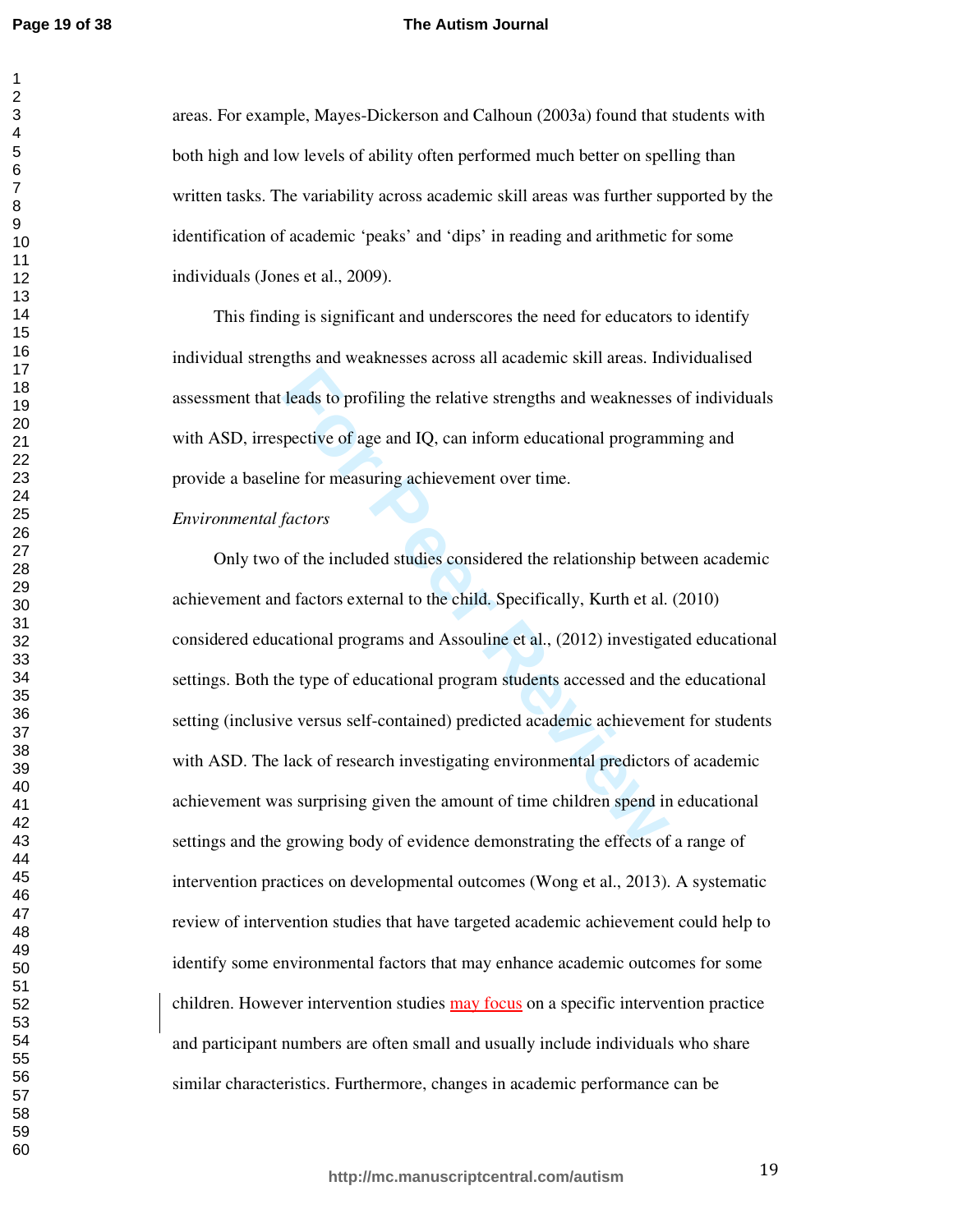difficult to determine when educational interventions are of relatively short duration. These issues limit the information that can be gained from intervention studies about factors external to the child that may significantly impact academic performance. It is important that researchers and educators work together to determine environmental and programming factors that facilitate academic achievement for students with ASD. Fleury et al. (2014) stress that the data on poor postsecondary outcomes for individuals with ASD indicate that re-evaluation of educational programs needs to occur if achievement for these individuals is to improve.

For these individuals is to improve.<br>
ale studies, involving individuals with ASD of varying a<br>
ademic achievement using a range of measures, and inc<br>
variables found across educational settings could contril<br>
restanding o Large scale studies, involving individuals with ASD of varying ability and age, that examine academic achievement using a range of measures, and include common environmental variables found across educational settings could contribute a great deal to our understanding of factors that influence academic achievement. This is particularly important, as factors that are external to the child are an obvious target for future interventions aimed at enhancing academic outcomes. These external factors may include but are not limited to various pedagogical practices, teacher/student ratios, inclusive and self-contained settings, physical features of the classroom, curriculum type, design and focus, use of technology, school attendance, assessment practices, and parental involvement.

## **Conclusion**

 This review was conducted in order to ascertain what research has been conducted on factors that either predict or are related to the academic achievement of children and adolescents with ASD. Nineteen studies were found, that examined predictors of academic achievement, areas of relative academic strength and weakness, and comparisons of levels of academic achievement between groups of individuals. A participant bias was noted in that few studies included participants with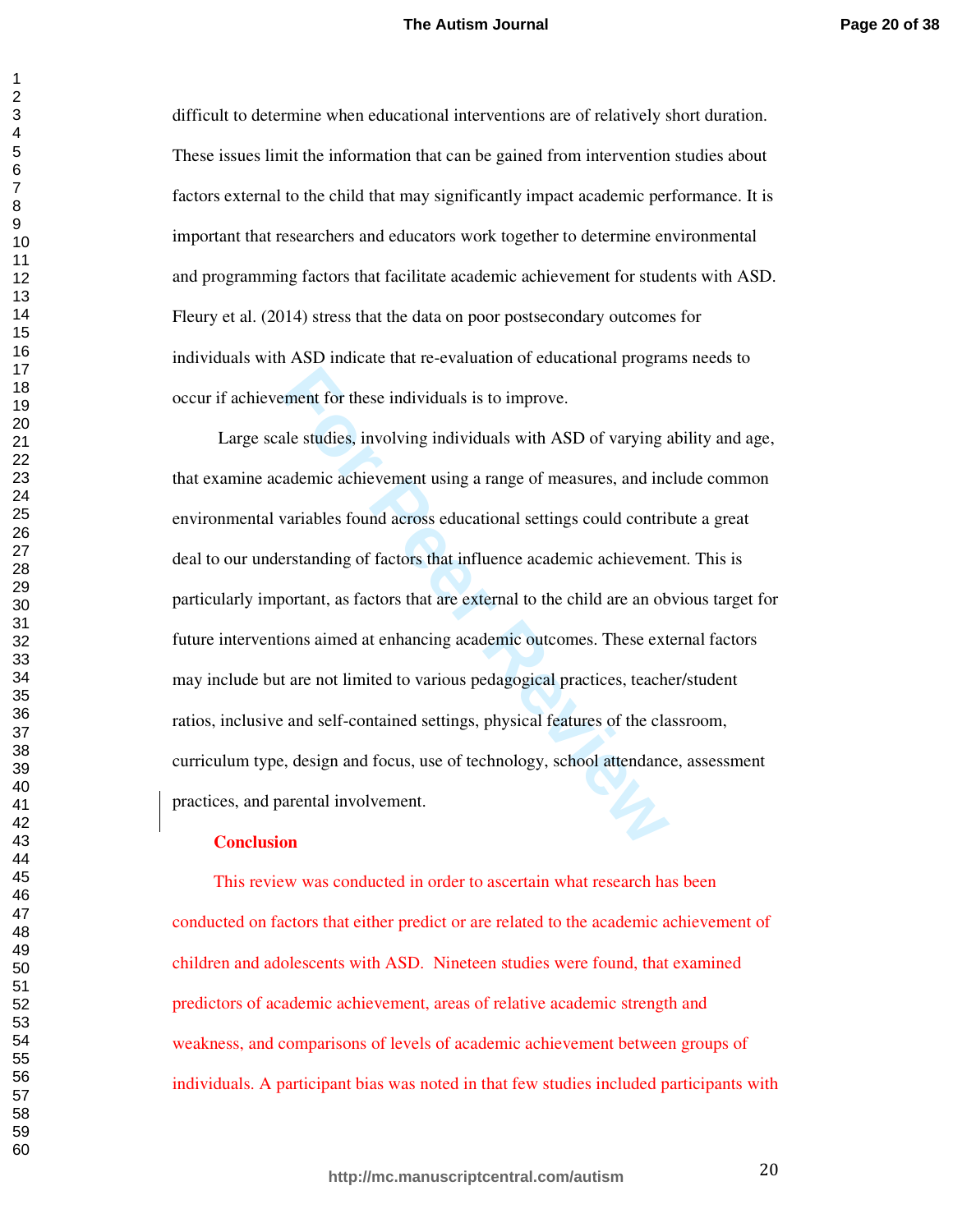## **The Autism Journal**

For Peeds of these individuals, they reveal little about the protost directly influence academic achievement, and that lactice. Future research is needed to evaluate the environd eachers, parents and professionals can impl IQ scores below 70 or in the adolescent/young adulthood age range. Significantly, measures used to assess academic achievement were often conducted in clinical settings and did not gather data from education professionals or in education settings responsible for delivering the primary programs designed to address the academic knowledge and skills of children with ASD. Additionally, the majority of the studies that examined predictors of academic achievement, focused on child characteristics such as intelligence or language ability. Although these findings may highlight some aspects of the needs of these individuals, they reveal little about the programs or strategies that most directly influence academic achievement, and that have direct relevance for practice. Future research is needed to evaluate the environments and programs that teachers, parents and professionals can implement to build on the strengths of individuals with ASD and enable them to achieve the academic knowledge they need to be successful as they move through adolescence and into adulthood.

 The results of this review also point to the heterogeneity of individuals with ASD and the need for educators to undertake individualized, comprehensive assessments of academic strengths and weaknesses to inform educational programming. Studies identified that individuals with ASD have a diverse profile of academic achievement, with some individuals performing below and others above expected levels. This variability highlights the need for psychologists and educators to undertake specific assessments across the range of academic skill areas to ensure educational programs are responsive to individual strengths, peaks and dips in academic learning. Furthermore, this review has highlighted the need for researchers to include measures and procedures that link clinical understanding of academic profiles of individuals with ASD with educational practices that will impact the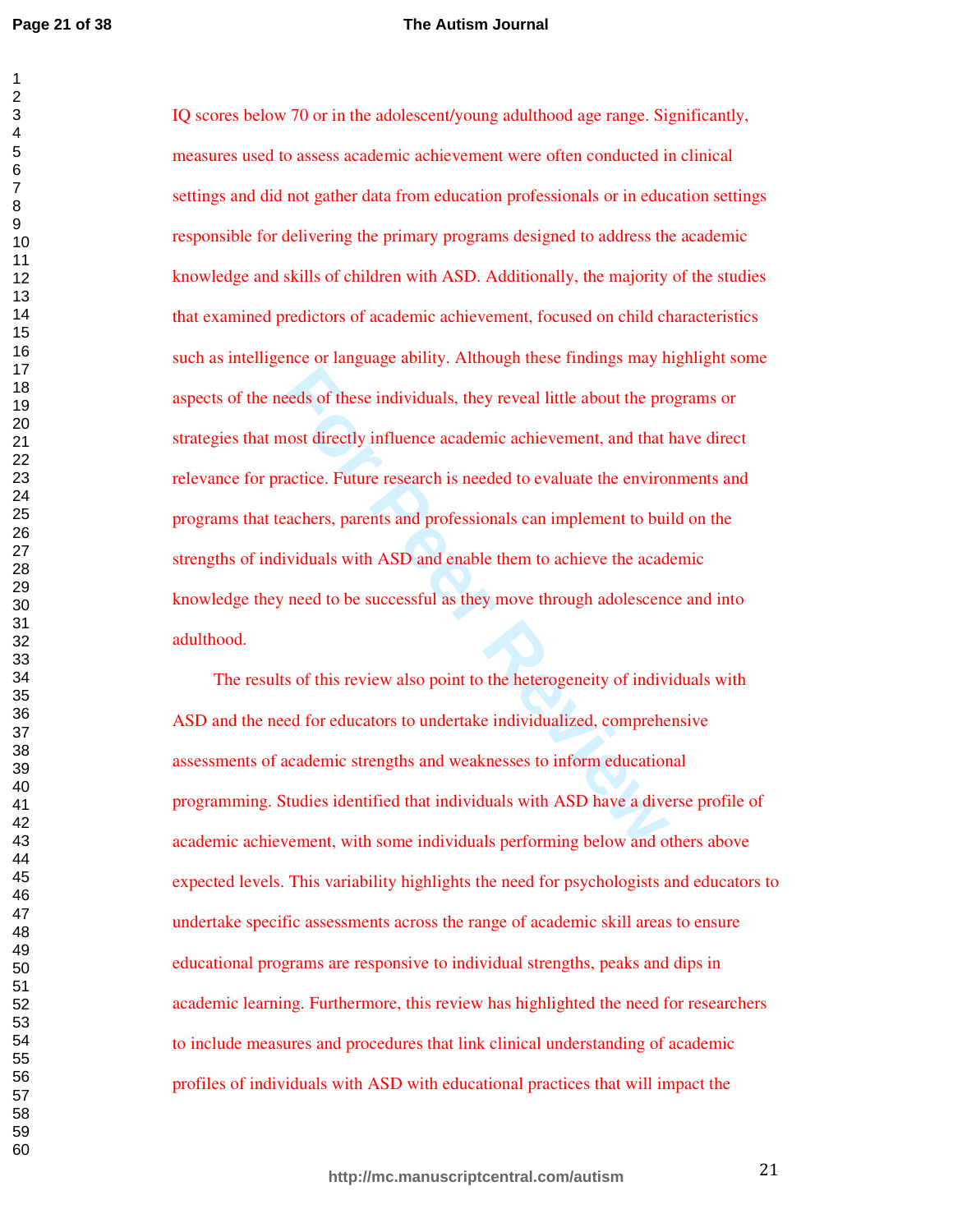academic achievement for these individuals. Raising the awareness of teachers about individual variability in academic performance will be critical to improving academic outcomes for individuals with ASD. The findings from this study confirm that there is no single learning profile that characterizes students with ASD. Educational programs and practices must account for diverse learning profiles through individualized assessment and planning.

Facademic achievement, and addressing these gaps mand and a solution to adolescents, individuals with lower IQ and relation to adolescents, individuals with lower IQ are of environmental factors on academic achievement. A In summary, there are significant gaps in current knowledge about predictors and correlates of academic achievement, and addressing these gaps may help to address the reported academic under-achievement of students with ASD. In particular, research is needed in relation to adolescents, individuals with lower IQ scores, and the impact of a range of environmental factors on academic achievement. Additionally there is a need for research to focus on bridging the gap between understanding the nature of academic achievement for individuals with ASD, and working with educators to investigate and create environments and practices that support individuals with ASD to achieve academic success.

## **References**

Ashburner J, Ziviani J, and Rodger S (2008) Sensory processing and classroom emotional, behavioral, and educational outcomes in children with autism spectrum disorder. *American Journal of Occupational Therapy 62*(5): 564-573.

Ashburner J, Ziviani J, and Rodger S (2010) Surviving in the mainstream: Capacity of children with autism spectrum disorders to perform academically and regulate their emotions and behavior at school. *Research in Autism Spectrum Disorders 4*(1): 18-27.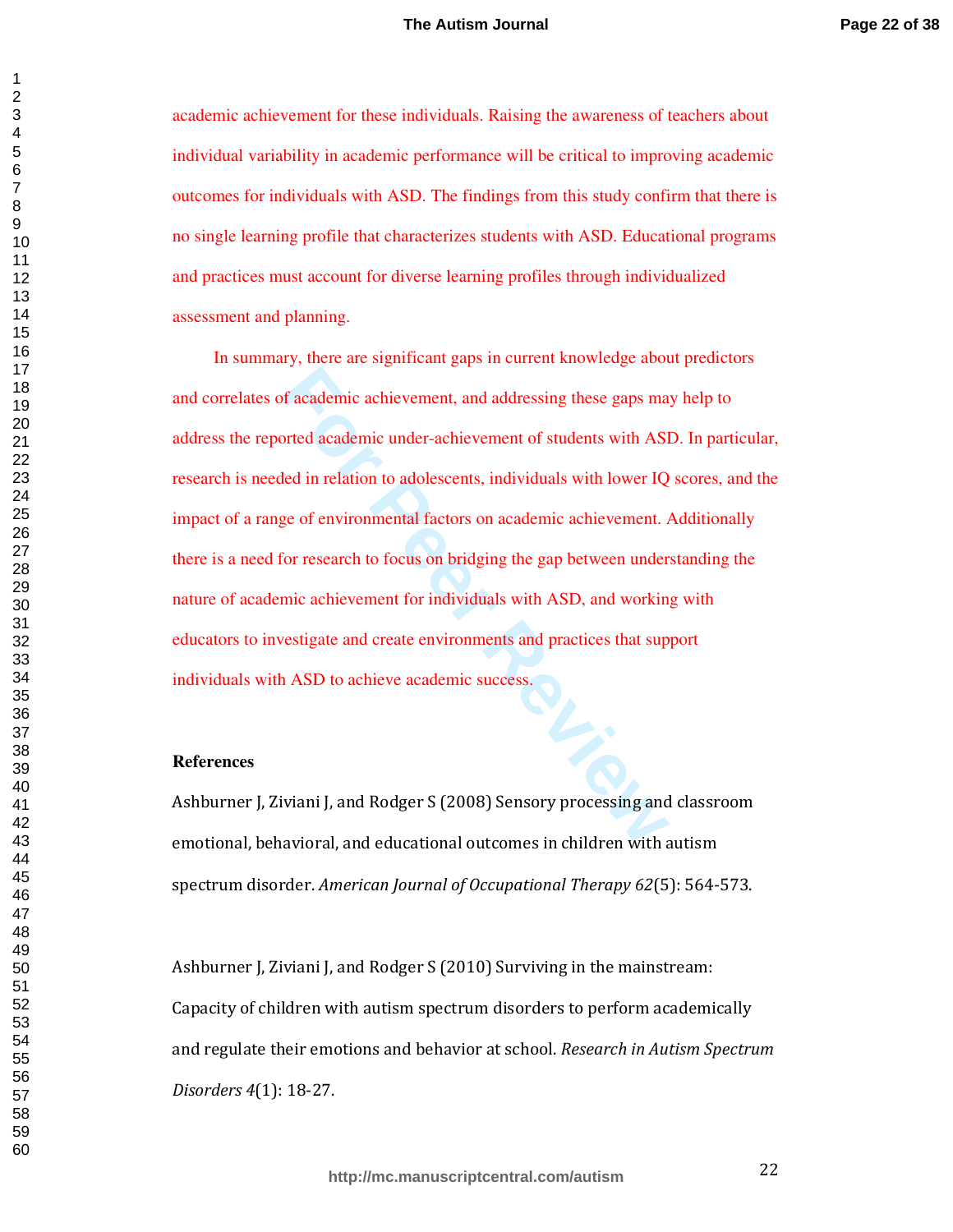#### **The Autism Journal**

Assouline S, Foley Nicpon M, and Dockery L (2012) Predicting the Academic Achievement of Gifted Students with Autism Spectrum Disorder. *Journal of Autism and Developmental Disorders 42*(9): 1781-1789.

Autism Spectrum Australia (Aspect) (2012) *We belong Sydney.* NSW, Australia: Autism Spectrum Australia (Aspect).

Burgess AF, and Gutstein SE (2007) Quality of life for people with autism: Raising the standard for evaluating successful outcomes. *Child and Adolescent Mental Health 12*(2): 80-86.

Cumming J (2012) *Valuing Students with Impairment: International comparisons of practice in educational accountability*. Netherlands: Springer.

In This claim<br>
d Gutstein SE (2007) Quality of life for people with a<br>
or evaluating successful outcomes. *Child and Adolesce*<br>
10-86.<br> **For Period Adolesce SOCI**<br>
12) Valuing Students with Impairment: International<br>
ducat Cumming J and Dickson E (2013) Educational accountability tests social and legal inclusion approaches to discrimination for students with disability: A national case study from Australia. *Assessment in Education: Principles Policy & Practice 20(2)*: 221-239.

Cumming J, Dickson E and Webster AA (2013) Reasonable adjustments in assessment: Putting law and policy into practice in Australia. *International Journal of Disability Development and Education 60(4):* 295-311.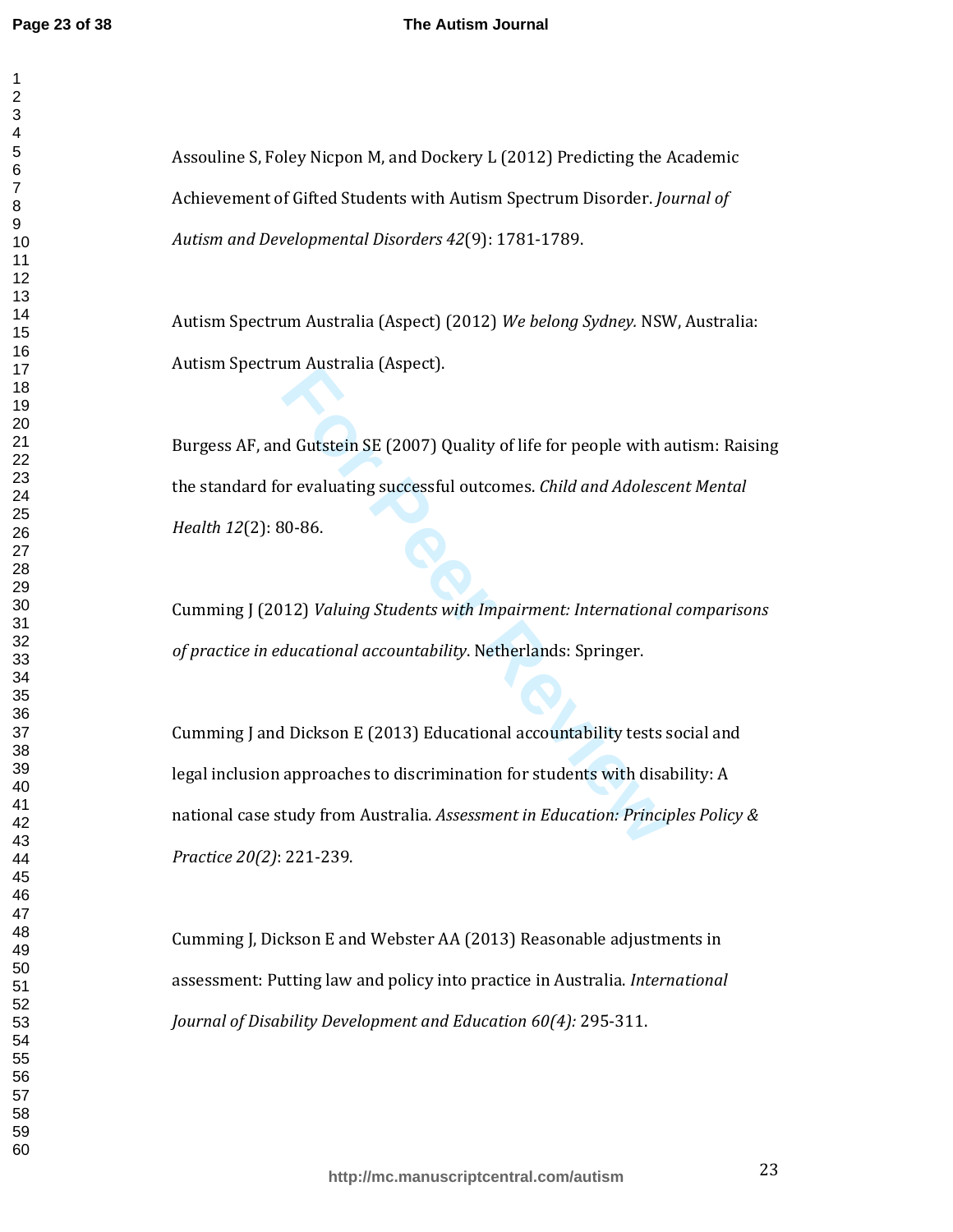Eaves L and Ho H (1997) School placement and academic achievement in children with autistic spectrum disorders. *Journal of Developmental and Physical Disabilities 9:* 277-291.

Estes A, Rivera V, Bryan M, Cali P and Dawson G (2011) Discrepancies between academic achievement and intellectual ability in higher-functioning school-aged children with autism spectrum disorder. *Journal of Autism and Developmental Disorders 41(8)*: 1044-1052.

Forment and interlectual domity in inglied tales.<br>Fultism spectrum disorder. Journal of Autism and Deviation and Deviation 2:<br>1044-1052.<br>Jess S, Hume K, Browder DM, Thompson JL, Fallin K a<br>sing the academic needs of adoles Fleury VP, Hedges S, Hume K, Browder DM, Thompson JL, Fallin K and Vaughn S (2014) Addressing the academic needs of adolescents with autism spectrum disorder in secondary education. *Remedial and Special Education 35(2)*: 68-79.

Foley-Nicpon M, Assouline S and Stinson R (2012) Cognitive and academic distinctions between gifted students with autism and Asperger syndrome. *Gifted Child Quarterly 56(2)*: 77-89.

Goldstein G, Minshew N and Siegel D (1994) Age differences in academic achievement in high-functioning autistic individuals. *Journal of Clinical and Experimental Neuropsychology 16:* 671-680.

Griswold D, Barnhill G, Smith-Myles B, Hagiwara T and Simpson R (2002) Asperger syndrome and academic achievement. *Focus on Autism and Other Developmental Disabilities 17(2)*: 94-102.

 $\mathbf{1}$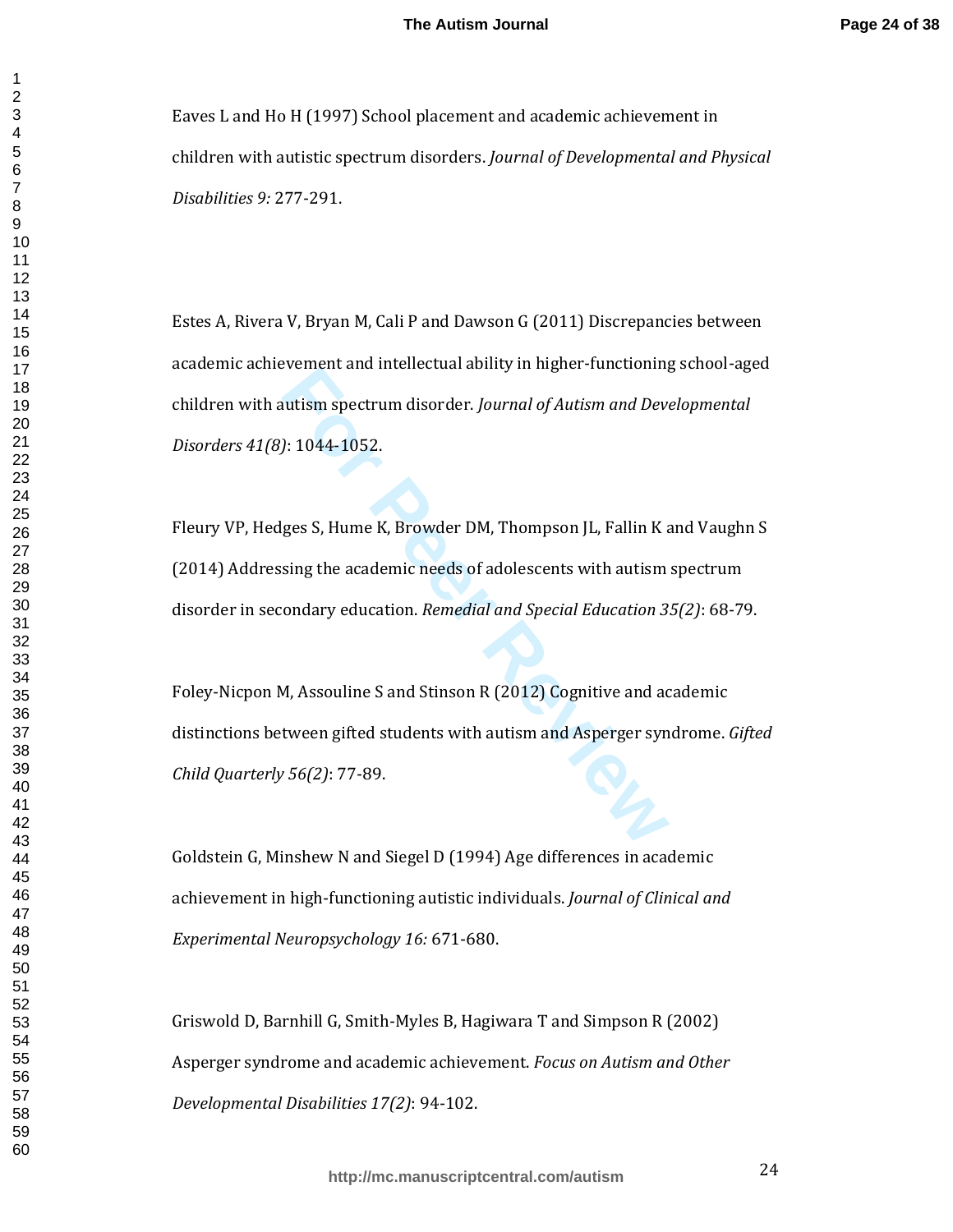## **The Autism Journal**

Howlin P, Goode S, Hutton J and Rutter M (2004) Adult outcome for children with autism. *Journal of Child Psychology and Psychiatry 45:* 212-229.

Howlin P and Moss P (2012) Adults with autism spectrum disorders. *Canadian Journal of Psychiatry 57:* 275-283.

J, Adams H, Konst M, Cervantes P and Goldin R (201<sup>2</sup><br>sons studies in autism research: A 20-year review. *R*<br>*m Disorders 8:* 1756-1760.<br>F, Golden H, Marsden A, Tregay J, Simonoff E and Ch<br>g and arithmetic in adolescents w Jang J, Matson J, Adams H, Konst M, Cervantes P and Goldin R (2014) What are the ages of persons studies in autism research: A 20-year review. *Research in Autism Spectrum Disorders 8:* 1756-1760.

Jones C, Happe F, Golden H, Marsden A, Tregay J, Simonoff E and Charman T (2009) Reading and arithmetic in adolescents with autism spectrum disorders: Peaks and dips in attainment. *Neuropsychology 23(6)*: 718-728.

Kurth J and Mastergeorge A (2010) Academic and cognitive profiles of students with autism: Implications for classroom practice and placement. *International Journal of Special Education 25(2)*: 8-14.

Kurth J and Mastergeorge A (2012) Impact of setting and instructional context for adolescents with autism. *The Journal of Special Education 46(1)*: 36-48.

Levy A and Perry A (2011) Outcomes in adolescents and adults with autism: A review of the literature. *Research in Autism Spectrum Disorders 5(4)*: 1271-1282.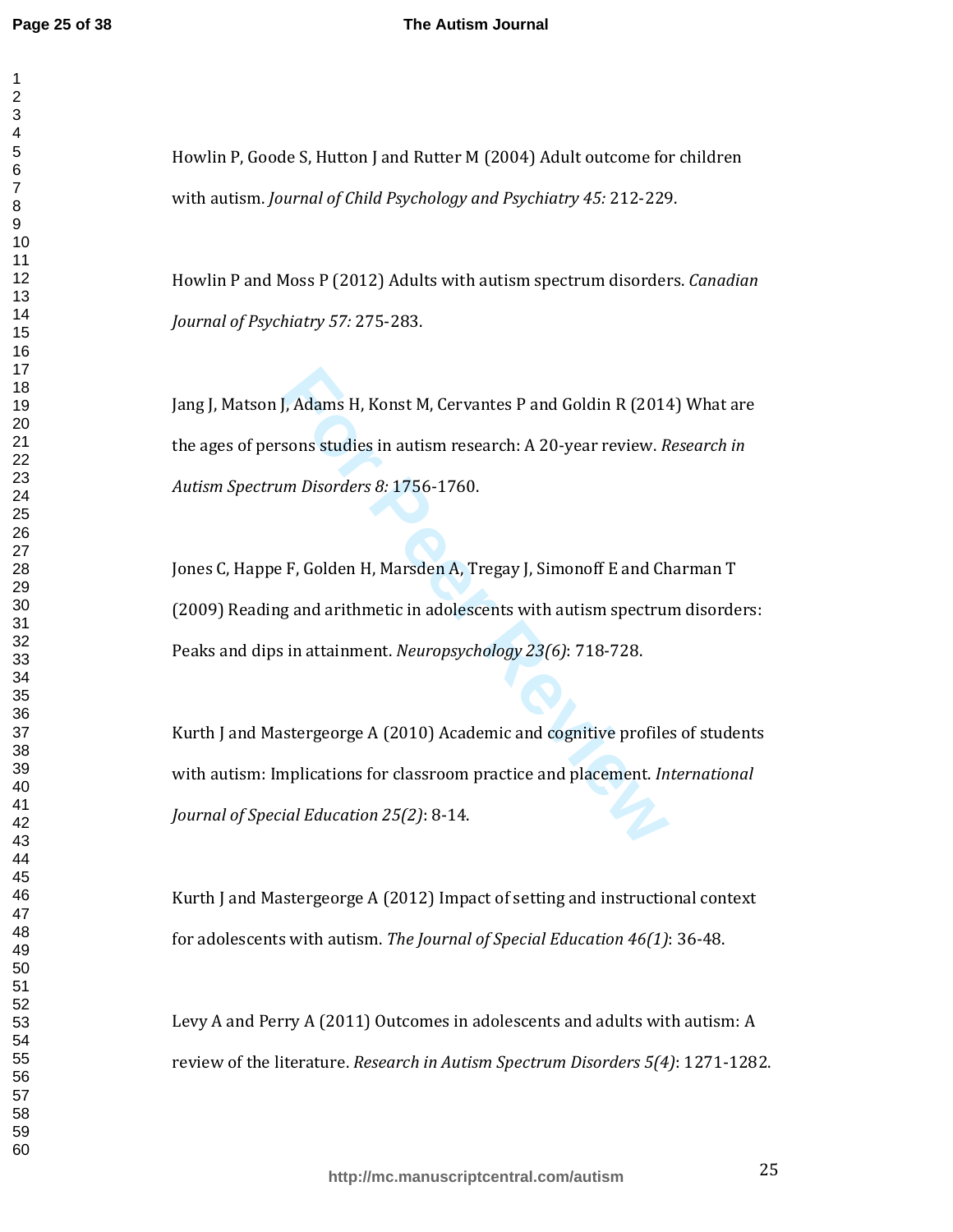Mackintosh VH, Goin-Kochel RP and Myers BJ (2012) "What do you like/dislike about the treatments you're currently using?": A qualitative study of parents of children with autism spectrum disorders. *Focus on Autism and Other Developmental Disabilities 27(1)*: 51-60.

Magiati I, Tay WX and Howlin P (2014) Cognitive language social and behavioural outcomes in adults with autism spectrum disorders: A systematic review of longitudinal follow-up studies in adulthood. *Clinical Psychology Review 34:* 73-86.

**Formular Indianal States in adulthood.** *Clinical Psyciatudinal follow-up studies in adulthood. Clinical Psyciatudinal follow-up studies in adulthood. Clinical Psyciatudinal follow-up studies I (2011) Development ectrum d* Manti E, Scholte E and Van Berckelaer-Onnes I (2011) Development of children with autism spectrum disorders in special needs education schools in the Netherlands: A three-year follow-up study. *European Journal of Special Needs Education 26(4)*: 411-427.

Mayes-Dickerson S and Calhoun S (2003a) Ability profiles in children with autism: Influence of age and IQ. *Journal of Autism and Developmental Disorders 6:* 65-80.

Mayes-Dickerson S and Calhoun S (2003b) Analysis of WISC III Standford-Binet IV and academic achievement test scores in children with autism. *Journal of Autism and Developmental Disorders 33:* 329-341.

Mayes-Dickerson S and Calhoun S (2007) Learning attention writing and processing speed in typical children and children with ADHD autism anxiety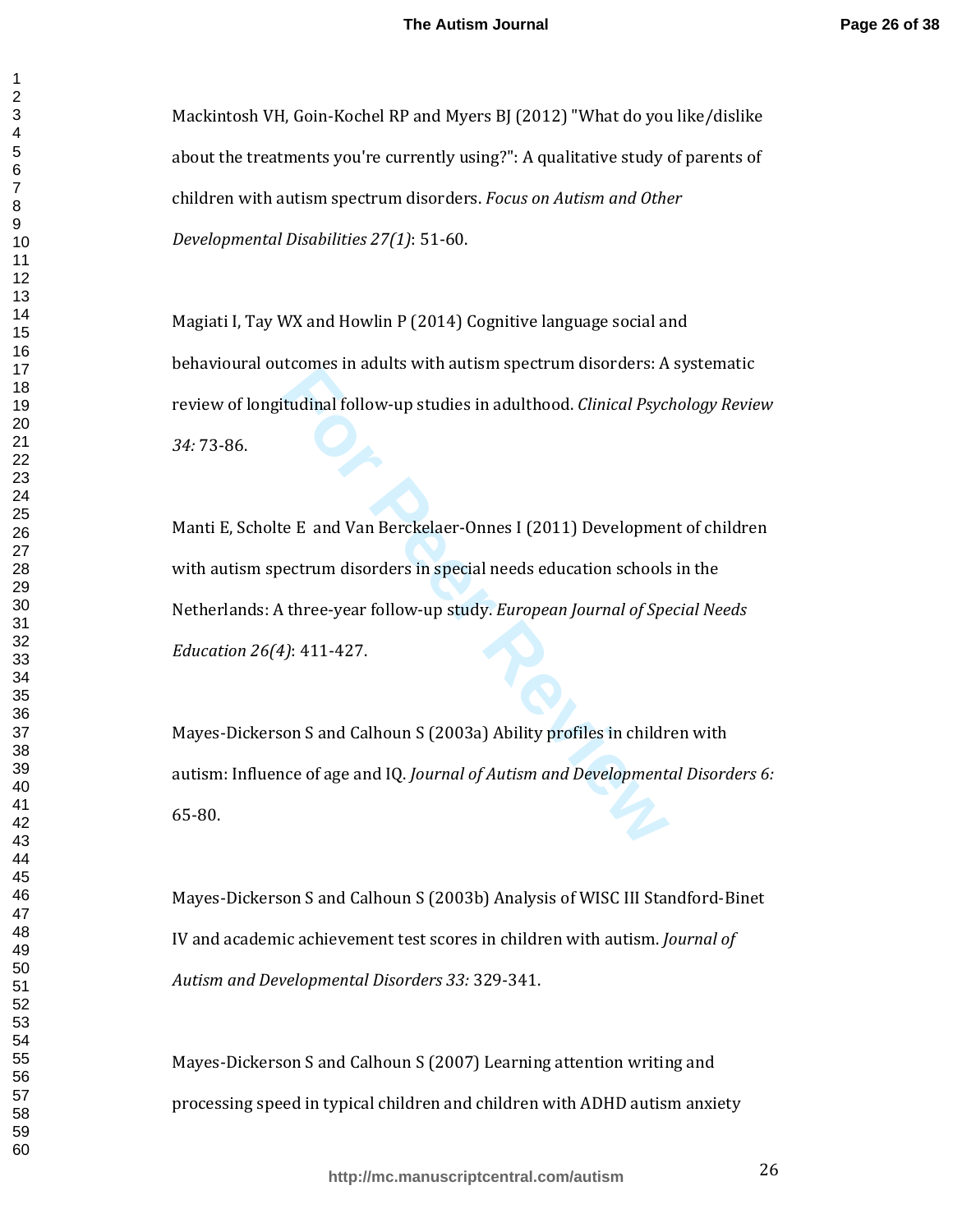## **The Autism Journal**

depression and oppositional-defiant disorder. *Child Neuropsychology 13(6)*: 469- 493.

Mayes-Dickerson S and Calhoun S L (2008) WISC-IV and WIAT-II profiles in children with high-functioning autism. *Journal of Autism and Developmental Disorders 38(3)*: 428-439.

McDonald J and Lopes E (2012) How parents home educate their children with an autism spectrum disorder with the support of the schools of isolated and distance education. *International Journal of Inclusive Education 18(1)*: 1-17.

Minshew N, Goldstein G, Taylor H and Siegel D (1994) Academic achievement in high functioning autistic individuals. *Journal of Clinical and Experimental Neuropsychology 16(2):* 261-270.

d Lopes E (2012) How parents home educate their cltrum disorder with the support of the schools of isol<br>tion. *International Journal of Inclusive Education 18(*<br>oldstein G, Taylor H and Siegel D (1994) Academic ac<br>ng autis Myles B, Simpson R and Becker J (1994) An analysis of characteristics of students diagnosed with higher-functioning autistic disorder. *Exceptionality: A Special Education Journal 5:* 19-30.

Palmen A, Didden R and Lang R (2012) A systematic review of behavioral intervention research on adaptive skill building in high-functioning young adults with autism spectrum disorder. *Research in Autism Spectrum Disorders 6(2)*: 602- 617.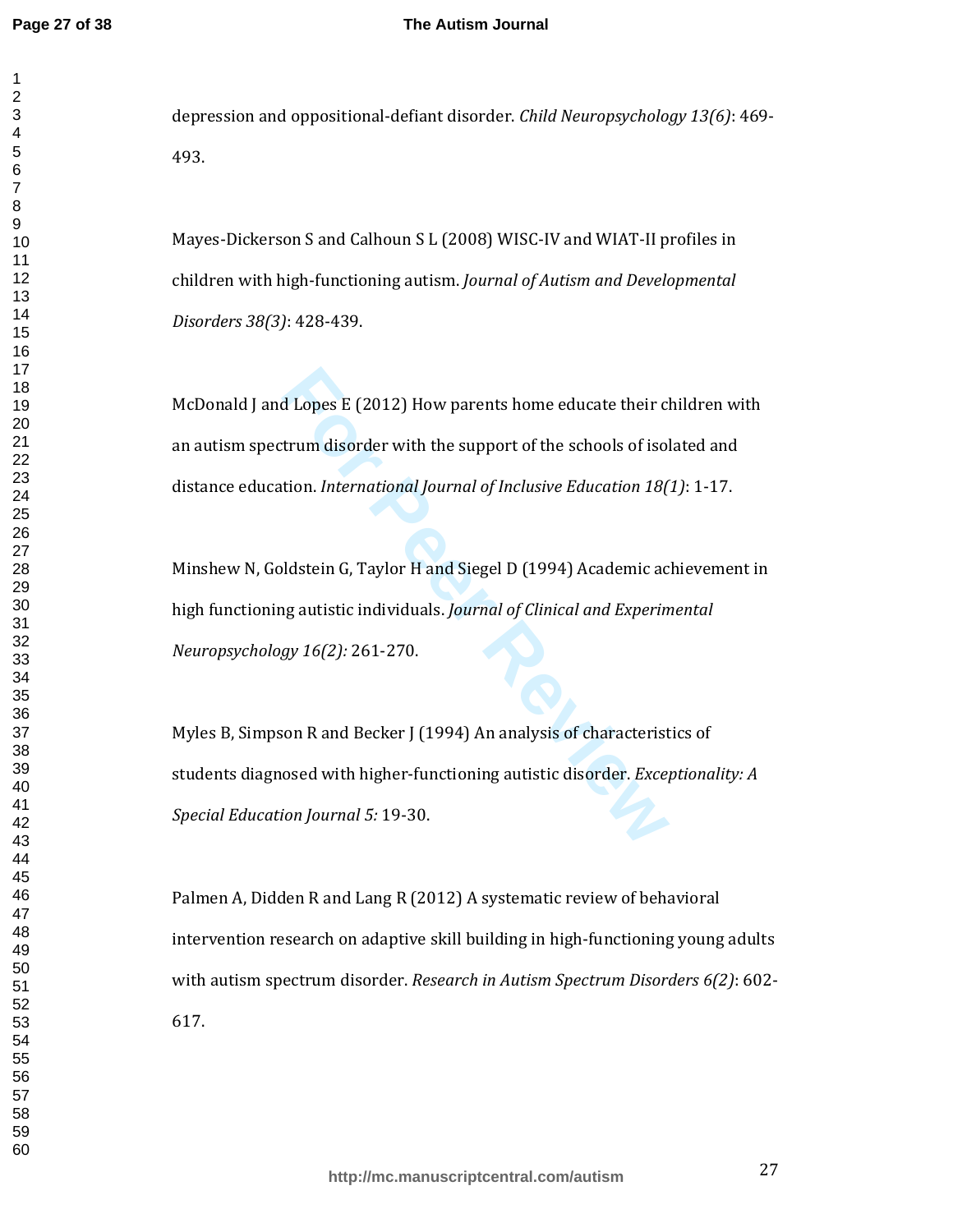Shattuck PT, Seltzer MM, Greenberg JS, Orsmond GI, Bolt D, Kring S and Lord C (2007) Change in autism symptoms and maladaptive behaviors in adolescents and adults with an autism spectrum disorder. *Journal of Autism and Developmental Disorders 37(9)*: 1735-1747.

Starr EM and Foy JB (2012) In parents' voices: The education of children with autism spectrum disorders. *Remedial and Special Education 33(4)*: 207-216.

azarus SS, Thompson SJ and Morse AB (2005) State protection and accommodations for students with d<br>ial Education 38(4): 232-240.<br>tein A, Tyson K, Helt M, Eigsti Im Stevens M and Fein<br>ties in children and adolescents with a Thurlow ML, Lazarus SS, Thompson SJ and Morse AB (2005) State policies on assessment participation and accommodations for students with disabilities. *The Journal of Special Education 38(4)*: 232-240.

Troyb E, Orinstein A, Tyson K, Helt M, Eigsti Im Stevens M and Fein D (2014) Academic abilities in children and adolescents with a history of autism spectrum disorders who have achieved optimal outcomes. *Autism 18:* 233-243.

Venter A, Lord C and Schopler E (1992) A follow-up study of high-functioning autistic children. *Child Psychology & Psychiatry & Allied Disciplines 33(3)*: 489- 507.

White SW, Ollendick TH and Bray BC (2011) College students on the autism spectrum: Prevalence and associated problems. *Autism 15(6):* 683-701.

Witmer SE and Ferreri SJ (2014) Alignment of instruction expectations and accountability testing for students with autism spectrum disorder. *Focus on Autism and Other Developmental Disabilities 29(3)*: 131-144.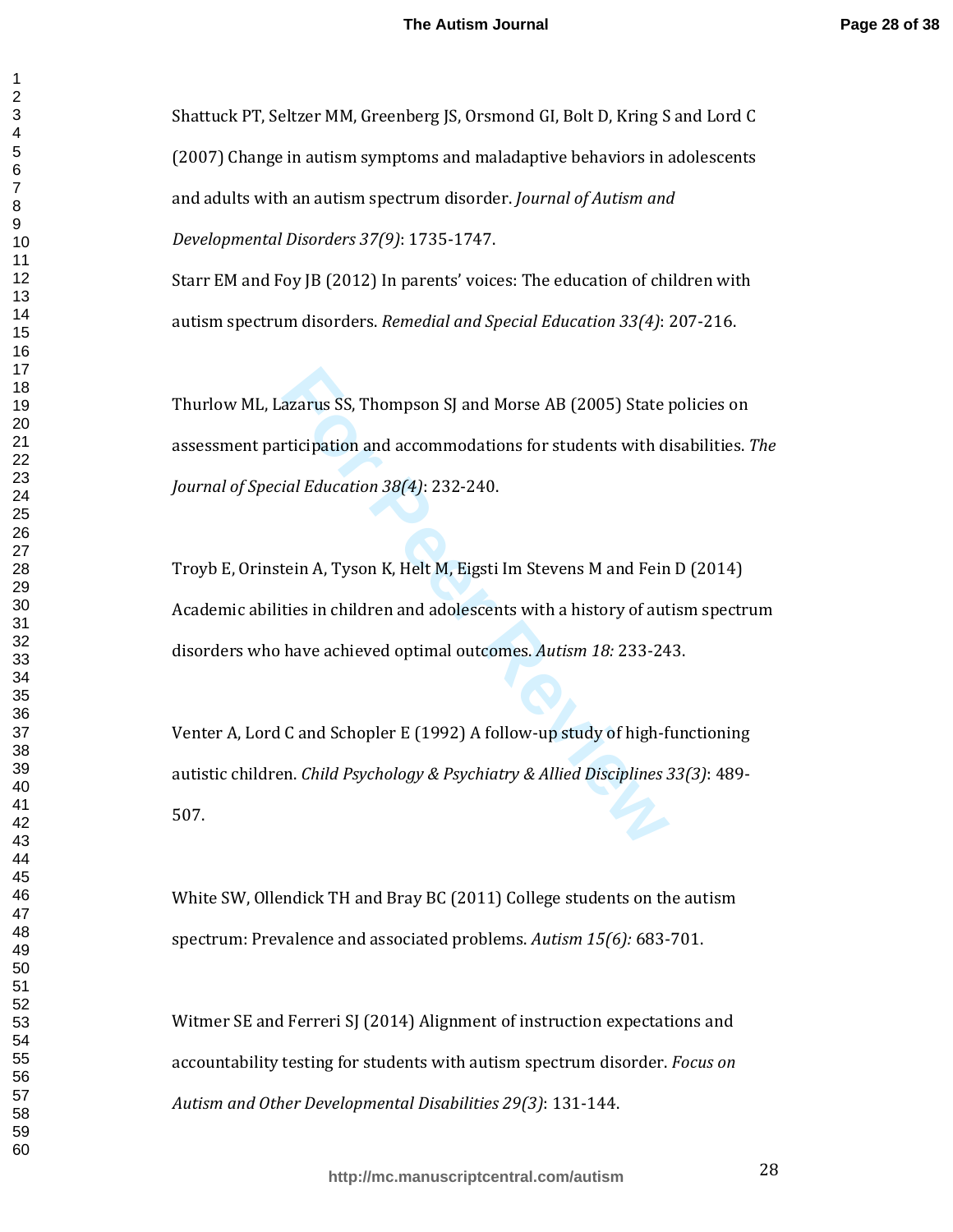$\mathbf{1}$  $\overline{2}$  $\overline{\mathbf{4}}$  $\overline{7}$ 

## **The Autism Journal**

Wong C, Odom SL, Hume K, Cox AW, Fettig A, Kucharczyk S and Schultz T (2013) *Evidence-based practices for children youth and young adults with autism spectrum disorder.* Chapel Hill NC: The University of North Carolina Frank Porter Graham Child Development Institute Autism Evidence-based Practice Review Group.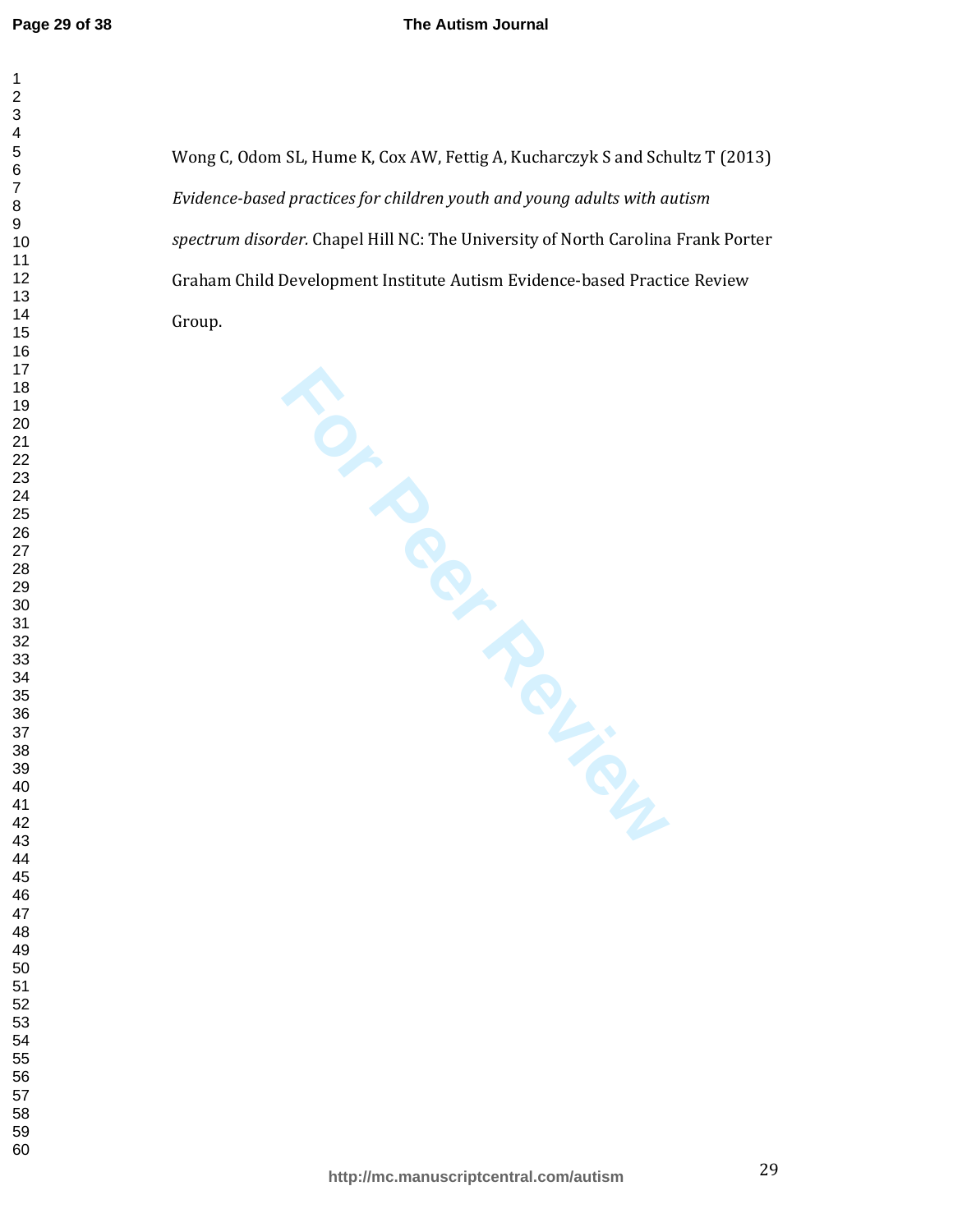Table 1. Participant characteristics, setting, purpose, measures and variables studied for included studies

| Author<br>(year)                  | ${\bf N}$                                       | Diagnosis                                                   | Mean<br>Age<br>(yrs) | Mean<br>IQ<br>(SD)                                         | Setting                                                                                                                                     | Purpose                                                                                                                                                                                                                                                                                                                                                                                 | Measure of Academic<br>Achievement                                                           | Variables Studied<br>(in addition to<br>academic<br>achievement)                                                      |
|-----------------------------------|-------------------------------------------------|-------------------------------------------------------------|----------------------|------------------------------------------------------------|---------------------------------------------------------------------------------------------------------------------------------------------|-----------------------------------------------------------------------------------------------------------------------------------------------------------------------------------------------------------------------------------------------------------------------------------------------------------------------------------------------------------------------------------------|----------------------------------------------------------------------------------------------|-----------------------------------------------------------------------------------------------------------------------|
| Ashburner<br>et al.<br>(2008)     | $28\,$<br><b>ASD</b><br>and<br>51<br><b>TDC</b> | <b>ASD</b><br>$IQ \geq 80$                                  | $6 - 10$             | N/A                                                        | Enrolled in mainstream<br>class - evaluated at<br>school                                                                                    | To explore the associations between sensory<br>processing and classroom emotional,<br>behavioural, and educational outcomes of<br>children with ASD                                                                                                                                                                                                                                     | Achenbach System of<br><b>Empirically Based</b><br><b>Assessment Teacher rating</b><br>scale | • Sensory<br>processing<br>$\bullet$ IQ<br>$\bullet$ Symptoms of<br><b>ASD</b><br>• Sensory aspects<br>of environment |
| Ashburner<br>et al.<br>(2010)     | 28<br><b>ASD</b><br>and<br>51<br><b>TDC</b>     | ASD<br>$IQ \geq 80$                                         | $6 - 10$             | N/A                                                        | Enrolled in regular<br>education class-<br>evaluated in school                                                                              | To compare teachers' perceptions of academic<br>performance, behavioural and emotional<br>regulation of students with ASD compared to<br><b>TDC</b>                                                                                                                                                                                                                                     | Achenbach System of<br><b>Empirically Based</b><br>Assessment                                | IQ<br>$\bullet$<br><b>ASD</b><br>$\bullet$<br>characteristics<br>Emotional and<br>behaviour<br>regulation             |
| Assouline<br>et al.<br>(2012)     | $\overline{59}$                                 | <b>ASD</b><br>IQ Index<br>Score $\geq$<br>120               | $\overline{10.7}$    | N/A<br>(Inde<br>$\mathbf X$<br>score<br>${\bf S}$<br>only) | Enrolled in mainstream<br>class and gifted and<br>talented program -<br>evaluated in clinic                                                 | To examine the predictability of achievement<br>among high ability youth with ASD (twice-<br>exceptional) related to: diagnosis, measures of<br>ability and educational interventions, and<br>acceleration                                                                                                                                                                              | Woodcock-Johnson III                                                                         | $\bullet$ IQ<br>• Eye-hand and<br>fine motor<br>coordination<br>• Educational<br>program                              |
| Eaves and<br>Ho (1997)            | $\overline{76}$                                 | ASD,<br>PDD,<br>range of<br>severity                        | 11.6                 | VIQ<br>58<br>PIQ<br>62                                     | Enrolled special classes<br>(36%); mainstream<br>class with aid (38%);<br>mainstream class<br>without aid $(16\%)$ -<br>evaluated in clinic | Investigated school placement and variables<br>related to the philosophy of least restrictiveness,<br>achievement, and teachers' perceptions of a<br>group of children with autistic spectrum<br>disorders who had been exposed to "best<br>Practices" for past decade including early<br>identification, preschool, typical peers, IEPs,<br>communication training, behaviour support. | WRAT-R; Teacher's rating<br>of academic skills                                               | • Autism<br>symptomatology<br>• Behaviour<br>$\bullet$ IQ<br>• Class placement                                        |
| Estes et al.<br>(2011)            | 30                                              | <b>ASD</b><br>$IQ \geq 70$                                  | 6                    | 89.57<br>(15.7)<br>5)                                      | Enrolled in mainstream<br>$(22)$ special<br>ed/mainstream(5),<br>mixed class $(3)$ –<br>evaluated at University<br>autism centre            | To investigate academic achievement patterns<br>and their relationships with intellectual ability,<br>social abilities and problem behaviour in a<br>sample of children with ASD                                                                                                                                                                                                        | <b>DAS Achievement Tests</b>                                                                 | $\bullet$ IQ<br>• Social skills<br>• Problem<br>behaviour                                                             |
| Foley-<br>Nicpon et<br>al. (2012) | 39                                              | <b>HFA</b><br>AS<br>$\geq$ 120 in at<br>least one<br>domain | $6 - 16.6$           | HFA:<br>120.2<br>9<br>(9.18)<br>AS:                        | Enrolment had been<br>accelerated 1 grade (4);<br>participated in gifted<br>and talented program<br>(11) received special ed                | To examine the cognitive and academic profiles<br>among high ability students with ASD and<br>identify possible profile differences between<br>those with HFA and AS                                                                                                                                                                                                                    | Woodcock-Johnson III                                                                         | $\bullet$ IQ<br>• ASD subtype                                                                                         |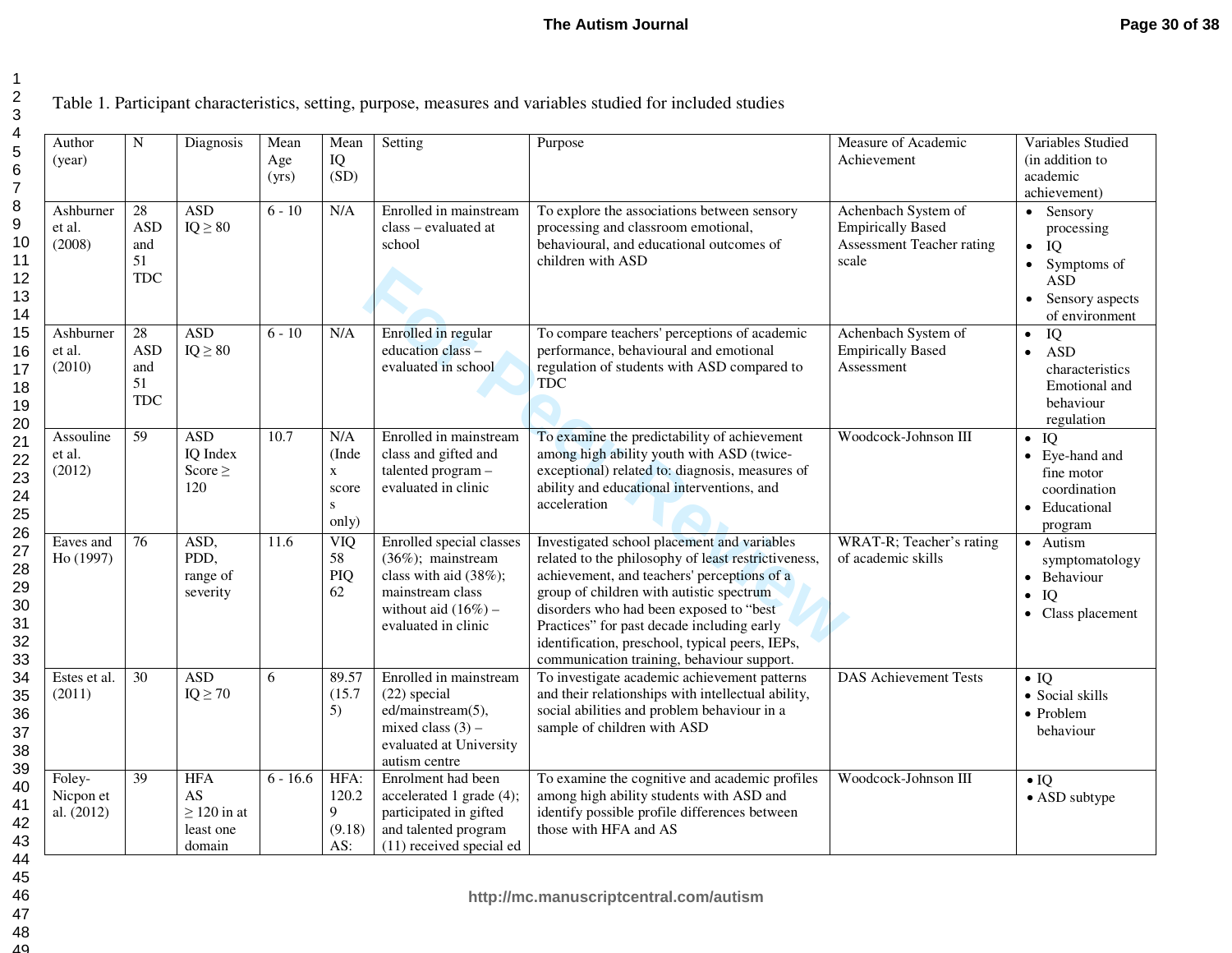|                                                  |     |                                                          |                  | 124.8<br>9<br>(13.5)<br>9)                                                      | services $(5)$ – evaluated<br>in clinic                                                                      |                                                                                                                                                                                                                                                                                                                                                              |                                                                                                                                               |                                                            |
|--------------------------------------------------|-----|----------------------------------------------------------|------------------|---------------------------------------------------------------------------------|--------------------------------------------------------------------------------------------------------------|--------------------------------------------------------------------------------------------------------------------------------------------------------------------------------------------------------------------------------------------------------------------------------------------------------------------------------------------------------------|-----------------------------------------------------------------------------------------------------------------------------------------------|------------------------------------------------------------|
| Goldstein<br>et al.<br>(1994)                    | 64  | <b>HFA</b><br>$IQ \geq 70$                               | 16.11            | 95.88<br>(14.0)<br>4)                                                           | Enrolment unspecified<br>- evaluated in clinic                                                               | To investigate age differences in the academic<br>profile of high-functioning autistic individuals<br>as compared with normal controls                                                                                                                                                                                                                       | Detroit Tests of Learning<br>Aptitude<br><b>Woodcock Reading Mastery</b><br><b>Tests</b><br>Kaufman Test of<br><b>Educational Achievement</b> | <b>ASD</b><br>symptomatology                               |
| Griswold<br>et al.<br>(2002)                     | 21  | AS                                                       | 10               | 100.1<br>$\overline{4}$<br>(26.0)<br>6)                                         | Enrolled in various<br>educational settings -<br>evaluation in clinic                                        | To develop a profile of the academic strengths,<br>deficits, problem-solving and critical thinking<br>abilities of children and youth with AS and to<br>compare profile with academic performance of<br>normed population.                                                                                                                                   | <b>WIAT</b>                                                                                                                                   | • Problem solving<br>• Language-based<br>critical thinking |
| Jones et al.<br>(2009)                           | 100 | <b>ASD</b><br>Childhood<br>autism                        | 15.6             | 84.3<br>(18)                                                                    | Enrolled in mainstream<br>(57) and special school<br>$(43)$ – evaluated at<br>school                         | To (i) establish an estimate of the frequency of<br>specific attainment dips and peaks within the<br>ASD population, and (ii) report the profile of<br>intellectual ability of individuals with specific<br>peaks or dips in their attainment profile.                                                                                                       | <b>Wechsler Objective Reading</b><br><b>Dimensions</b><br>Test of Word Reading<br>Efficiency<br>Wechsler Objective<br>Numerical Dimensions    | $\overline{IQ}$                                            |
| Kurth et<br>al. (2010)                           | 15  | Autism                                                   | $12.3 -$<br>15.9 | 64.9<br>(inclu<br>sive)<br>60<br>$(self-$<br>contai<br>ned)                     | Enrolled in general<br>education (7) or self-<br>contained school<br>settings $(8)$ – evaluated<br>at school | To describe the academic skill development of<br>adolescents with autism who have been<br>educated in inclusive and self-contained settings<br>using three measures: cognitive assessments,<br>adaptive behaviour, and academic achievement<br>to describe strengths and concerns and to<br>examine the effects of setting on academic skill<br>acquisition. | Woodcock-Johnson III                                                                                                                          | • Education setting                                        |
| Manti et<br>al. (2011)                           | 89  | 49.5%<br>$\mathbf{ASD}$<br>50.5%<br>other                | $\overline{5.8}$ | N/A                                                                             | Enrolled in special<br>school - evaluated at<br>school                                                       | To explore the developmental course of children<br>with autism attending special needs school, in<br>particular the development of disorder<br>symptoms and academic growth based on parent<br>and teacher perceptions                                                                                                                                       | Central Institute of Test<br>Development (CITO) school<br>attainment test                                                                     | Autism<br>symptomatology                                   |
| Mayes-<br>Dickerson<br>and<br>Calhoun<br>(2003a) | 116 | Autistic<br>Disorder<br>Young<br>group<br>Older<br>group | 4.8<br>8.5       | Low<br>IQ<br>group<br>$\ddot{\cdot}$<br>66<br>(11)<br>High<br>IQ:<br>99<br>(13) | Enrolment unspecified<br>- evaluated in clinic                                                               | To analyze intelligence, cognitive, and<br>academic profiles in a large sample of children<br>with autism using current measures of ability to<br>delineate strengths and weaknesses and to<br>determine whether differences exist as a<br>function of age and IQ                                                                                            | WIAT, Woodcock-Johnson                                                                                                                        | $\bullet$ IQ<br>$\bullet$ Graphomotor<br>skills            |
| Mayes-                                           | 164 | Autism                                                   | 5.9              | 75                                                                              | Enrolment unspecified                                                                                        | To identify and understand differences in ability                                                                                                                                                                                                                                                                                                            | WIAT.                                                                                                                                         | $\bullet$ IQ                                               |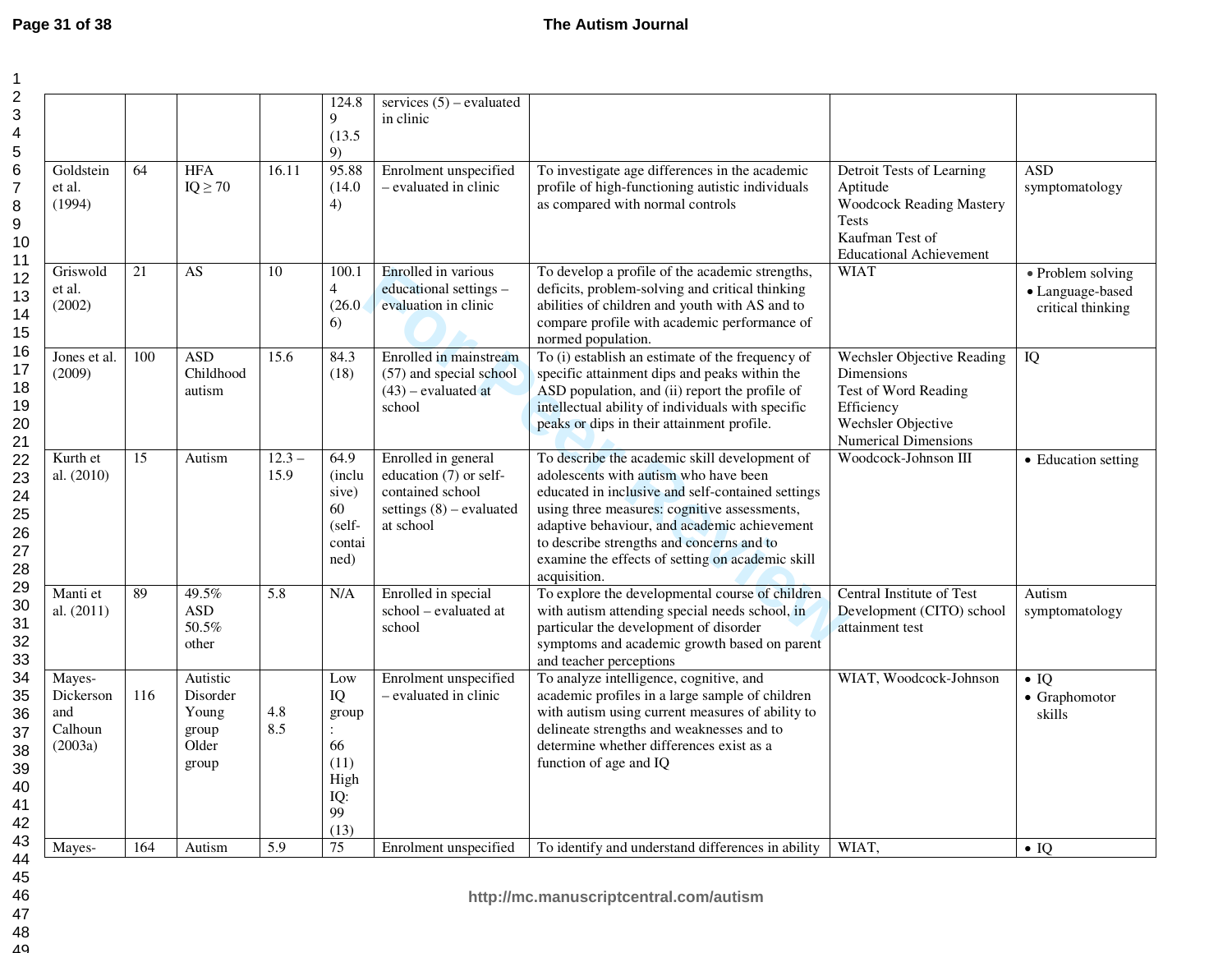| Dickerson<br>and<br>Calhoun<br>(2003b)          |          |                                         |                               |                                                  | - evaluated in clinic                                                                                                                                                                        | test scores as a function of age and IQ and to<br>generate implications for educational<br>programming and intervention                                                                                                                                                                                                                                     | Woodcock-Johnson                                                                                                                                                        | • Graphomotor<br>skills<br>• Visual reasoning                                                      |
|-------------------------------------------------|----------|-----------------------------------------|-------------------------------|--------------------------------------------------|----------------------------------------------------------------------------------------------------------------------------------------------------------------------------------------------|-------------------------------------------------------------------------------------------------------------------------------------------------------------------------------------------------------------------------------------------------------------------------------------------------------------------------------------------------------------|-------------------------------------------------------------------------------------------------------------------------------------------------------------------------|----------------------------------------------------------------------------------------------------|
| Mayes-<br>Dickerson<br>and<br>Calhoun<br>(2007) | 118      | AD<br>$IQ \geq 80$                      | $\mathbf{Q}$                  | N/A                                              | Enrolment unspecified<br>- evaluated in clinic                                                                                                                                               | To analyze learning, attention, graphomotor,<br>and processing speed scores in typical children<br>and children with ADHD, autism, anxiety,<br>depression or ODD to determine differences<br>between groups and to investigate<br>interrelationships between and the coexistence<br>of learning, attention, graphomotor and<br>processing speed weaknesses. | WIAT or<br>WIAT II                                                                                                                                                      | · Diagnosis -<br>disability<br>• Attention<br>• Graphomotor<br>ability<br>• Processing speed       |
| Mayes-<br>Dickerson<br>et al.<br>(2008)         | 54       | <b>HFA</b><br>$IQ \geq 70$              | $\overline{8.2}$              | 101<br>(19)                                      | Enrolment unspecified<br>- evaluated in clinic                                                                                                                                               | To analyze WISC-IV and WIAT-II scores in 54<br>children with HFA to determine if specific<br>neuropsychological and learning profiles<br>emerge and to compare findings with previous<br>research on the WISC-III and WIAT.                                                                                                                                 | <b>WIAT II</b>                                                                                                                                                          | IQ                                                                                                 |
| Minshew<br>et al.<br>(1994)                     | 54       | <b>HFA</b><br>$IQ \geq 70$              | 16.3                          | 95.5<br>(15.5)<br>4)                             | Enrolment unspecified<br>- evaluated in clinic                                                                                                                                               | To investigate differences between academic<br>profiles of high functioning autistic individuals<br>and age, gender, and IQ matched normal<br>controls, particularly between procedural tasks<br>and those involving comprehension, problem<br>solving, comprehension and encoding.                                                                         | Detroit Tests of Learning<br>Aptitude (DTLA-2);<br><b>Woodcock Reading Mastery</b><br>Tests (WRMT-R);<br>Kaufman Test of<br><b>Educational Achievement</b><br>$(K-TEA)$ | <b>ASD</b><br>symptomatology                                                                       |
| Myles et<br>al. (1994)                          | 41       | HFA,<br>PDD,<br>PDD-NOS<br>$IQ \geq 70$ | $N/A$ 3-<br>18 <sub>yrs</sub> | N/A                                              | Enrolment unspecified<br>- records pulled from<br>US metropolitan school<br>district                                                                                                         | To identify characteristics of students from a<br>school district who had been identified as<br>having HFA in order to understand the unique<br>educational features of the disorder.                                                                                                                                                                       | Woodcock-Johnson                                                                                                                                                        | $\bullet$ IQ<br>• Speech/language<br>• Social/adaptive<br>behaviour                                |
| Troyb et<br>al. (2014)                          | 41<br>21 | <b>HFA</b><br>$OO*$                     | 13.81<br>12.91                | HFA:<br><b>VIQ</b><br>104.9<br>3<br>(14.5)<br>5) | Enrolment unspecified<br>- evaluation in<br>university setting                                                                                                                               | To examine the reading, writing, and arithmetic<br>problem solving of a group of children and<br>adolescents who were diagnosed with ASDs in<br>early childhood, but who no longer meet<br>diagnostic criteria for these disorders                                                                                                                          | <b>WASI</b><br>Woodcock-Johnson III<br>Test of Written Language                                                                                                         | $\bullet$ IQ<br>• Adaptive<br>functioning<br>$\bullet$ ASD<br>symptomatology                       |
| Venter et<br>al. (1992)                         | 58       | <b>HFA</b><br>Early $IQ \geq$<br>60     | 14.69                         | 80.24<br>(19.2)<br>8)                            | Enrolled in special ed<br>class (28), mainstream<br>class (13), special<br>school/sheltered-<br>supervised employment<br>$(13)$ ; unemployed/not<br>in school $(3)$ –<br>evaluated in clinic | To evaluate the role of various cognitive and<br>behavioural measures in childhood in predicting<br>social-adaptive and academic attainment in<br>high-functioning autistic adolescents and adults                                                                                                                                                          | Neale Analysis of Reading<br><b>Schonell Graded Spelling</b><br>Test<br>Enright Diagnostic Math<br>Test                                                                 | • Language<br>• Autistic<br>symptomatology<br>$\bullet$ IQ<br>• Adaptive<br>behaviour<br>$\bullet$ |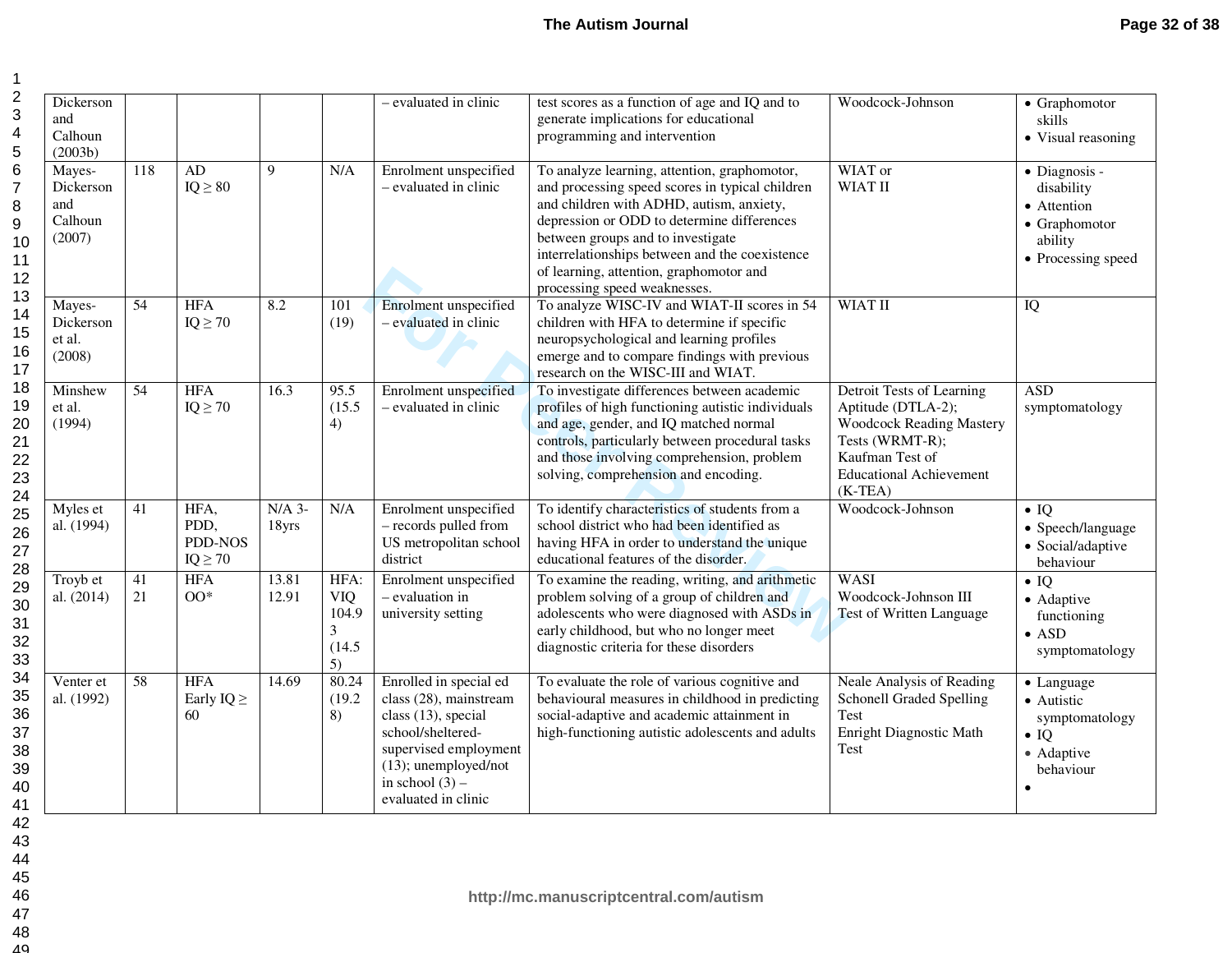## **The Autism Journal**

Table 2. Purpose and key findings for included studies in the Predictors of Academic Achievement category

| Author<br>(year)               | Purpose                                                                                                                                                                                                                                                                                                                                                                                                       | Key findings                                                                                                                                                                                                                                                                                                                                                                                                                                                                                                                                                                                                                                                                                                                                                                                                                                                                                                                                                                                                                                                                                                             |
|--------------------------------|---------------------------------------------------------------------------------------------------------------------------------------------------------------------------------------------------------------------------------------------------------------------------------------------------------------------------------------------------------------------------------------------------------------|--------------------------------------------------------------------------------------------------------------------------------------------------------------------------------------------------------------------------------------------------------------------------------------------------------------------------------------------------------------------------------------------------------------------------------------------------------------------------------------------------------------------------------------------------------------------------------------------------------------------------------------------------------------------------------------------------------------------------------------------------------------------------------------------------------------------------------------------------------------------------------------------------------------------------------------------------------------------------------------------------------------------------------------------------------------------------------------------------------------------------|
| Ashburner et<br>al.<br>(2008)  | • To explore the associations between<br>sensory processing and classroom<br>emotional, behavioural, and<br>educational outcomes of children<br>with ASD                                                                                                                                                                                                                                                      | • Auditory filtering difficulties, sensory under responsiveness, and sensory seeking - with academic<br>underachievement in the children with ASD.<br>Under-responsive/seeks sensation and auditory filtering difficulties - 47% of variance in academic performance<br>$\bullet$<br>IQ not significant predictor of academic performance<br>$\bullet$<br>Auditory filtering, negative correlation with inattention to cognitive tasks; hyperactivity, tactile hypersensitivity<br>$\bullet$<br>positive correlation with inattention.                                                                                                                                                                                                                                                                                                                                                                                                                                                                                                                                                                                   |
| Assouline et<br>al. $(2012)^1$ | To examine the predictability of<br>$\bullet$<br>achievement among high ability<br>youth with ASD (twice-exceptional)<br>related to: diagnosis, measures of<br>ability and educational interventions,<br>and acceleration                                                                                                                                                                                     | Working Memory and Processing Speed significantly correlated with reading, mathematics, and written<br>$\bullet$<br>language scores and significant predictors in reading achievement, and predictive of math and written language<br>achievement.<br>$\ddot{\bullet}$<br>Perceptual Reasoning Index scores positively correlated with oral language.<br>$\bullet$<br>Involvement in talented and gifted programming predicted academic achievement in math, reading, and oral<br>language                                                                                                                                                                                                                                                                                                                                                                                                                                                                                                                                                                                                                               |
| Eaves and Ho<br>(1997)         | Investigated school placement and<br>$\bullet$<br>variables related to the philosophy of<br>least restrictiveness, achievement, and<br>teachers' perceptions of a group of<br>children with autistic spectrum<br>disorders who had been exposed to<br>"best Practices" for past decade<br>including early identification,<br>preschool, typical peers, IEPs,<br>communication training, behaviour<br>support. | Age, IQ, and severity of autism were related to class placement and school achievement.<br>• Older, less able, more autistic pupils were more likely to be in special classes.<br>• Teachers reported 25% were average compared to their peers in academic subjects, about 10% were average in<br>behavioural areas such as working independently, completing tasks, and paying attention.<br>Teachers rated participants as having difficulties in abstract reasoning, language expression and comprehension,<br>following instructions and problem solving.<br>• IQ predicted school achievement.<br>• None of the children with IQs below 40 had literacy skills; for those above 40, achievement was correlated with<br>IQ.<br>Teachers rating of academic skills correlated with achievement results.<br>$\bullet$<br>Teacher reported high levels of class behaviour that interfered with achievement.<br>$\bullet$                                                                                                                                                                                                |
| Estes et al.<br>(2011)         | To investigate academic achievement<br>$\bullet$<br>patterns and their relationships with<br>intellectual ability, social abilities<br>and problem behaviour in a sample<br>of children with ASD                                                                                                                                                                                                              | Significant discrepancies between actual academic achievement and the level of academic achievement<br>$\bullet$<br>predicted from overall intellectual ability.<br>$\bullet$<br>27/30 demonstrated at least one discrepancy in Spelling, Word Reading, or Basic Number Skills.<br>$\bullet$<br>Lower than predicted achievement was observed in at least one domain in 18 children and 18 children<br>demonstrated at least one area of higher than predicted achievement.<br>Word Reading and Basic Number Skills were related to IQ, whereas Spelling was not.<br>$\bullet$<br>After controlling for IQ, level of social skills at age 6 was predictive of level of academic achievement at age 9.<br>$\bullet$<br>Most strongly, social skills at age 6 were related to Word Reading scores at age 9. Concurrent measures of<br>social skills at age 9 were not associated with academic achievement at age 9, over and above Nonverbal IQ.<br>Furthermore, level of problem behaviours assessed at either age 6 or 9 years of age, was not significantly<br>correlated with level of academic achievement at age 9. |
| Kurth et al.<br>(2010)         | • To describe the academic skill<br>development of adolescents with<br>autism who have been educated in<br>inclusive and self-contained settings                                                                                                                                                                                                                                                              | • No significant difference between groups (students in inclusive or self-contained settings) on intelligence or<br>adaptive behaviour measures.<br>• Statistically significant differences between groups on achievement.<br>• Included group outperformed self-contained group on all subtests (reading, writing, math) although matched for                                                                                                                                                                                                                                                                                                                                                                                                                                                                                                                                                                                                                                                                                                                                                                           |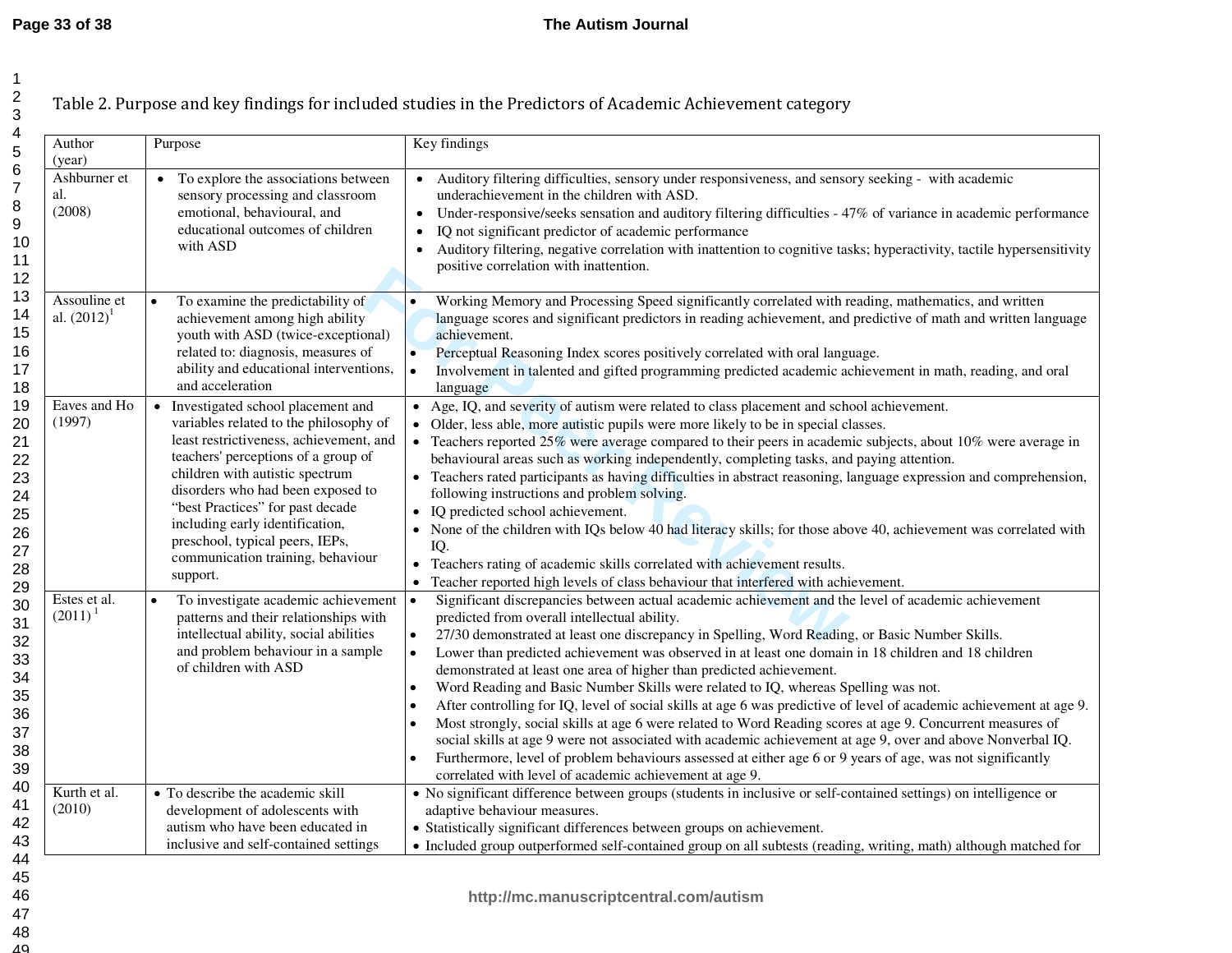|               | using three measures: cognitive<br>assessments, adaptive behaviour, and     | intelligence and adaptive behaviour.<br>• Academic achievement scores were generally one to four standard deviations below the mean expected based on    |
|---------------|-----------------------------------------------------------------------------|----------------------------------------------------------------------------------------------------------------------------------------------------------|
|               | academic achievement to describe                                            | student grade level.                                                                                                                                     |
|               | strengths and concerns and to examine                                       | • Areas of strength in concrete, procedural academic tasks.                                                                                              |
|               | the effects of setting on academic skill                                    | • Relative weaknesses in performing abstract and inferential tasks, including passage comprehension, writing                                             |
|               | acquisition.                                                                | passages, and solving applied math problems (e.g. word problems).                                                                                        |
| Manti et al.  | • To explore the developmental course                                       | • Teachers and parents perceptions of children's symptomology differed significantly with teachers but not parents,                                      |
| (2011)        | of children with autism attending                                           | reporting a significant reduction after two years.                                                                                                       |
|               | special needs school, in particular the<br>development of disorder symptoms | • Both groups had gains in different aspects of school-based academic skills but no association between symptom                                          |
|               | and academic growth based on parent                                         | reduction and academic growth.                                                                                                                           |
|               | and teacher perceptions                                                     |                                                                                                                                                          |
| Mayes-        | • To analyze WISC-IV and WIAT-II                                            | • Written Expression was significantly lower than the other achievement scores and the norm.                                                             |
| Dickerson et  | scores in 54 children with HFA to                                           | • Word Reading, Reading Comprehension, and Numerical Operations did not differ significantly from each other                                             |
| al. $(2008)$  | determine if specific                                                       | or the norm.                                                                                                                                             |
|               | neuropsychological and learning                                             | • Correlations between FSIQ and achievement were all significant. The best overall single predictor of reading,                                          |
|               | profiles emerge and to compare                                              | math, and writing achievement was FSIQ.                                                                                                                  |
|               | findings with previous research on the<br>WISC-III and WIAT.                | • FSIQ was the most powerful predictor of achievement in word reading, reading comprehension, math, and<br>written expression.                           |
| Venter et al. | • To evaluate the role of various                                           | • Predictors from T1 measures: Early non-verbal IQ and speech before 5 years were significant predictors of                                              |
| (1992)        | cognitive and behavioural measures in                                       | achievement scores in all areas: reading accuracy and reading comprehension, spelling, and computations.                                                 |
|               | childhood in predicting social-adaptive                                     | • Early language deviance was associated with reading accuracy and comprehension above an 8-year-old level at                                            |
|               | and academic attainment in high-                                            | follow-up.                                                                                                                                               |
|               | functioning autistic adolescents and                                        | • There was also an association between early PPVT scores and decoding and spelling above an 8-year-old level.                                           |
|               | adults                                                                      | • Predictors from T2 measures: Verbal IQ, current deviance of social behaviour, and the PPVT were all significant<br>predictors of academic achievement. |
|               |                                                                             | • Verbal IQ and comprehension of oral language were significant predictors of all achievement scores except<br>mathematic computations.                  |
|               |                                                                             | • Performance IQ and current language deviance were associated with reading accuracy, comprehension, and<br>spelling at above an 8-yearold level.        |
|               |                                                                             | • The PPVT was also associated with reading accuracy and comprehension above an 8-year-old level at follow-up.                                           |
|               |                                                                             |                                                                                                                                                          |

<sup>1</sup>These papers were also included in the category 'Areas of Relative Academic Strengths and Weakness'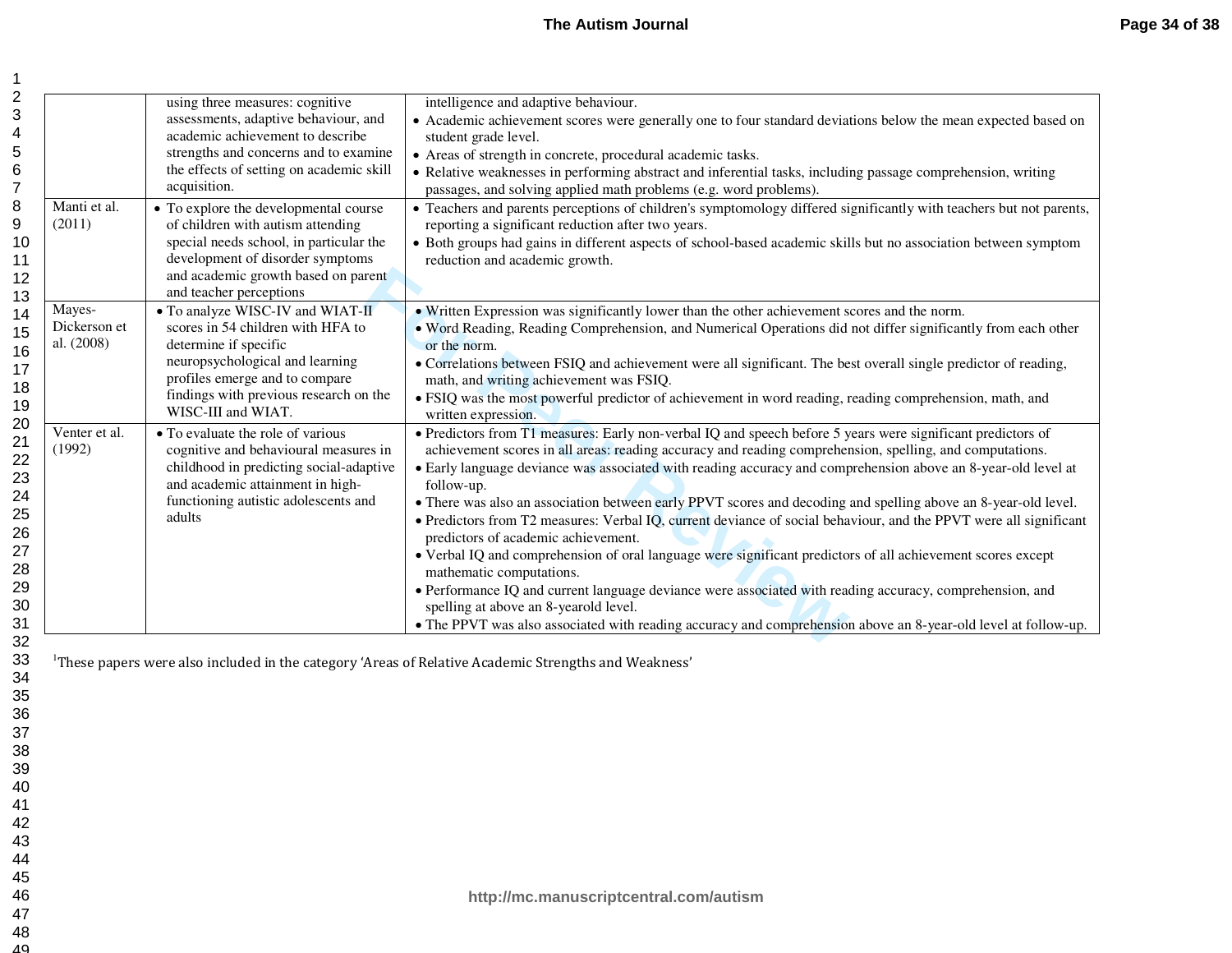## **The Autism Journal**

Table 3. Purpose and key findings for included studies in the Areas of Relative Academic Strengths and Weakness category

| Author<br>(year)                              | Purpose                                                                                                                                                                                                                                                                | Key findings                                                                                                                                                                                                                                                                                                                                                                                                                                                                                                                                                                                                                                                                                                                                                                                                                                                                                                                                                                                                                                                                                                                                                                                                                                                                                                                                                                                                                                                                                                                                                                                                                                                                                                                                                                                                          |
|-----------------------------------------------|------------------------------------------------------------------------------------------------------------------------------------------------------------------------------------------------------------------------------------------------------------------------|-----------------------------------------------------------------------------------------------------------------------------------------------------------------------------------------------------------------------------------------------------------------------------------------------------------------------------------------------------------------------------------------------------------------------------------------------------------------------------------------------------------------------------------------------------------------------------------------------------------------------------------------------------------------------------------------------------------------------------------------------------------------------------------------------------------------------------------------------------------------------------------------------------------------------------------------------------------------------------------------------------------------------------------------------------------------------------------------------------------------------------------------------------------------------------------------------------------------------------------------------------------------------------------------------------------------------------------------------------------------------------------------------------------------------------------------------------------------------------------------------------------------------------------------------------------------------------------------------------------------------------------------------------------------------------------------------------------------------------------------------------------------------------------------------------------------------|
| Griswold et<br>al. (2002)                     | • To develop a profile of the academic<br>strengths, deficits, problem-solving<br>and critical thinking abilities of<br>children and youth with AS and to<br>compare profile with academic<br>performance of normed population.                                        | • Participant scores for academic achievement varied considerably from significantly above to far below what<br>might be predicted from their grade level.<br>• Aggregate mean Language Composite scores on the WIAT fell within the average range while scores on the<br>TOPS-R/TOPS-A were on average 2 standard deviations below the mean.<br>• Lowest achievement scores (but within the average range) were shown for Numerical Operations, Listening<br>Comprehension and Written Expression.<br>• Relative strengths on the WIAT in oral expression and basic reading.                                                                                                                                                                                                                                                                                                                                                                                                                                                                                                                                                                                                                                                                                                                                                                                                                                                                                                                                                                                                                                                                                                                                                                                                                                         |
| Jones et al.<br>(2009)                        | • To (i) establish an estimate of the<br>frequency of specific attainment dips<br>and peaks within the ASD population,<br>and (ii) report the profile of intellectual<br>ability of individuals with specific<br>peaks or dips in their attainment<br>profile.         | • 72% of participants had at least 1 area of literacy or mathematical achievement that was highly discrepant from<br>their general intellectual ability.<br>• No significant differences were found at the group mean level, across the spectrum of IQ, between intellectual<br>skill and either arithmetical ability, basic word reading or spelling.<br>• However, 42.4% of individuals had a significant discrepancy between full scale IQ and word reading (Reading<br>Peak and Dip subgroups) or arithmetic (Arithmetic Peak and Dip subgroups).                                                                                                                                                                                                                                                                                                                                                                                                                                                                                                                                                                                                                                                                                                                                                                                                                                                                                                                                                                                                                                                                                                                                                                                                                                                                 |
| Mayes-<br>Dickerson and<br>Calhoun<br>(2003a) | • To analyze intelligence, cognitive, and<br>academic profiles in a large sample of<br>children with autism using current<br>measures of ability to delineate<br>strengths and weaknesses and to<br>determine whether differences exist as<br>a function of age and IQ | • For children 3-7 yrs in both low and high IQ groups, nonverbal IQs were significantly greater than verbal IQs.<br>• There was a nonsignificant difference between nonverbal and verbal IQs for children 6-15yrs.<br>• Generally, children performed well academically relative to IQ.<br>• For young children in the high IQ group, mean academic achievement test scores in reading decoding, math, and<br>writing were in the average range and were commensurate with IQ.<br>• For older children in the low IQ group, mean math and spelling scores were within expectancy based on IQ, and<br>reading decoding was significantly higher.<br>• Approximately half of these children earned reading decoding and spelling standard scores that were within<br>normal limits, in spite of below normal intelligence. This is consistent with their relative strength in rote learning<br>and previous reports of hyperlexia in some children with autism.<br>• However, most of the older children in the low IQ group were not able to complete the reading comprehension<br>and written expression subtests, suggesting weaknesses in these areas.<br>• Older children in the high IQ group also performed well in reading decoding, math, and spelling, as well as in<br>reading comprehension. Mean scores were in the average range and were consistent with IQ.<br>• Specific learning disabilities in reading decoding or reading comprehension were uncommon and found in only<br>7% of the children.<br>• A specific learning disability in math was also not prevalent $(22\%)$ .<br>• However, 63% of the children had a specific learning disability in written expression, and mean performance on<br>the WIAT Written Expression subtest was significantly lower than IQ and other academic scores. |
| Mayes-<br>Dickerson and<br>Calhoun<br>(2003b) | • To identify and understand differences<br>in ability test scores as a function of<br>age and IQ and to generate<br>implications for educational<br>programming and intervention                                                                                      | • Significant and positive relationships between increasing IQ and increasing age until age 8, when verbal and<br>nonverbal IQs for the total group stabilized.<br>• Visual reasoning test scores significantly exceeded graphomotor scores in all four of the IQ/age groups, and<br>visual reasoning was superior to overall IQ in all groups except school-age children with high IQs.<br>• Academically, school-age children in the low-IQ group performed at or above expectancy based on IQ. Math,<br>spelling, and written expression scores were not significantly different than IQ, and reading scores significantly                                                                                                                                                                                                                                                                                                                                                                                                                                                                                                                                                                                                                                                                                                                                                                                                                                                                                                                                                                                                                                                                                                                                                                                         |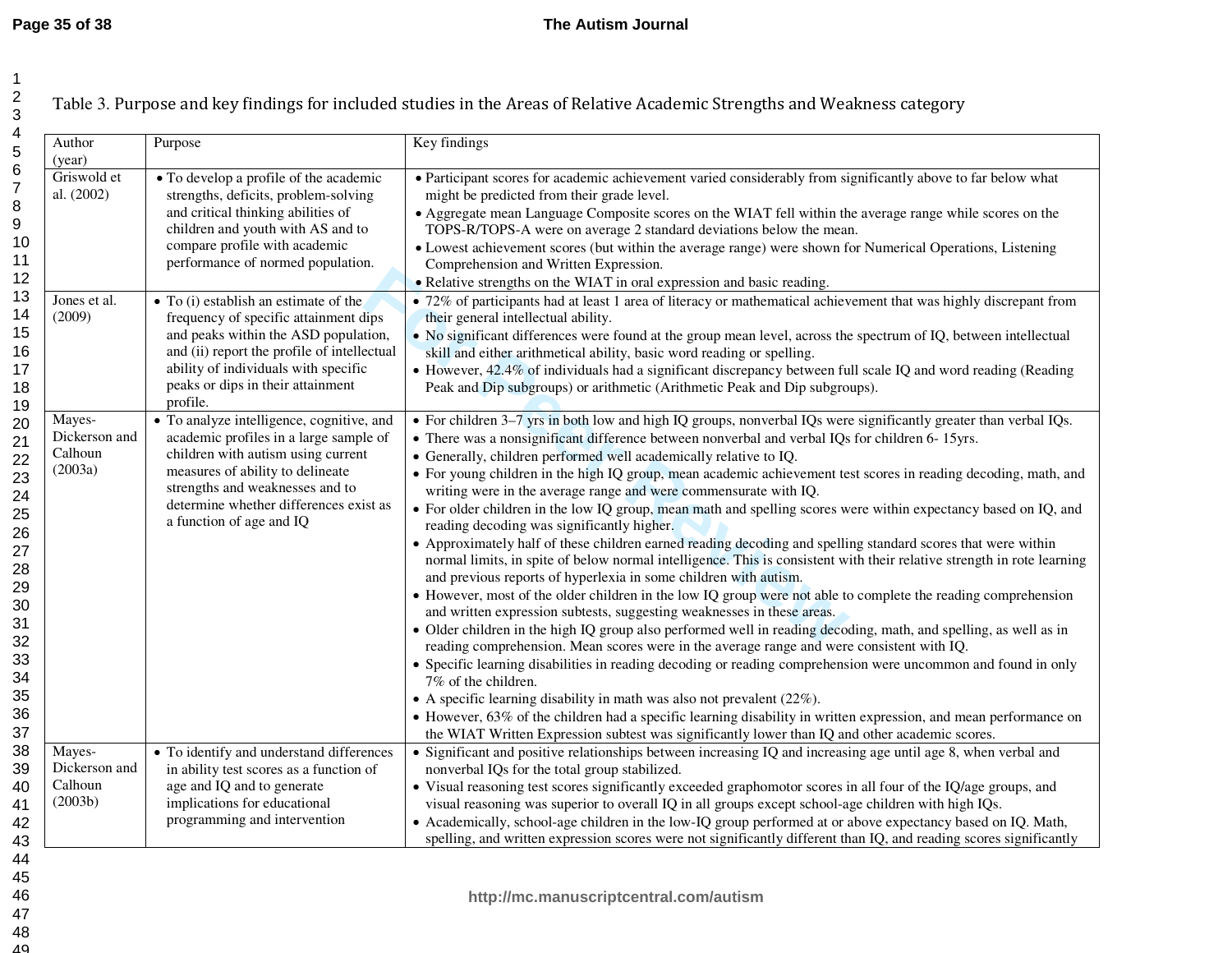| $\overline{c}$<br>3<br>$\overline{\mathbf{4}}$ |                                      |                                                                                                                                                               | exceeded IQ.<br>• For both of the high-IQ groups, mean IQ, reading, math, and spelling scores were in the average range.<br>• For school-age children with high IQs, though, written expression was significantly lower than IQ.                                                                              |
|------------------------------------------------|--------------------------------------|---------------------------------------------------------------------------------------------------------------------------------------------------------------|---------------------------------------------------------------------------------------------------------------------------------------------------------------------------------------------------------------------------------------------------------------------------------------------------------------|
| 5<br>6<br>$\overline{7}$<br>8                  | Myles-<br>Dickerson et<br>al. (1994) | • To identify characteristics of students<br>from a school district who had been<br>identified as having HFA in order to<br>understand the unique educational | • Students tended to have academic achievement scores writing, reading and mathematics within one<br>standard deviation of the mean, but at the lower end of the average continuum.<br>$\bullet$ Students received the highest mean standard score on the Reading subtest ( $M = 92.00$ ) and the lowest mean |
| 9                                              |                                      | features of the disorder.                                                                                                                                     | score on the Mathematics subtest ( $M = 80.00$ ).                                                                                                                                                                                                                                                             |
| 10<br>11<br>12                                 | Troyb et al.<br>$(2014)^2$           | • To examine the reading, writing, and<br>arithmetic problem solving of a group                                                                               | • Groups were matched on age, sex, and nonverbal IQ; however, the HFA group scored significantly lower than<br>the optimal outcome (OO) and typically developing (TD) groups on verbal IQ.                                                                                                                    |
| 13                                             |                                      | of children and adolescents who were<br>diagnosed with ASDs in early                                                                                          | • All three groups performed in the average range on all subtests measured, and no significant differences were<br>found in performance of the OO and TD groups.                                                                                                                                              |
| 14<br>15                                       |                                      | childhood, but who no longer meet                                                                                                                             | • The HFA group scored significantly lower on subtests of reading comprehension and mathematical problem                                                                                                                                                                                                      |
| 16                                             |                                      | diagnostic criteria for these disorders                                                                                                                       | solving than the OO group.                                                                                                                                                                                                                                                                                    |
| 17<br>18                                       |                                      | <sup>2</sup> This paper was also included in the category 'Levels of Academic Achievement'                                                                    | ear Review                                                                                                                                                                                                                                                                                                    |
| 19                                             |                                      |                                                                                                                                                               |                                                                                                                                                                                                                                                                                                               |
| 20<br>21                                       |                                      |                                                                                                                                                               |                                                                                                                                                                                                                                                                                                               |
| 22<br>23                                       |                                      |                                                                                                                                                               |                                                                                                                                                                                                                                                                                                               |
| 24                                             |                                      |                                                                                                                                                               |                                                                                                                                                                                                                                                                                                               |
| 25<br>26                                       |                                      |                                                                                                                                                               |                                                                                                                                                                                                                                                                                                               |
| 27                                             |                                      |                                                                                                                                                               |                                                                                                                                                                                                                                                                                                               |
| 28                                             |                                      |                                                                                                                                                               |                                                                                                                                                                                                                                                                                                               |
| 29<br>30                                       |                                      |                                                                                                                                                               |                                                                                                                                                                                                                                                                                                               |
| 31                                             |                                      |                                                                                                                                                               |                                                                                                                                                                                                                                                                                                               |
| 32                                             |                                      |                                                                                                                                                               |                                                                                                                                                                                                                                                                                                               |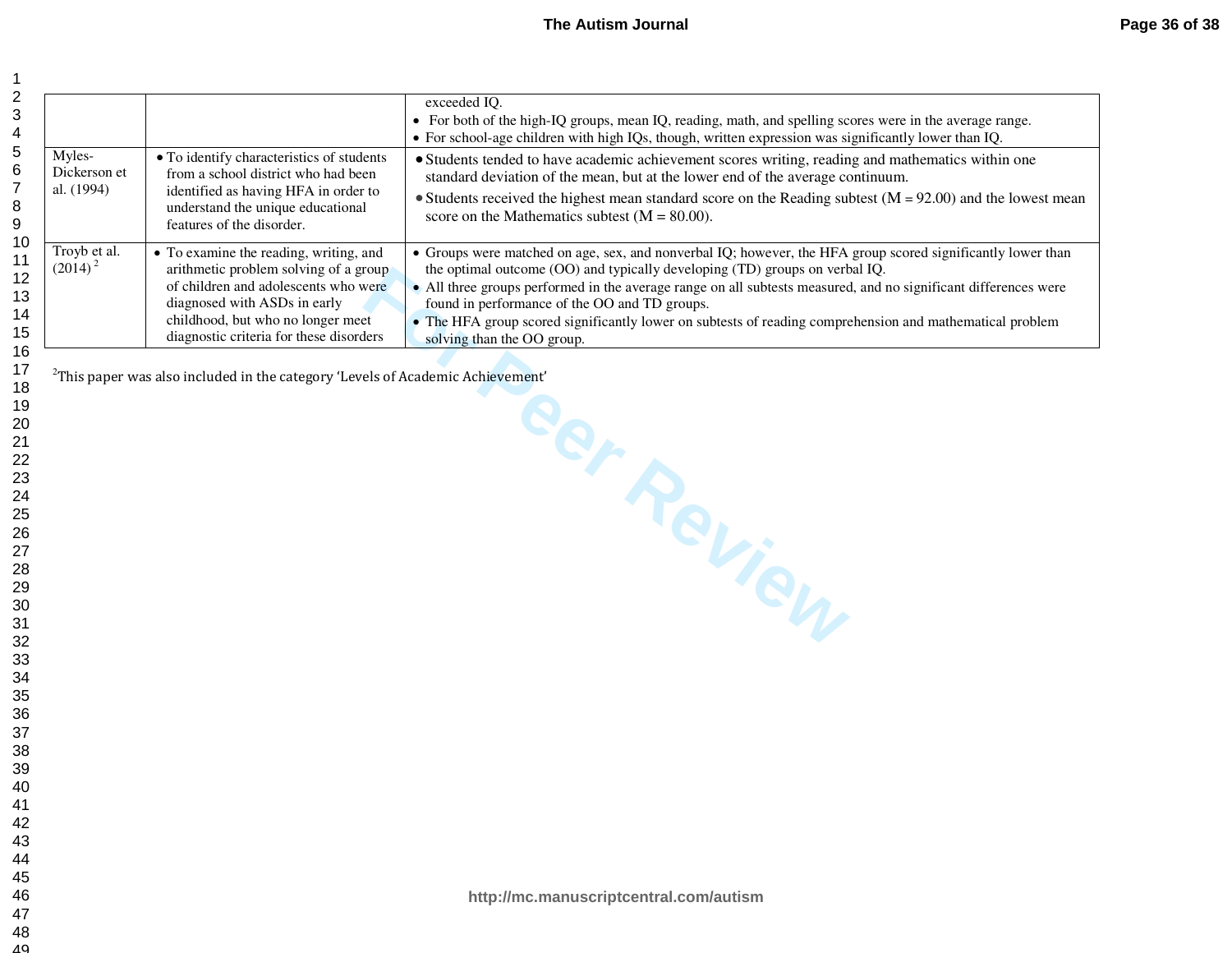Table 4. Purpose and key findings for included studies in the Levels of Academic Achievement category

| Author                                       | Purpose                                                                                                                                                                                                                                                                                                                                                             | Key findings                                                                                                                                                                                                                                                                                                                                                                                                                                                                                                                                                                                                                                                                                                                                                                                                                                                                                                                                                                                                                                                                                                                                                                                                                                 |
|----------------------------------------------|---------------------------------------------------------------------------------------------------------------------------------------------------------------------------------------------------------------------------------------------------------------------------------------------------------------------------------------------------------------------|----------------------------------------------------------------------------------------------------------------------------------------------------------------------------------------------------------------------------------------------------------------------------------------------------------------------------------------------------------------------------------------------------------------------------------------------------------------------------------------------------------------------------------------------------------------------------------------------------------------------------------------------------------------------------------------------------------------------------------------------------------------------------------------------------------------------------------------------------------------------------------------------------------------------------------------------------------------------------------------------------------------------------------------------------------------------------------------------------------------------------------------------------------------------------------------------------------------------------------------------|
| (year)<br>Foley-Nicpon<br>et al. (2012)      | • To examine the cognitive and<br>academic profiles among high ability<br>students with ASD and identify<br>possible profile differences between<br>those with HFA and AS                                                                                                                                                                                           | • Verbal and nonverbal skills were higher than working memory and processing speed skills for HFA and AS<br>groups.<br>• The size of the discrepancy, particularly when comparing Verbal Reasoning and Processing Speed or Perceptual<br>Reasoning and Processing Speed, is larger than what is typical for the gifted student population, but not<br>uncommon for high ability students with disabilities or students with ASD.<br>• The AS group had significantly higher verbal comprehension scores than the HFA group.<br>• Processing speed scores were higher for students with HFA than for students with AS.<br>• Vocabulary skills of the AS group were higher than among those with HFA. Group differences were not apparent<br>on tests measuring verbal abstract reasoning and social judgment.<br>• Students with HFA performed better on a task of visual scanning and cognitive processing than those with AS.<br>• Both groups demonstrated clinically lower scores on Coding than on other subtests (Matrix Reasoning for both<br>groups and Vocabulary and Similarities for the AS group).<br>• Academic domain scores did not differ amongst the AS and HFA groups, but there was a notably large score<br>distribution. |
| Ashburner et<br>al.<br>(2010)                | • To compare teachers' perceptions of<br>academic performance, behavioural<br>and emotional regulation of students<br>with ASD compared to TDC                                                                                                                                                                                                                      | • Students with ASD exhibit significantly higher levels of behavioural and emotional difficulties than their<br>typically developing peers.<br>• 43% had clinically significant issues with perfectionism.<br>• A high proportion of students with ASD had attention difficulties including hyperactive symptoms (36%<br>clinically significant and 36% borderline) and inattentive symptoms (32% clinically significant and 43%<br>borderline).<br>• High rates of academic under-achievement of the students with ASD (54% of students with ASD as compared to<br>8% of typically developing students)<br>• Poor attention and emotional regulation in classroom                                                                                                                                                                                                                                                                                                                                                                                                                                                                                                                                                                           |
| Goldstein et<br>al. (1994)                   | • To investigate age differences in the<br>academic profile of high-functioning<br>autistic individuals as compared with<br>normal controls                                                                                                                                                                                                                         | • Younger (<13 years) participants with ASD performed as well or better than younger controls on<br>psychoeducational measures of mechanical and procedural skills, and on some complex, interpretive tasks.<br>However, participants with ASD performed more poorly than controls on tasks that involve following complex<br>$\bullet$<br>linguistic instructions.<br>• Younger participants with ASD and controls did not differ significantly from each other on interpretive tasks,<br>while the older participants with ASD did significantly more poorly than the older controls on such tasks.                                                                                                                                                                                                                                                                                                                                                                                                                                                                                                                                                                                                                                        |
| Mayes-<br>Dickerson and<br>Calhoun<br>(2007) | • To analyze learning, attention,<br>graphomotor, and processing speed<br>scores in typical children and children<br>with ADHD, autism, anxiety,<br>depression or ODD to determine<br>differences between groups and to<br>investigate interrelationships between<br>and the coexistence of learning,<br>attention, graphomotor and processing<br>speed weaknesses. | • Control children performed better than children with autism and ADHD in all areas.<br>• Children with ADHD and autism did not differ, except that children with ADHD had greater learning problems.<br>• Attention, graphomotor and speed weaknesses were likely to coexist, the majority of children with autism and<br>ADHD had weaknesses in all three areas, and these scores contributed to prediction of academic achievement.                                                                                                                                                                                                                                                                                                                                                                                                                                                                                                                                                                                                                                                                                                                                                                                                       |